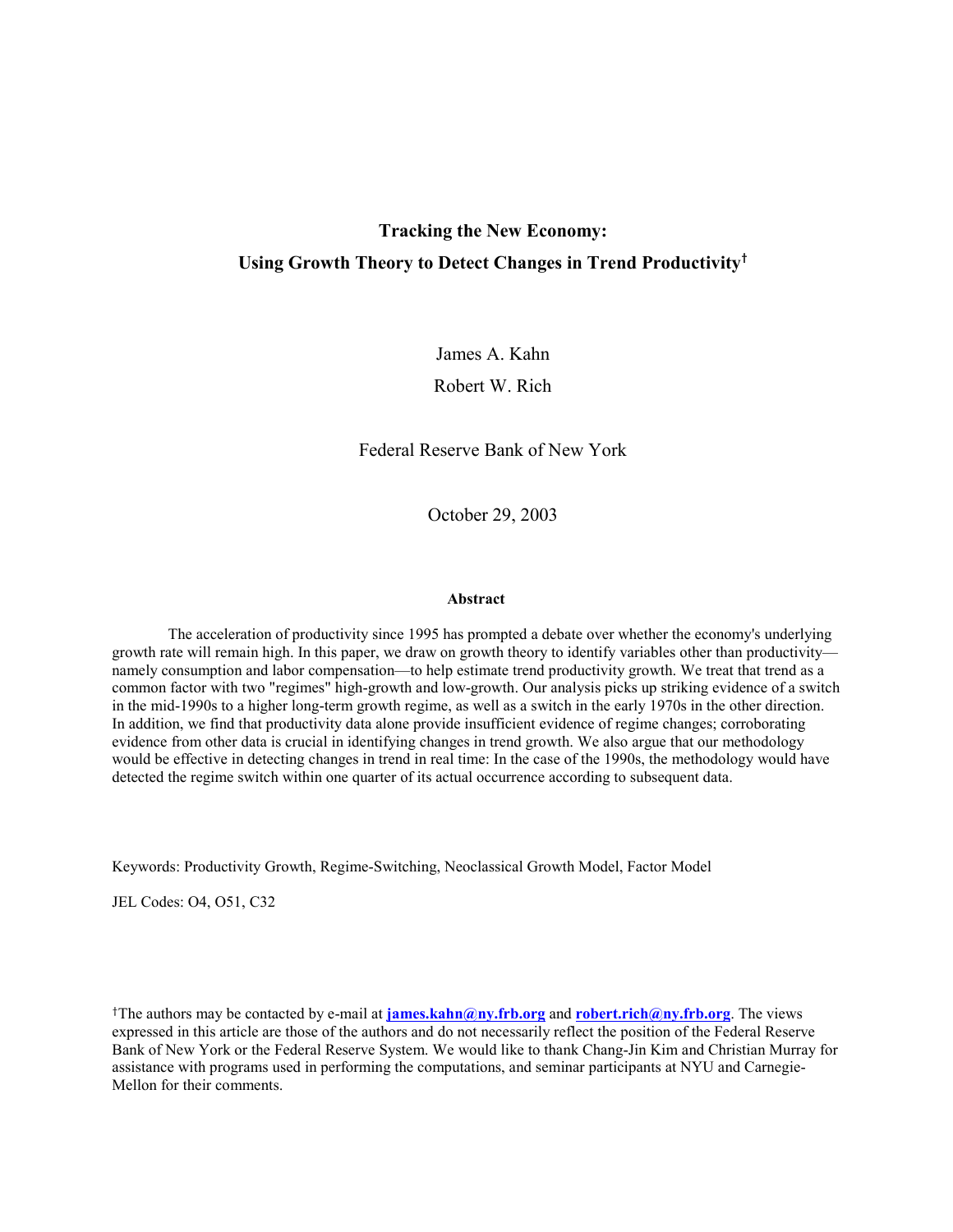# **1. Introduction**

 $\overline{a}$ 

Discerning the underlying trend in productivity growth has long been a goal of both policymakers and economists. At least since Solow's (1956) pioneering work on long-term growth, economists have understood that sustained productivity growth is the only source of long-term growth in living standards. It is also important for short-term policy analysis, as any assessment of "output gaps" or growth "speed limits" ultimately derives from some understanding of the trend. It is widely believed, for example, that the difficulty of detecting a change in trend growth contributed significantly to the economic instability of the 1970's, as policymakers were unaware of the slowdown in productivity growth for many years. Only much later were they able to date the slowdown at approximately  $1973$ .<sup>1</sup> This resulted in overestimating potential GDP (at least so the conventional wisdom goes) and setting interest rates too low, and double-digit inflation followed not long after.

On a quarterly basis, however, measured productivity growth is extremely volatile. Over the postwar period the average quarterly growth rate of nonfarm productivity has been 2.2 percent (annualized), but with a standard deviation of 3.9 percent. Moreover, the volatility is not confined to high frequency fluctuations. Productivity growth is also cyclical, typically declining at the onset of a recession and rising during a recovery. Thus it is often only years after the fact that any change in its long-term trend will be apparent.

In recent years, attention has turned once again to productivity because of speculation that its trend growth rate may be picking up again. The growth rate of nonfarm output per hour increased by approximately 1 percent beginning in 1996 relative to the period 1991-1995, and by about 1.3 percent relative to 1973-1995. The acceleration of productivity puts its growth rate during this 5-year period close to where it was during the most recent period of strong growth, from roughly 1948 to 1973. This has provoked a debate over whether we can expect an extended period of more rapid productivity growth. Robert Gordon (2000), for example, attributes about half of the acceleration to a "cyclical" effect. Others (e.g. Stiroh, 2002) find evidence that productivity growth has spilled over into other sectors through capital deepening.

Much of the difficulty in evaluating the arguments in this debate relates to the issue of separating permanent and transitory movements in the data, particularly toward the end of a

 $1$  See, for example, Sims (2001), who writes that during the 1970's, "unemployment rose and inflation rose because of real disturbances that lowered growth. . . . Since such 'stagflation' had not occurred before on such a scale, they faced a difficult inference problem, which it took them some years to unravel."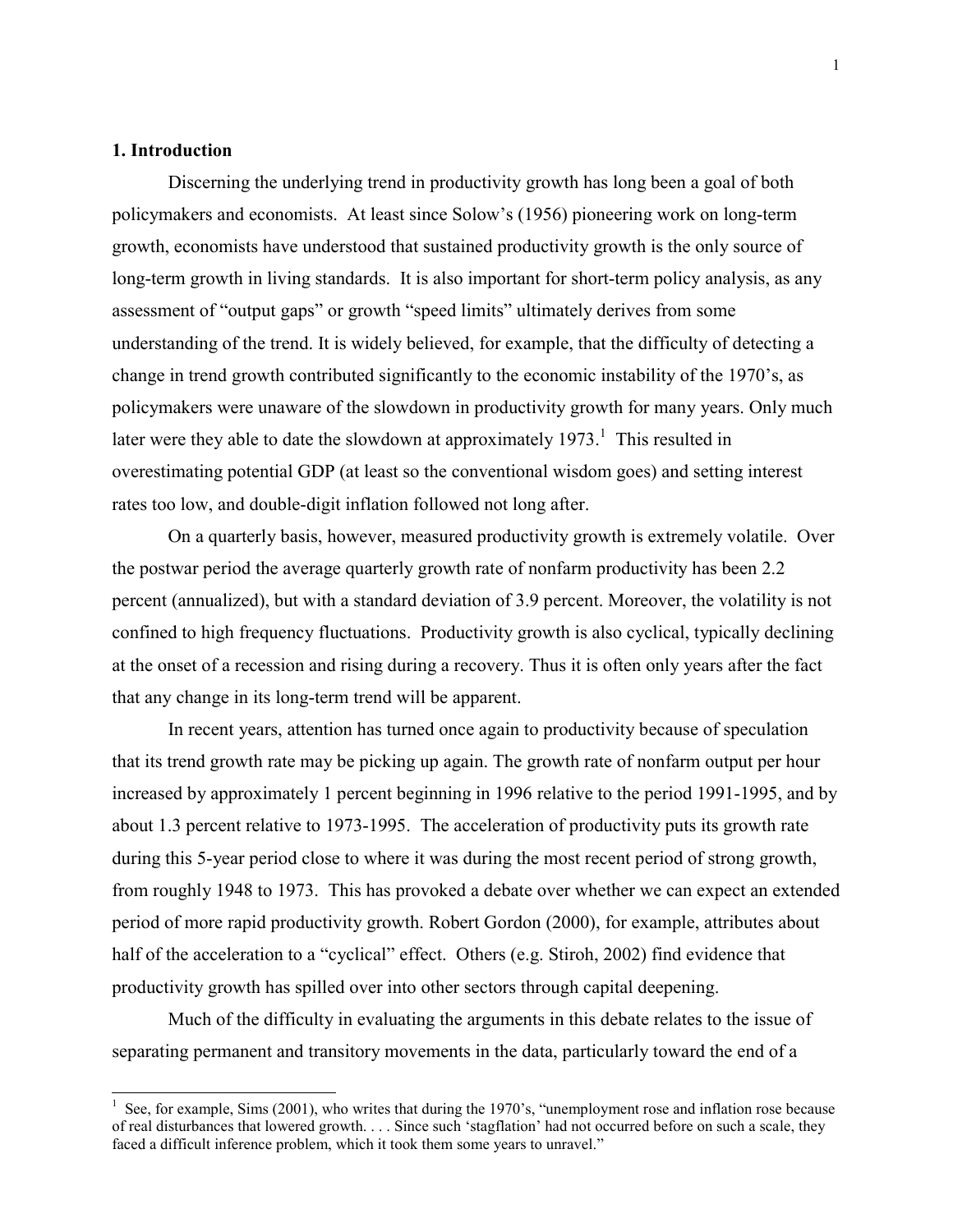sample, or in real time before subsequent data shed light on any given episode. In this paper we attack this problem by drawing on neoclassical growth theory to help identify variables other than productivity itself—namely consumption and labor compensation—that should help to estimate the trend in long-term growth. We treat that trend as a stochastic process whose mean growth rate has two "regimes," high and low, with some probability of switching between the two at any point in time. We model the business cycle as a second process common to all of the variables in the analysis, also with two regimes of its own, based on the so-called "plucking" model of Friedman (1969,1993).

There are several advantages to this approach. First, we show that aggregate productivity data alone do not provide as clear or as timely a signal of changes in trend growth as does the joint signal from the series we examine. Second, we do not have to choose break dates *a priori*, as we let the data speak for themselves. Third, the model not only provides information about when regime switches occurred, it also provides estimates of how long the regimes are likely to last. This last property contrasts with even the most sophisticated structural break tests, such as those described by Bai et al. (1998) and Hansen (2001).

Also worth emphasizing is that the use of theory enables us to restrict our analysis to a low dimensional system of variables and to impose parameter restrictions in the estimation procedure. Thus our approach contrasts with atheoretical applications of factor models that involve a large number of variables or that do not place theory-based restrictions on estimated coefficients.<sup>2</sup> Here there are both advantages and disadvantages: Our model may not provide as tight a fit to the data as would a more eclectic approach, but it is likely to be more robust to structural changes in the economy.

Our analysis picks up striking evidence of a switch in the mid-1990's to a higher longterm growth regime, some 25 years after a switch from higher to lower growth in the early 1970's. While these findings themselves may not be surprising, our results point to further conclusions as well. First, one could not decisively conclude that there was a return to a higher growth regime on the basis of productivity data alone, or even with the addition of a second variable to control for the business cycle. Only the corroborating evidence from other cointegrated series can swing the balance strongly in favor of a regime switch. Second, our approach appears effective in detecting changes in trend in real time: In the case of the 1990s, the

<sup>&</sup>lt;sup>2</sup> See for example, Stock and Watson (1989, 2002), Kim and Piger (2002).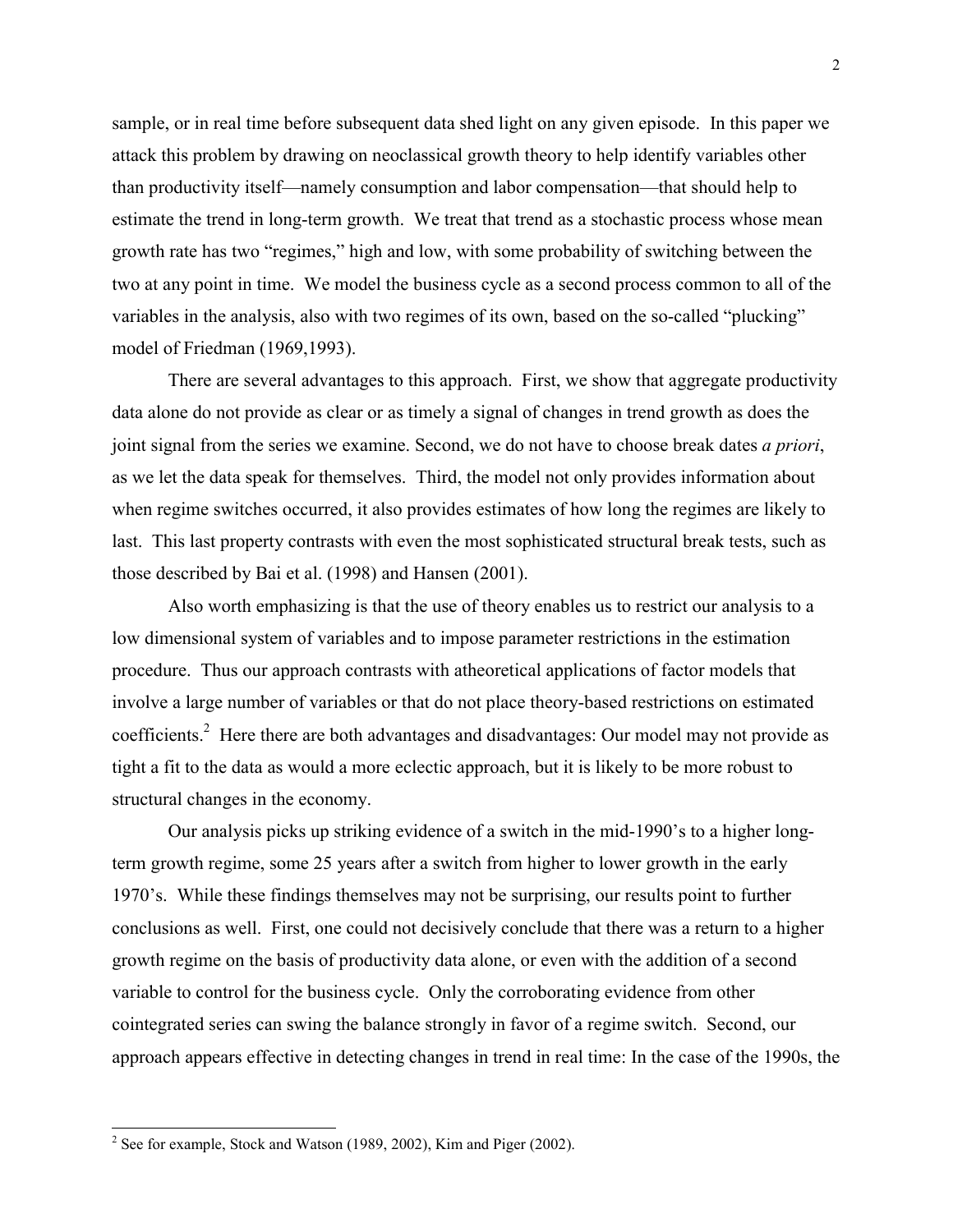methodology would have detected the regime switch within one quarter of its actual occurrence according to subsequent data.

The remainder of the paper proceeds as follows. Section 2 motivates the theoretical restrictions based on a variant of the neoclassical growth model. Section 3 describes the statistical model and the data. Section 4 presents the parameter estimates and the estimated common factors, and compares the findings with various alternative specifications. Section 5 concludes.

# **2. Implications of the Neoclassical Growth Model**

# *2.1. Background*

Over forty years ago, Nicholas Kaldor (1961) established a set of stylized facts about economic growth that have guided empirical researchers ever since. His facts are: (1) labor and capital's income shares are relatively constant; (2) growth rates and real interest rates are relatively constant; (3) the ratio of capital to labor grows over time, and at roughly the same rate as output per hour, so that the capital-output ratio is roughly constant. To these facts, more recent research has added another: (4) measures of work effort show no clear tendency to grow or shrink over time on a per capita basis. The important implication of this additional fact is that wealth and substitution effects roughly offset each other. This means, for example, that a permanent change in the level of labor productivity has no permanent impact on employment.

Of course, closer inspection suggests that none of the above "stylized facts" is literally true. Indeed the premise of much work on U.S. productivity is that productivity growth was systematically higher from 1948-1973 than it was over the subsequent 20-plus years. We will also see that work effort per capita has been anything but stationary since World War II, and that there have been large shifts in capital-output ratios. But Kaldor's facts still provide a starting point for modeling economic growth, particularly since there may be reasonable explanations for departures from those facts that do not require discarding the framework that they inspired. We begin in this section with a neoclassical growth model consistent with the Kaldor facts, but then relax all but the first fact. We then examine the implications of the generalized model for empirical efforts to assess growth trends.

# *2.2. A Growth Model with Nonstationary Labor Supply*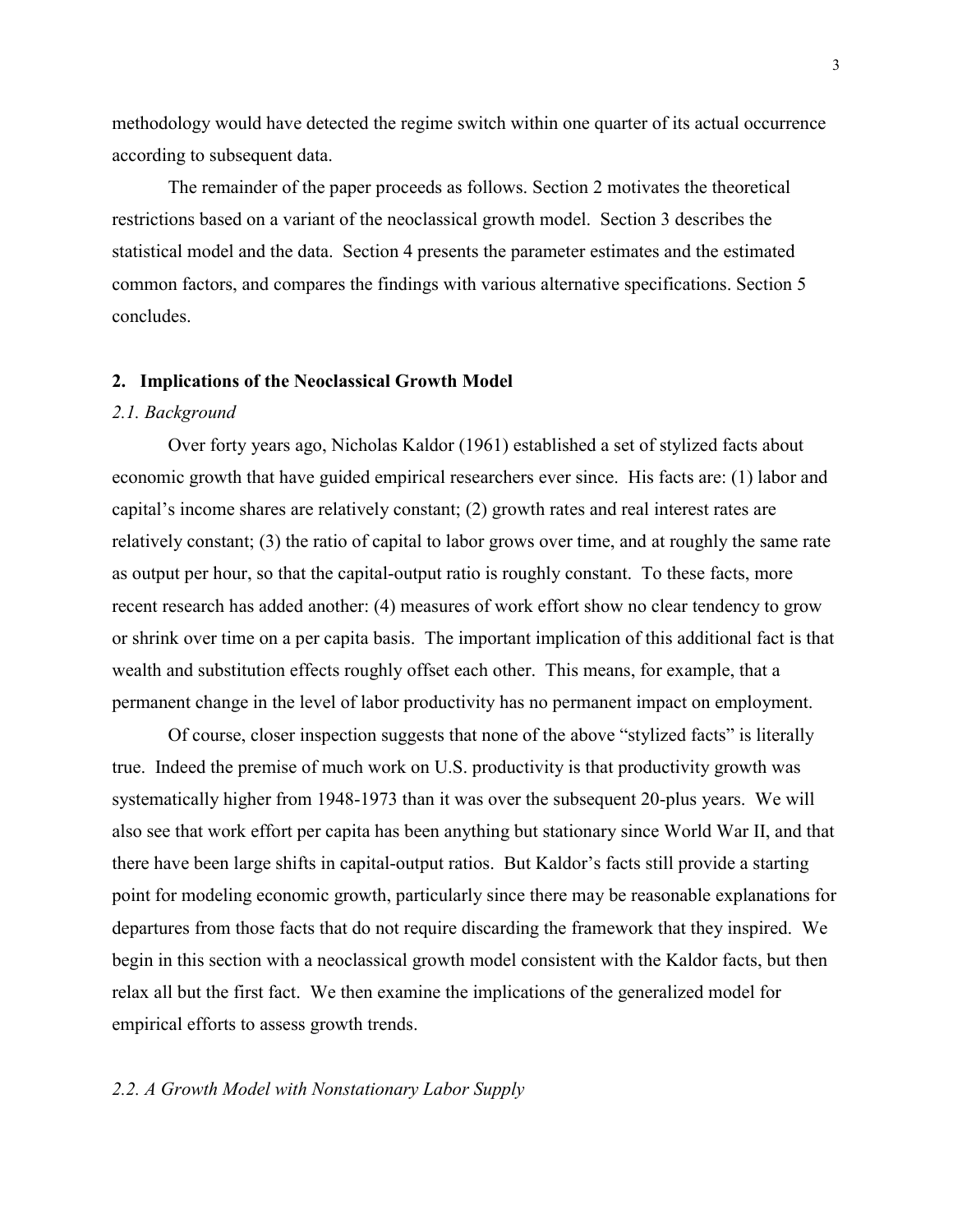In our analysis we allow for exogenous changes in preferences between consumption and leisure to account for long-term movements in work effort (as measured by hours) that show up in the data. Specifically, let *C* denote aggregate consumption, *Y* aggregate output, *N* population (measured in person-hours and growing at rate *n*), *K* capital, *X* effective labor per unit of labor input, and *L* aggregate labor input (in hours). We also assume that there is a production function

$$
Y_t = K_{t-1}^{\alpha} \left( L_t A_t \right)^{1-\alpha} \tag{1}
$$

where *A* represents permanent technological progress and has a unit root. Preferences are defined in terms of a present discounted value of single-period utility

$$
U(C_t / N_t, \ell_t) = \Lambda_t \ln(C_t / N_t) + v(1 - \ell_t),
$$
 (2)

where  $\ell = L/N$  represents the proportion of available hours devoted to work. The marginal rate of substitution between consumption and leisure is  $\Lambda^{-1}(C/N)v'(1-\ell)$ , where *v* is a concave differentiable function,  $v'$  is strictly decreasing, and  $\Lambda$  is a taste parameter that can shift over time. Note that while  $\Lambda$  is modeled as a preference shock, it could reflect taxation or other labor market distortions (see Mulligan, 2002), as well as demographic shifts.

We will also allow  $\Lambda$  to be non-stationary. For the sake of exposition we will specify it as a unit root process with zero drift, though it could also be a deterministic function of time, or a combination of the two. This is in recognition of the fact that there is significant low-frequency variation of work effort in postwar U.S. data, as seen in the behavior of per capita hours in the non-farm sector since 1947 (Figure 1).<sup>3</sup> Apart from the large middle frequency fluctuations associated with business cycles, there are clear secular changes. There was a decline of roughly 15 percent between the end of World War II and the early 1960s, followed by an increase of about 20 percent from the mid-1960s to the present. Studies that have assumed that aggregate per capita output, along with consumption and investment, have the same permanent component as (i.e. are cointegrated with) labor productivity implicitly assume that hours per capita is a stationary time series.<sup>4</sup> We argue below that the stochastic trend in per capita output is better described as two separate trend components, one demographic (i..e. labor supply), the other technological (i.e. labor demand), and that by doing so we are able to identify regime shifts in the latter that otherwise would be obscured by movements in the former.

 $\overline{a}$ 

 $3$  Per capita variables are obtained by dividing by the total resident population, averaging the monthly data to obtain a quarterly series, and extrapolating to extend the series beyond 2001. Note that the share of non-farm to total employment has varied only slightly over the sample period and is not responsible for the low frequency movements visible in Figure 1.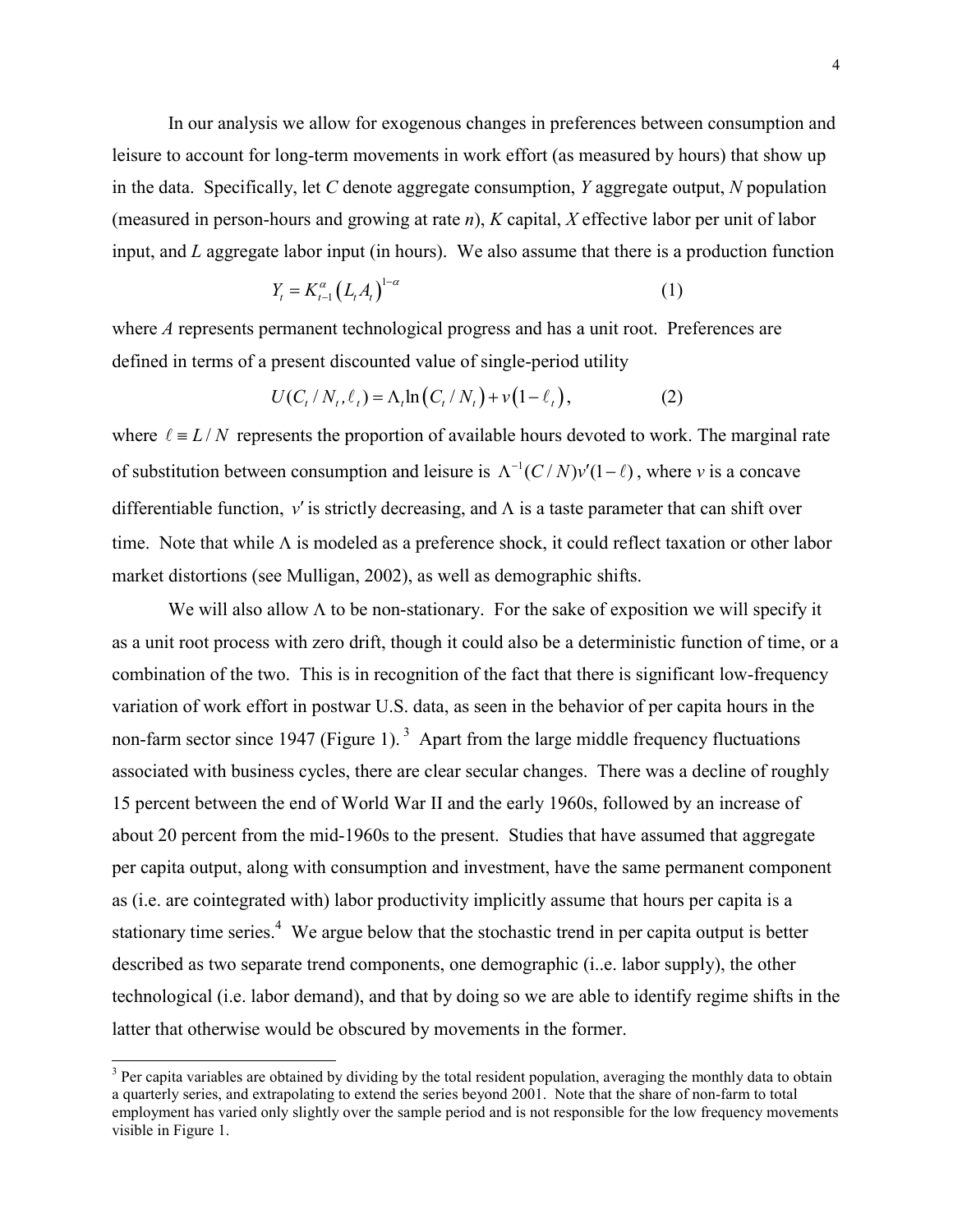We assume that the economy evolves as if a planner solves the following problem:

$$
\max E_t \left\{ \sum_{t=0}^{\infty} \beta^t U(C_t/N_t, L_t/N_t) \right\},\tag{3}
$$

$$
C_{t} + P_{t}I_{t} \le K_{t-1}^{\alpha} (L_{t}A_{t})^{1-\alpha},
$$
\n
$$
K_{t} \le I_{t} + (1-\delta)K_{t},
$$
\n(4)

$$
K_t \le I_t + (1 - \delta) K_{t-1} \tag{5}
$$

where  $I_t$  is investment (in efficiency units),  $P_t$  the price of investment goods in terms of consumption, and  $\beta$  is a discount factor. We assume that  $P_t$ , which is inversely related to the efficiency level of new investment, varies exogenously, with an average growth rate of  $-v$ .  $A_t$ , which measures the level of disembodied technical progress, is also exogenous, with an average growth rate of *g*.

Let  $Z_t = L_t A_t P_t^{-\alpha/(1-\alpha)}$ . Also, let *W* denote labor compensation, and note that  $W_t = (1 - \alpha) K_{t-1}^{\alpha} (L_t X_t)^{1-\alpha}$ . It is straightforward to show that the variables  $c_t = C_t / Z_t$ ,  $y_t = Y_t / Z_t$ ,  $w_t \equiv W_t / Z_t$ ,  $P_t k_{t-1} \equiv P_t K_{t-1} / Z_t$ , and  $h_t \equiv h(\ell_t, \Lambda_t) = \Lambda_t^{-1} v'(1 - \ell_t) \ell_t$  are stationary along a balanced growth path. Thus the economy will grow on average at the rate  $g + \nu a / (1 - \alpha)$ . This rate reflects the two components of technical progress, disembodied  $(g)$  and embodied  $(v)$ . Note, however, that aggregate or per capita quantities such as *Y* or *Y*/*N* will have a common stochastic trend made up of two components, the trend in *L* (arising from the nonstationarity of the labor supply trend  $\Lambda$ ) and the trend in technology, which we will denote by  $X_t = A_t P_t^{-\alpha/(1-\alpha)}$ . Aggregate variables normalized by hours, on the other hand, will have a common trend that is stripped of the labor supply component and is driven only by disturbances to the composite technology trend *X*.

We also see that taking embodied progress into account illustrates that capital *K* and investment *I* do not in general share a common trend with output and consumption, as has been assumed in a number of related studies.<sup>5</sup> If we could observe the relative price of capital goods *P*, or, equivalently, the rate of embodied progress, then *PK* would be cointegrated with *Y*, *C*, and *W*. While annual estimates of capital equipment prices (often assumed to be where progress is

subject to

 <sup>4</sup> For example, Bai, Lumsdaine, and Stock (1998).

 $<sup>5</sup>$  See, for example, King, et al. (1991), Kim and Piger (2002).</sup>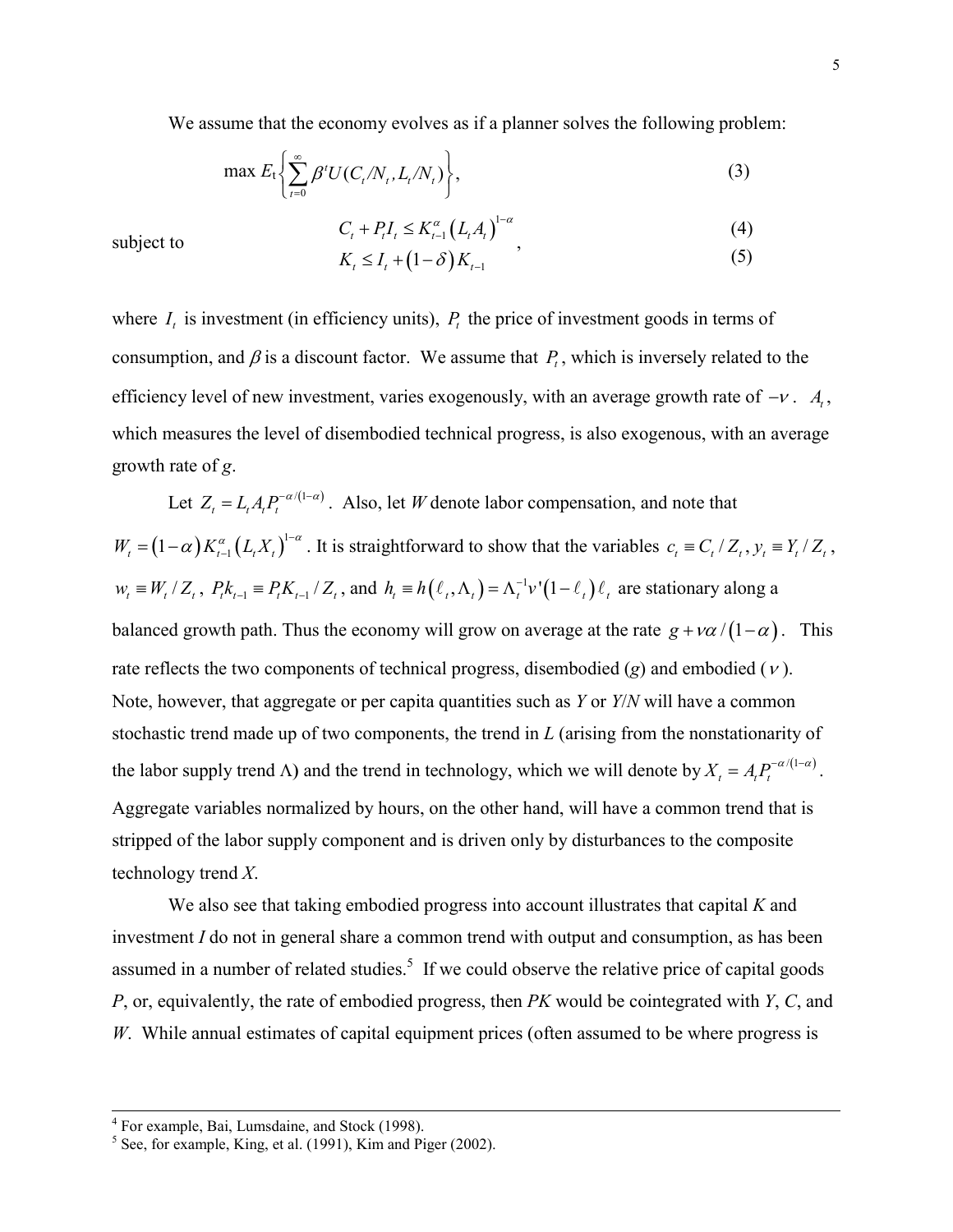embodied) are available (see Cummins and Violante, 2002), there remain a number of other issues with capital that make incorporating it into this cointegration framework problematic.<sup>6</sup>

The result that *Y*/*L*, *W*/*L*, and *C*/*L* have a common permanent component is robust to other generalizations of the model, provided they are consistent with the same balanced growth path, i.e. so long as they result in only transitory deviations from the steady state. For example, the variables may be measured with error, or may have transitory dynamics that reflect imperfect information, adjustment costs, or other rigidities. So long as such deviations (which we will allow for in the estimation) are transitory, the four ratios should be cointegrated.

We should note that our focus on labor productivity rather than on total factor productivity (TFP) is intentional. Anything that *permanently* raises output per hour will enter our estimated "technology" component, whether it be capital deepening, growth in human capital, or TFP. Of course growth theory suggests that capital deepening is unlikely to be an *independent* contributor to sustained growth. Rather, it is a symptom of underlying technological progress and/or growth in human capital. Thus, for example, the capital deepening of the late 1990's, much of which can be attributed to computer and related high-tech investment, ultimately reflects TFP in the sectors that produce that equipment.<sup>7</sup>

One final issue: Can per capita hours  $(\ell)$  really be non-stationary? Certainly a bounded variable cannot follow a simple linear process with a unit root. In our model, however, it is  $log(\Lambda)$ , not  $\ell$ , that follows such a process. Consequently, only a transformation of  $\ell$  does so. For example, if  $v(\ell) = \log(\ell)$ , then  $\log(\ell/(1-\ell))$  is cointegrated with  $\log \Lambda$  and ranges over the entire real line, and a permanent shift in  $\log \Lambda$  changes  $\log \ell$  by approximately

 $d(\log \Lambda)(1-\ell)^2/\ell$ . In any case, the long-run implications of non-stationary  $\ell$  are not the issue. Rather, if  $\ell$  exhibits non-stationary behavior in the sample we have, i.e. post-war U.S. data, then treating it as stationary may give misleading results, as we shall see.

## *2.3. Summary*

 $\overline{a}$ 

The upshot of this foray into a neoclassical stochastic growth model is that under plausible assumptions, labor compensation per hour, consumption divided by hours, and output per hour should have a common permanent component. It is natural to think of this component

<sup>&</sup>lt;sup>6</sup> For example, depreciation rates have not remained constant over time as the composition of the capital stock has evolved.

 $7$  See, for example, Gordon (2000), Stiroh (2002).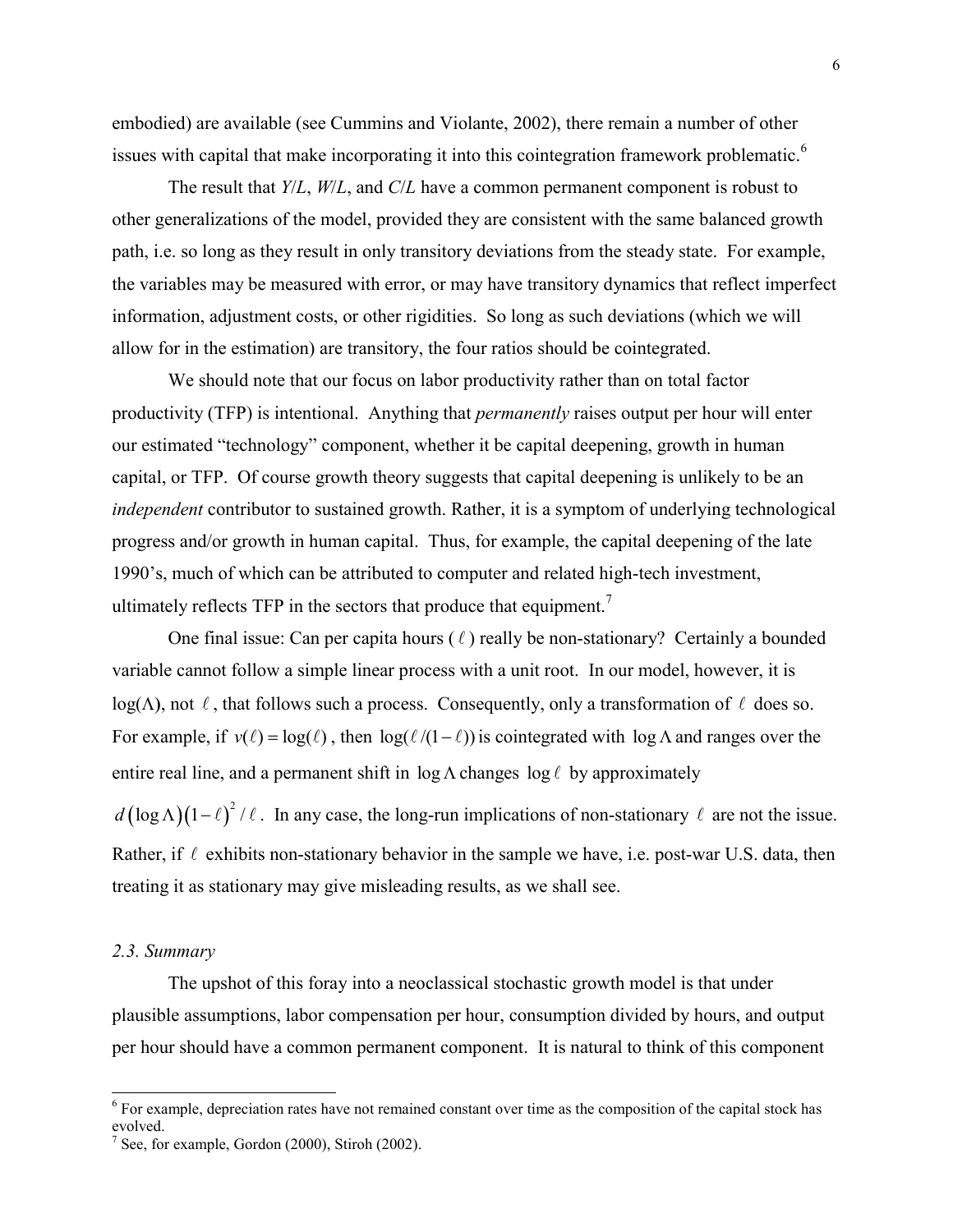as "technology," i.e. that its driving force is technological progress. Hours of work per capita may have its own permanent component that is unrelated to technology, but instead is driven by policy and demographics. Normalizing *Y*, *W*, and *C* by hours rather than by population should, however, have the effect of neutralizing the impact of permanent shifts in *L*/*N*.

In effect, the theory tells us that as far as low frequency behavior is concerned, we can divide output per capita *Y*/*N* into *Y*/*L* (labor demand) and *L*/*N* (labor supply). We refer to *Y*/*L* as labor demand because with Cobb-Douglas technology it is proportional to the marginal product of labor (MPL). Standard assumptions about preferences and technology imply that long-run labor demand is horizontal, while long-run labor supply is vertical. Thus a permanent shift in, say, labor supply (as represented by *L*/*N*) does not lead in the long run to any change in the other quantity (MPL). Similarly, a permanent increase in *Y*/*L* (i.e. in the MPL), should have no permanent impact on *L*/*N*.

# **3. A Common Factor Model**

### *3.1. The Regime-Switching Dynamic Factor Model*

Our estimation strategy draws upon the regime-switching dynamic factor model recently proposed by Kim and Murray (2002) and Kim and Piger (2002), among others. The essence of this approach is to examine a number of related economic time series and to use their comovements to identify two shared factors: a common permanent component and a common transitory component. In addition, we follow these authors in allowing for regime changes in both components. The regime-switching aspect of the model has several attractive features. First, in the permanent component it allows us to account for sustained changes in trend growth without making the growth process itself nonstationary. Second, in the transitory component it allows for asymmetries in business cycles that others using this methodology have found significant.<sup>8</sup> These regime changes in the transitory component capture the idea proposed in Friedman's (1964, 1993) "plucking model" model that economic fluctuations are largely permanent during expansions and transitory during recessions. Third, Perron (1989) has argued that regime-changes can cause testing procedures to indicate non-stationarity, i.e. failure to allow for them could lead one erroneously to infer the presence of a unit root. Finally, the regimeswitching specification is a straightforward way of estimating both the timing and expected duration of periodic changes in the processes generating the two components.

<sup>&</sup>lt;sup>8</sup> See, for example, Kim and Piger (2002), Kim, Piger, and Startz (2002), and Beaudry and Koop (1993).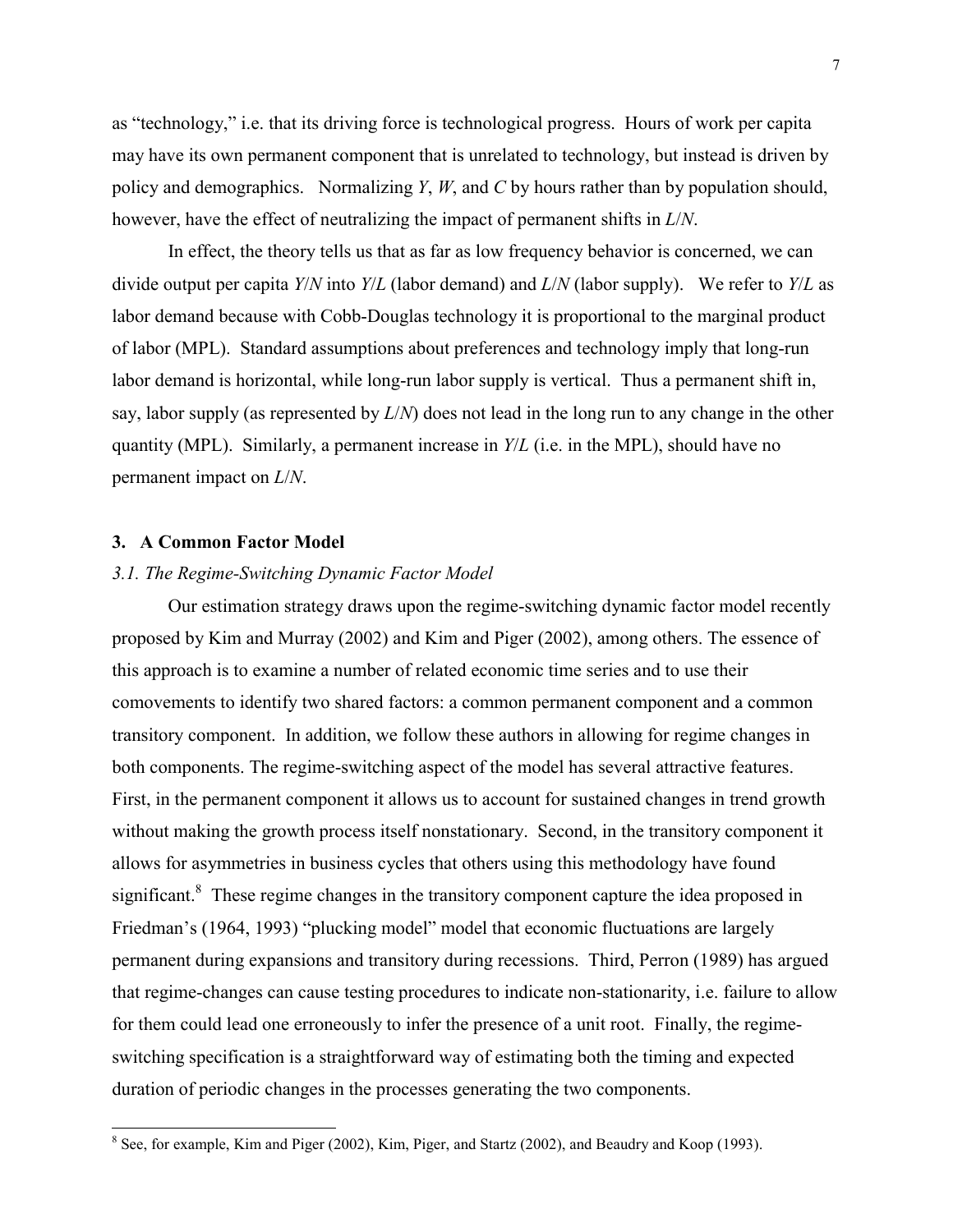If the three "per hour" variables *Y*/*L*, *W*/*L*, and *C*/*L* have some independent sources of measurement error, there may be some gain to using all three to extract the best estimate of the common permanent component. $9$  Consequently we adopt a multivariate, common factor approach in estimating the single permanent component of the three variables. We also use that approach to estimate a common transitory component, although without the benefit of any theoretical restrictions.

Following Kim and Murray (2002), we can describe the regime-switching dynamic factor model as follows.<sup>10</sup> Suppose we consider a number of time series indexed by *i*. Let  $Q_i$  denote logarithm of the *i*th individual time series. It is assumed that the movements in each series are governed by the following process:

$$
Q_{it} = \gamma_i X_t + \lambda_i x_t + z_{it}, \qquad (6)
$$

where  $X_t$  denotes a permanent component that is common to all series,  $x_t$  denotes a common transitory component, and  $z_i$  is an idiosyncratic error term. The parameter  $\gamma_i$  (the permanent "factor loading") indicates the extent to which the series moves with the common permanent component. Similarly, the parameter  $\lambda_i$  indicates the extent to which the series is affected by the transitory component.

The common permanent component is assumed to be difference stationary, but subject to the type of regime-switching proposed by Hamilton (1989) in which there are periodic shifts in its growth rate:

$$
\Delta X_t = \mu(S_{1t}) + \phi_1 \Delta X_{t-1} + ... + \phi_p \Delta X_{t-p} + \nu_t \nu_t \sim \text{iid } N(0,1) \tag{7}
$$

$$
\mu(S_{1t}) = \begin{cases} \mu_0 & \text{if } S_{1t} = 0 \\ \mu_1 & \text{if } S_{1t} = 1 \end{cases},
$$
\n(8)

$$
Pr[S_{1t} = 0 | S_{1,t-1} = 0] = q_1 \qquad Pr[S_{1t} = 1 | S_{1,t-1} = 1] = p_1
$$
\n(9)

where  $S_{1t}$  is an index of the regime for the common permanent component. The transition probabilities  $p_1$  and  $q_1$  indicate the likelihood of remaining in the same regime. Under these

l

<sup>&</sup>lt;sup>9</sup> This is not to say that the information is completely independent, and indeed the source of errors in one series may be present in the other series as well. For example, an inaccurate price deflator could result in common mismeasurement across multiple series. Nonetheless, the theory suggests that considering these series together may provide better information about underlying trends than consideration of any of them in isolation.

 $10$  Additional details are in the Appendix.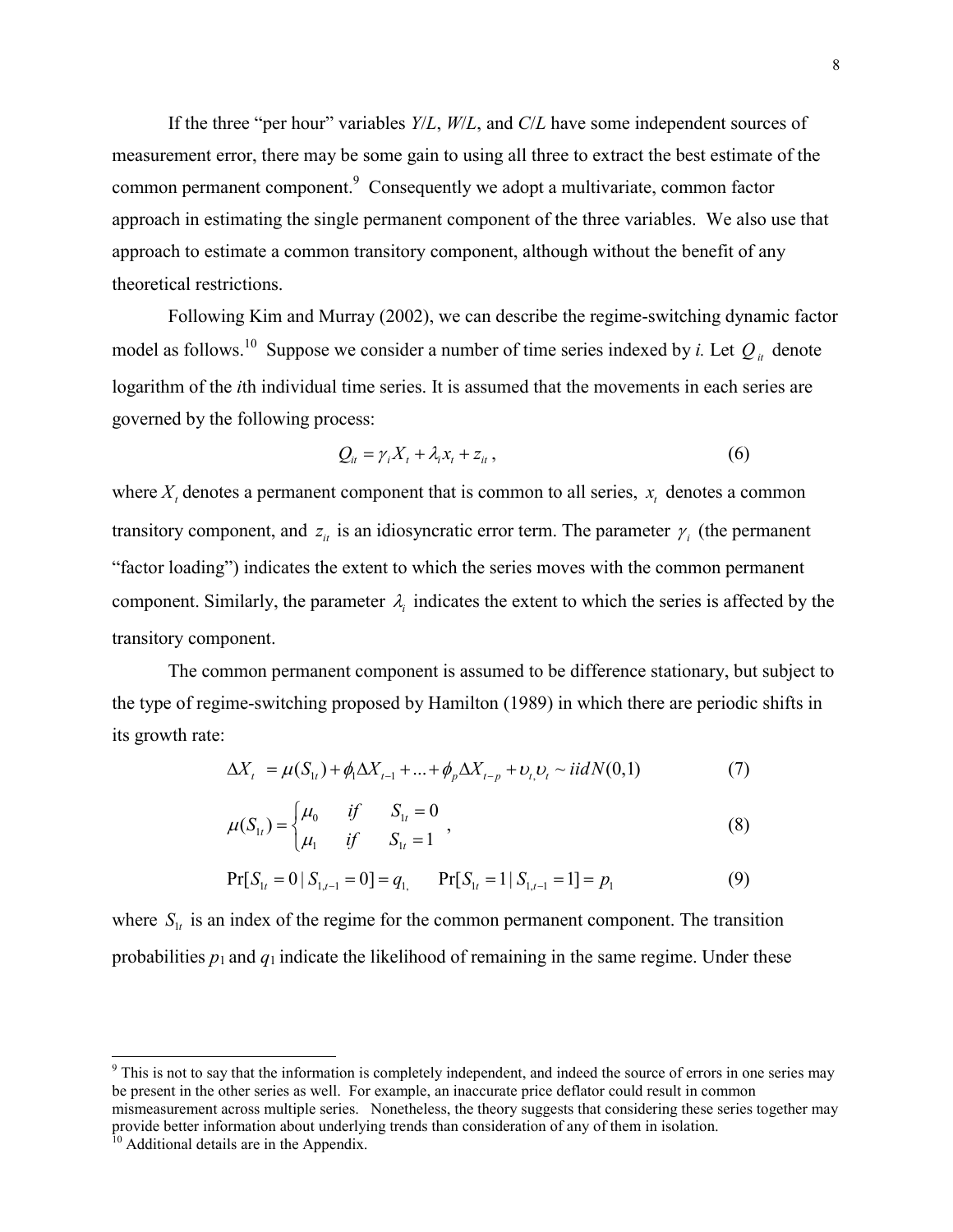assumptions, the common permanent component  $X_t$  grows at the rate  $\mu_0 / (1 - \phi_1 - ... - \phi_p)$  when  $S_{1t} = 0$ , and at the rate  $\mu_1 / (1 - \phi_1 - \dots - \phi_p)$  when  $S_{1t} = 1$ .

The common transitory component  $x<sub>i</sub>$  is stationary in levels, but also subject to regimeswitching:

$$
x_{t} = \tau(S_{2t}) + \phi_{1}^{*}x_{t-1} + \phi_{2}^{*}x_{t-2} + ... + \phi_{p}^{*}x_{t-p} + \varepsilon_{t}, \varepsilon_{t} \sim \text{iidN}(0,1)
$$
(10)

$$
\tau(S_{2t}) = \begin{cases} 0 & \text{if} & S_{2t} = 0 \\ \tau & \text{if} & S_{2t} = 1 \end{cases},
$$
\n(11)

$$
Pr[S_{2t} = 0 | S_{2,t-1} = 0] = q_2 \qquad Pr[S_{2t} = 1 | S_{2,t-1} = 1] = p_2 \tag{12}
$$

where  $S_{2t}$  is an index of the regime for the common transitory component, with transition probabilities  $p_2$  and  $q_2$ . The parameter  $\tau$  represents the size of the "pluck," with  $\tau < 0$  implying that the common transitory component is plucked down during a recession.

The permanent and transitory regimes are assumed to be independent of each other. While the two regimes are not directly observable, it is nevertheless possible to estimate the parameters of the model and to extract estimates of the common components.<sup>11</sup> An important byproduct from the estimation procedure is that we can draw inferences about the likelihood that each common component is in a specific regime at a particular date. The restriction of unit variance for the error terms of the two processes is an identifying restriction, since *X* and *x* are of indeterminate scale.

Finally, the idiosyncratic components are assumed to have the following structure:

$$
z_{it} = \psi_{i1} z_{i,t-1} + \psi_{i2} z_{i,t-2} + \dots + \psi_{ip} z_{i,t-p} + \eta_{it} \ \eta_{it} \sim \text{iidN}(0, \sigma_i^2), \ \ i = 1, \dots, 4 \tag{13}
$$

where all innovations in the model are assumed to be mutually and serially uncorrelated at all leads and lags. We assume that  $z_i$  is stationary, i.e. the roots of  $1 - \Psi_i(L)$  all lie inside the unit circle, so these are transitory shocks to the levels of the variables.

To relate all of this back to the growth model from Section 2 of the paper, the permanent component *X* corresponds to the stochastic trend term from the growth model, which we saw is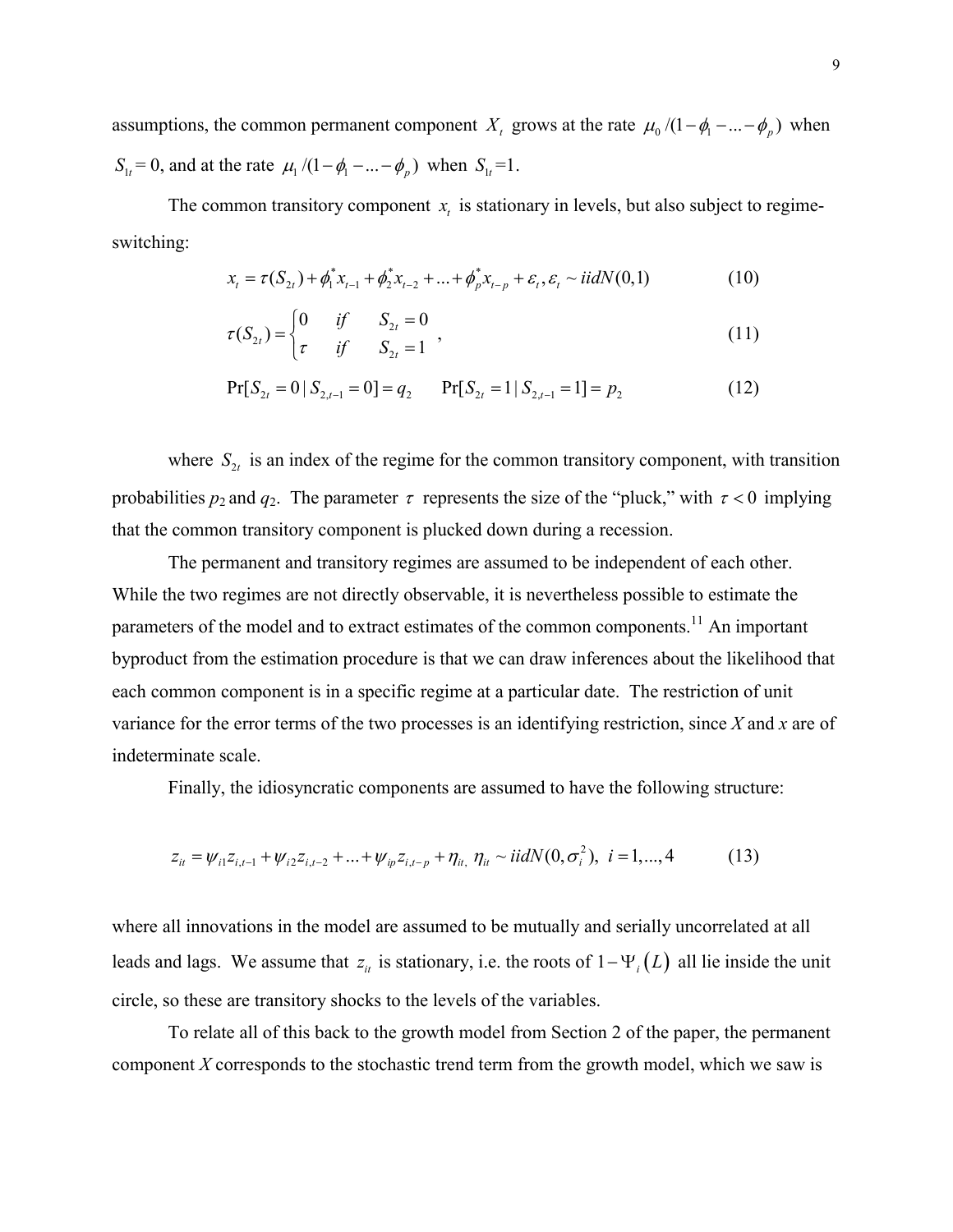common to *Y*/*L*, *C*/*L*, and *W*/*L*. The theory implies, therefore, that the factor loadings on the permanent component should satisfy  $\gamma_1 = \gamma_2 = \gamma_3$ . The transitory component *x* reflects the direct impact of transitory disturbances as well as transition dynamics from all shocks, but only to the extent they are linearly related across all four series. The idiosyncratic component includes what is left of the transitory movements after the common component is subtracted. It will include measurement error and model noise. For example, a literal reading of the model is that  $W/L = (1 - \alpha) Y/L$ , so the two series should be perfectly correlated. But *W* and *Y* are measured (to some extent) independently, and with error, and moreover the assumption of a Cobb-Douglas production function with constant parameters is undoubtedly not literally accurate. These factors will also contribute to idiosyncratic variation.

# *3.2. Data*

Our data consist of quarterly observations of non-farm sector output, labor productivity, real compensation per hour (nominal compensation relative to the nonfarm output deflator), and hours of work. The non-farm sector was chosen because of the availability of consistent data for all of these series. We also use aggregate data on real consumption expenditures. While a series that converted expenditures on durables to service flows would be preferable, at the time of these computations such a series was not available for the whole sample period, and where it was it exhibited very similar behavior to total consumer expenditures. Another issue with using this consumption series is that it is for the entire U.S. economy, whereas the other series represent the nonfarm sector only. This will only create a problem if there are significantly different trends, but the results did not appear to be sensitive to these choices. Unless stated otherwise, all variables are in logarithms, multiplied by 100, with first differences interpreted as quarterly growth rates in percent. For calculating per capita quantities we used the resident population (interpolated from annual to quarterly).

As we have seen, the growth model from Section 2 implies that *C*/*L*, *Y*/*L*, *K*/*L,*and *W*/*L* have a common permanent component that corresponds to *X*, the technology factor, and are unaffected by any stochastic trend in labor supply. There is no analogous set of variables that can be used to help estimate a stochastic trend in labor supply—if *L*/*N* is nonstationary, theory

 $11$ Kim and Murray (2002) discuss how the regime-switching dynamic factor model can be cast in a state-space representation and estimated using the Kalman filter. More details of how we applied their methods to the present study are in Kahn and Rich (2003).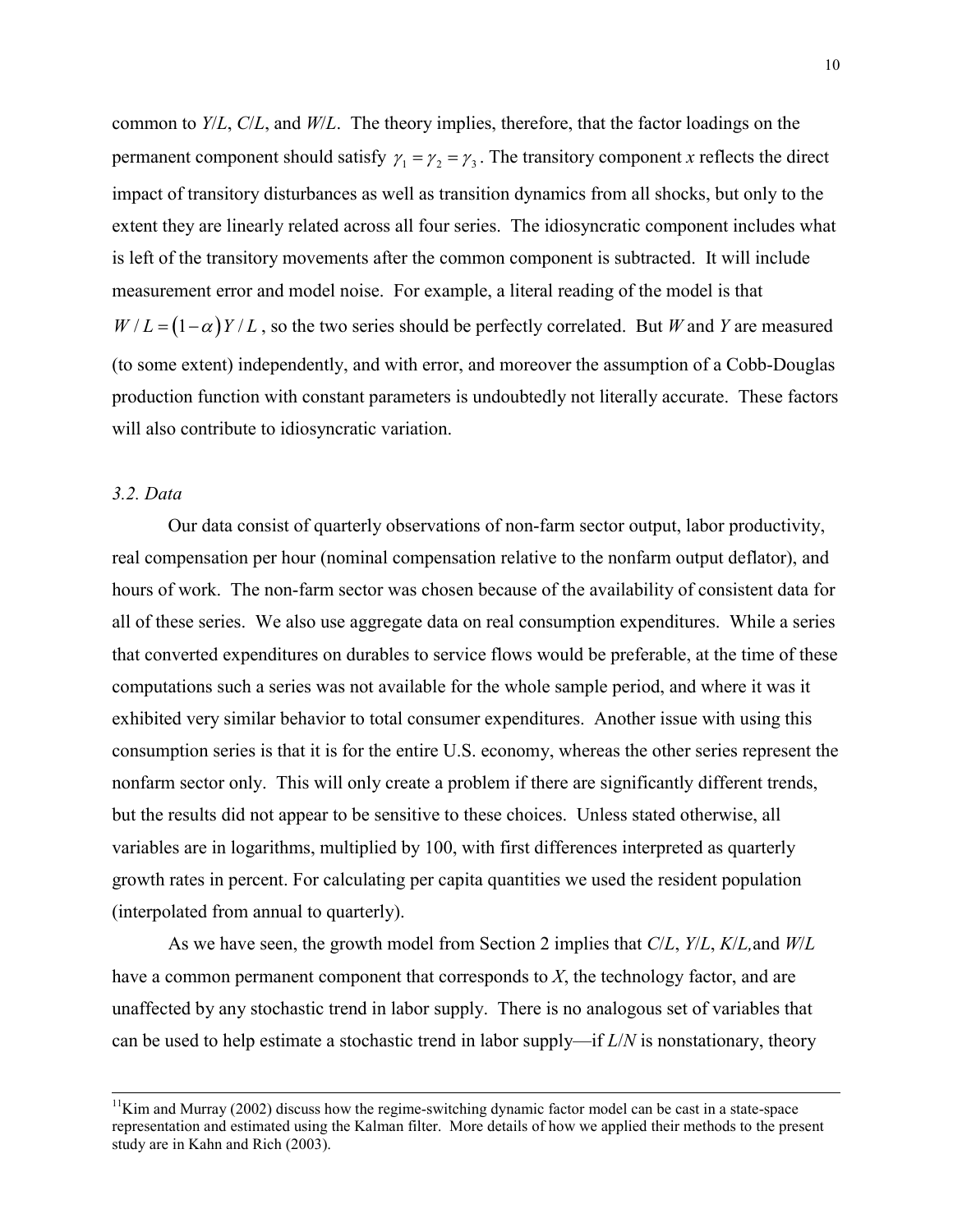provides no other variables with which it should be cointegrated.<sup>12</sup> Thus the common factor model will not be of direct use for estimating it. But since higher frequency movements in hours of work would presumably be useful for capturing the transitory component, we simply detrend the hours series using the Hodrick-Prescott (1980) filter and include it in our system with a zero loading on the permanent component.<sup>13</sup> Thus our benchmark specification has  $Q_1 = Y/L$ ,

 $Q_2 = W/L$ ,  $Q_3 = C/L$ , and  $Q_4 = \hat{L}$ , where the " $\sim$ " indicates the the H-P filtered series.

That *Y*/*L*, *W*/*L*, and *C*/*L* are cointegrated is illustrated by Figure 2, which plots *Y*/*C*, *Y*/*W* and *Y*/*K*. *Y/C* and *Y/W* appear stationary, which supports the notion that *Y*, *C*, and *W* have a single common permanent component, from which it would follow that *Y/L*, *C/L*, and *W/L* do as well (to the extent they have any permanent component at all). As mentioned earlier, it is equally clear that *Y/K* is not stationary, which is consistent with the presence of a stochastic trend in *P*.

To examine the cointegration properties of *Y*/*L*, *W*/*L*, and *C*/*L* more rigorously we conducted multivariate unit root tests based on the procedure developed by Johansen (1991, 1995). Table 1 describes the results, based on quarterly data over the sample period 1947:Q1 to 2002:Q2, including a constant in the cointegrating relationship. The combination of trace and maximal eigenvalue tests suggests that there are two cointegrating equations, implying a single common trend, as the theory suggests. Letting  $Q = (Q_1 Q_2 Q_3)$ , and letting  $\beta^i = (\beta_1^i \beta_2^i \beta_3^i)$ ,  $i =$ 1,2 denote the cointegrating vectors, we estimated the two cointegrating relationships  $Q'\beta$ <sup>1</sup> and  $Q'B^2$  and found:

$$
\beta^1 = (1.0 \quad 0.0 \quad -1.027)'
$$
  
\n
$$
\beta^2 = (0.0 \quad 1.0 \quad -0.986)'
$$
\n(14)

where we normalized the equations with respect to  $\beta_1^1$  and  $\beta_2^2$ . Because the estimates of  $\beta_3$  differ from  $-1$ , we also conducted tests of the null hypothesis that the two cointegrating equations are (1.0 0.0 -1.0) and (0.0 1.0 -1.0). The calculated value of the  $\chi^2$  statistic with two degrees of freedom is 8.92, with an associated *p*-value of 0.0115. Thus although the results confirm the theory qualitatively, the quantitative implications that  $\beta_3 = -1$  in both vectors

 $\overline{\phantom{a}}$ 

<sup>&</sup>lt;sup>12</sup> There could be another demographic variable besides population that would be cointegrated with  $L$ , such as population over 16, or even a policy variable such as an average marginal tax rate. We have not pursued this yet.

 $^{13}$  Using the first difference of hours (in logs) rather than the H-P filtered series yielded very similar results.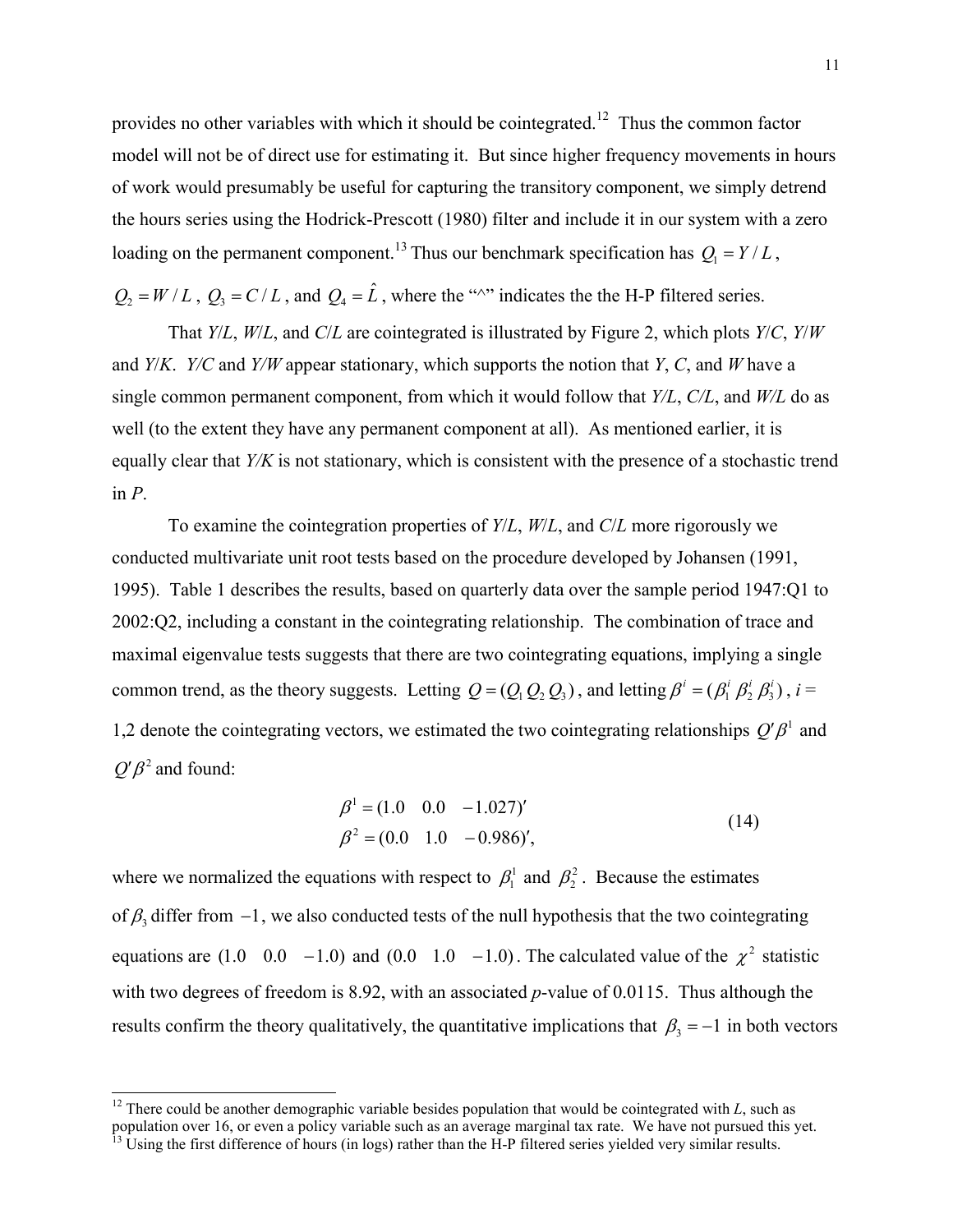is rejected. This does not necessarily mean, however, that we will reject  $\gamma_1 = \gamma_2 = \gamma_3$  in (6), which is the real implication of the theory, and one that we will test when we estimate the model.

Initial estimates of more general specifications suggested that the common permanent component should include one lagged value of  $\Delta X_t$ , the common transitory component should include two lagged values of  $x_t$ , and that the idiosyncratic component should include one lagged values of  $z_i$  for each series. We restricted the estimated factor loadings on the permanent component for productivity, real compensation per hour, and consumption per hour to be equal (i.e. we set  $\gamma_1 = \gamma_2 = \gamma_3$ ), and set the value of the permanent factor loading for detrended hours,  $\gamma_4$ , equal to zero.

We also considered two alternative specifications. In one, we eliminated the regime shift in the transitory component, thereby imposing symmetry on business cycles. We will refer to this as the "no pluck" specification. In the other, we used per capita rather than per hour variables, i.e. we set  $Q_1 = Y/N$ ,  $Q_2 = W/N$ ,  $Q_3 = C/N$ . We will refer to this as the "per capita" model, as opposed to the benchmark or "per hour" specification. As discussed in more detail below, if  $L/N$  were stationary, the per capita and per hour specifications would yield similar estimates of the permanent component.

One final modeling issue relates to the synchronization of the data. The three trending variables were selected primarily on the basis of their having a common permanent component. They are not, however, necessarily "coincident indicators" with respect to the transitory component. In theory it would be possible to allow for a more general lead/lag structure in our system, but this would greatly increase the number of parameters to estimate. As an alternative, we first examined the cross-correlations of the four series. We found that the first two variables (productivity and labor compensation per hour) both tended to lead the other two series by about three quarters. To capture this asynchronization in the estimation we lagged  $Q_{1t}$  and  $Q_{2t}$  by three quarters in the system described above.<sup>14</sup>

# **4. Results**

 $\overline{\phantom{a}}$ 

### *4.1. Parameter Estimates*

<sup>&</sup>lt;sup>14</sup> A minor drawback to this procedure is that the last three observations of variables 1 and 2 are not used in estimating the parameters of the model. We do incorporate them in the period-by-period assessments of the state variables, as described below.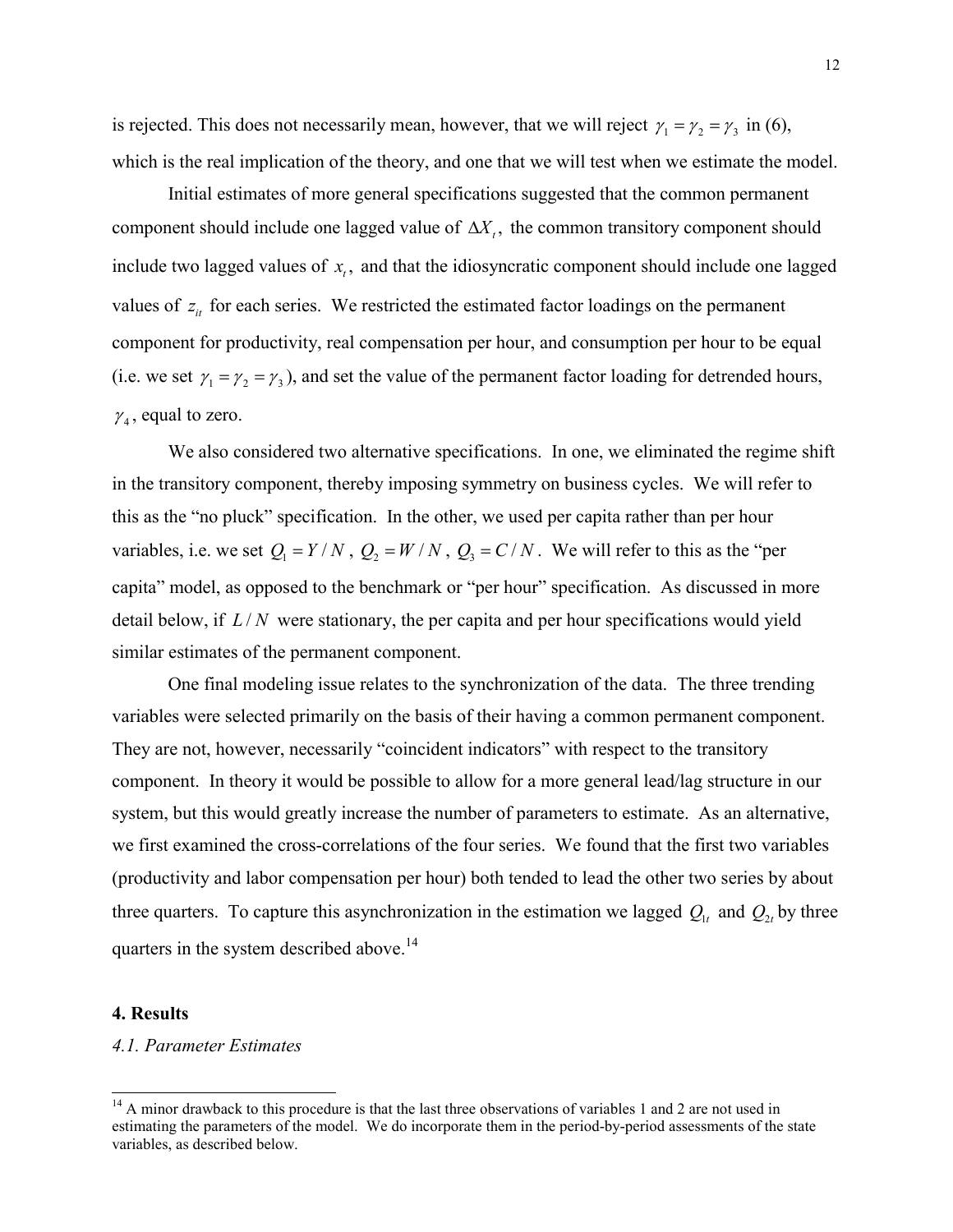The first column of Table 2 provides the parameter estimates for our benchmark model with the four variables as described above.<sup>15</sup> The data cover  $1947:Q1-2002:Q2$ , though because the first two variables are lagged three quarters, their growth rates cover the period 1947:Q2- 2001:Q3, while the growth rates of consumption and detrended hours variables run from 1948:Q1-2002:Q2 .

The model yields precise estimates of most of the parameters of interest: The factor loadings on both the permanent and transitory components, the transition probabilities, and the shift parameters associated with the regimes ( $\mu_0$ ,  $\mu_1$ ,  $\tau$ ) all enter significantly. The difference between the low- and high-growth regimes works out to be  $\gamma(\mu_0 - \mu_1)/(1 - \phi) = 0.365$ . This corresponds to approximately 1.46 percent on an annualized basis, very close to the difference between the 1948-73 and 1973-96 growth rates of productivity.

The transition probabilities for the permanent regimes imply an expected duration of  $1/(1 - p_1) = 25$  years for the high-growth regime, and 17.9 years for the low-growth. They also imply that the unconditional probability of being in the high growth regime is  $(1 - q_1)/(2 - p_1 - q_1) = 0.593$ , suggesting that the economy was in the high growth regime on the order of 60 percent of the time between 1947 and the present. The AR coefficient on the permanent component is estimated to be –0.440, suggesting that growth innovations in one quarter tend to get partially offset in the following one.

The transitory process is estimated to be a "hump-shaped" autoregressive process typical of the business cycle (see, e.g., Blanchard, 1981), but with a statistically significant negative pluck, i.e. a relatively short-lived reduction in the level of the transitory component presumably associated with recessions. The magnitude of this downward shift is related to  $\lambda_i \tau$ . Productivity, for example, would decline by  $\lambda_1 \tau = 0.597$ , which corresponds to about 2.4 percent annualized. The expected duration of the pluck regime is given by  $1/(1 - q_2)$ , or 2.34 quarters. The transition probabilities imply that the pluck regime occurs less than four percent of the time. Since about one-sixth of the quarters since 1947 have been in recessions, and the average recession has lasted roughly 3.5 quarters, these results suggest that not all recessions are associated with transitory regime shifts.

The four  $\lambda_i$  coefficients, which represent the factor loadings on the transitory process, are all estimated very precisely, and have the expected signs. Note that  $\lambda_3$ , the loading factor for

 $\overline{\phantom{a}}$ 

 $15$  Estimates of the idionsyncratic variances are omitted from Table 2 for the sake of brevity.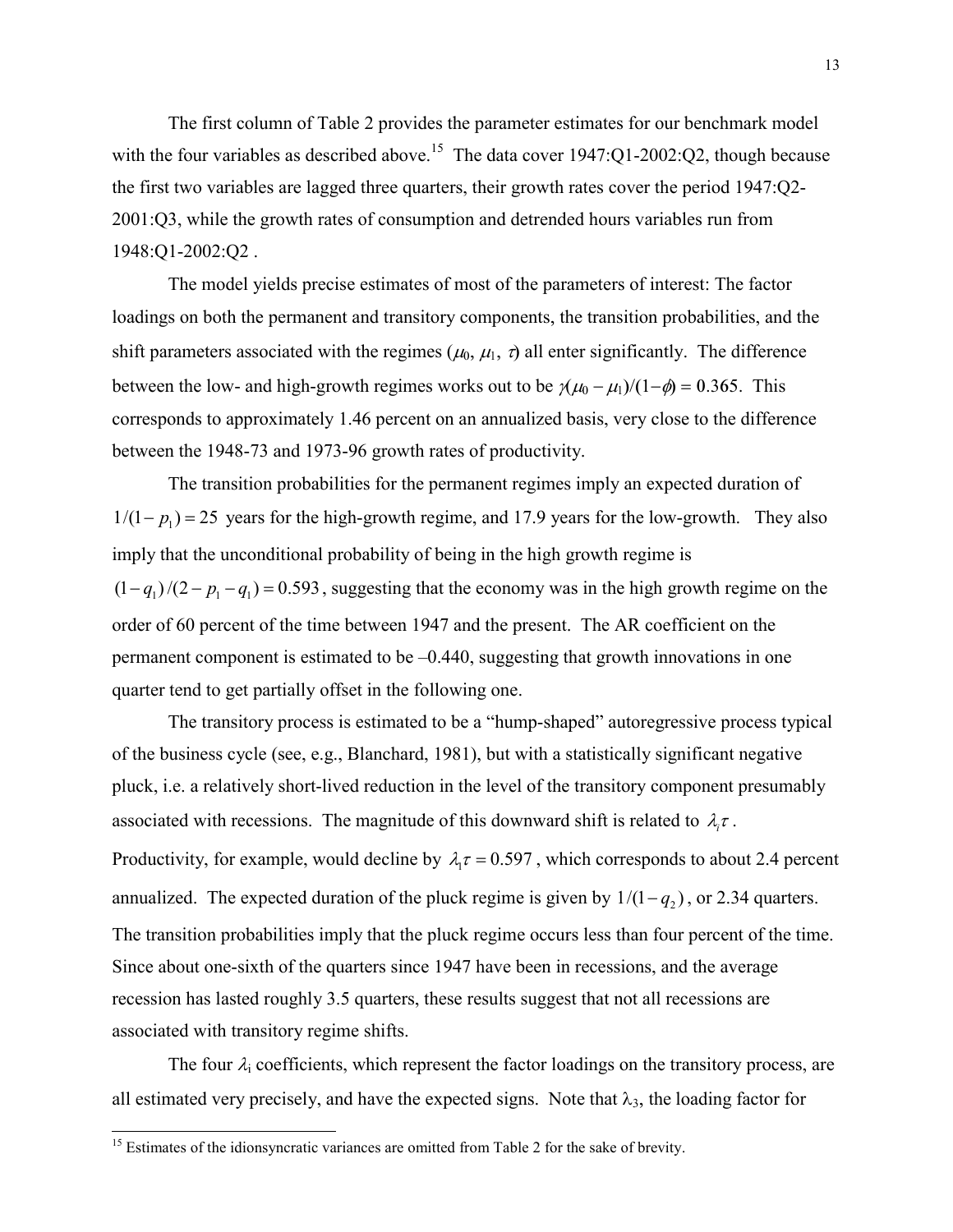consumption/hours, is negative, reflecting the fact that hours are more cyclical than consumption. The positive estimates for the factor loadings on real hourly compensation and productivity indicate that those two variables are positively related to the transitory component, albeit leading by three quarters relative to the other two variables (since they enter the system lagged by three quarters).

Finally, we test the restriction  $\gamma_1 = \gamma_2 = \gamma_3$  by estimating the unrestricted model and conducting a likelihood ratio test. The test statistic has a value of 0.525, and is asymptotically distributed as  $\chi^2$  with 2 degrees of freedom. The critical value for rejecting the hypothesis at a 10 percent significance level is 4.61. This suggests that the basic theoretical implications with respect to the common permanent component are confirmed by the data, notwithstanding the estimates of the cointegrating vectors described in Section 3.2.

# *4.2. Growth Regime Assessments*

 $\overline{\phantom{a}}$ 

Before further describing the permanent and transitory components of productivity growth, however, it is instructive to examine the inferred probability of being in the high- or lowgrowth state over time. There are two ways to examine this. The first is in "real time": At each point in time, using only data through that point in time, what probability would one have assigned to being in the high-growth state? The second way is retrospectively: Given what we now know has happened through 2002:Q2, what can we say looking back over time about the likelihood of being in the high growth state? (Obviously the two assessments coincide at the end, i.e. as of  $2002:O2.$ <sup>16</sup>

 Even within the "real time" approach, two practical issues arise. First, there is the matter of data revisions. The historical series we have today have been revised numerous times over the years, so the data truncated at some date does not correspond to what anyone would actually have known. We ignore this problem in the present study, but plan to address it in subsequent work. Second, it is not practical to have rolling estimates of parameters, especially if regime shifts occur infrequently. Over a shorter sample few if any regime switches will be observed, making it impossible to estimate transition probabilities. Other parameters will also be difficult

<sup>&</sup>lt;sup>16</sup> Hamilton (1994) refers to these two approaches as using a "zero-lag" versus "full-sample smoother."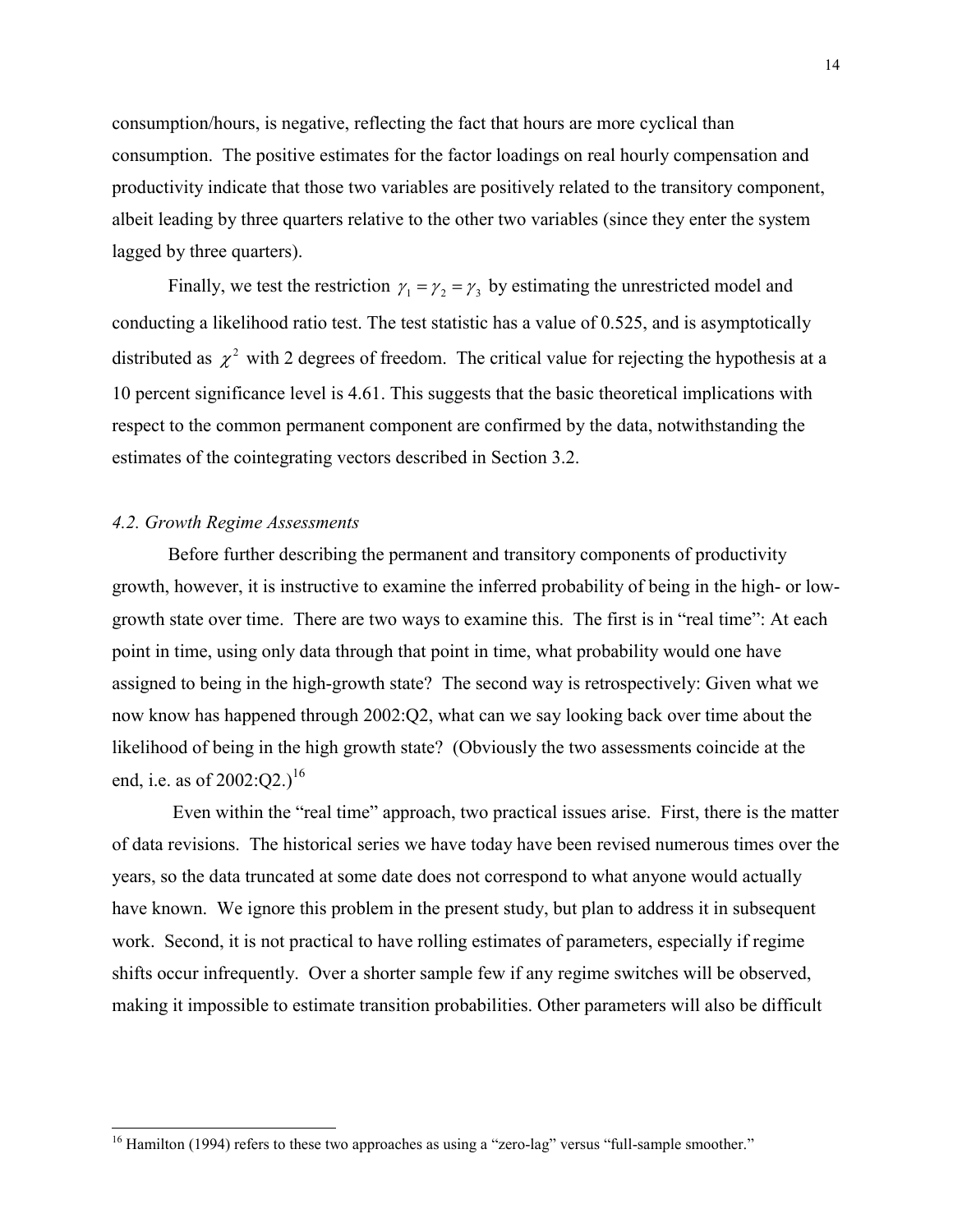to estimate precisely as well. Consequently in looking at real time assessments of the state vector we rely on parameter estimates from the full sample.<sup>17</sup>

There is also a technical issue related to the timing of the data series. Since  $\Delta Q_1$  and  $\Delta Q_2$ are lagged by three periods, if we were simply to assess the state variable given data through a given observation number, we would be ignoring the most recent three data points for those two series. For example, a standard application of the Kalman filter at date *t* would yield an assessment of the state given data through period *t*,

$$
\hat{\xi}_{t|t} = E(\xi_t \mid Q_{1t}, Q_{2t}, Q_{3t}, Q_{4t}; Q_{1t-1}, Q_{2t-1}, Q_{3t-1}, Q_{4t-1};...). \tag{15}
$$

In terms of the actual underlying data in our study, however, this would be expressed as

$$
E(\xi_t | \tilde{Q}_{1t-3}, \tilde{Q}_{2t-3}, \tilde{Q}_{3t}, \tilde{Q}_{4t}; \tilde{Q}_{1t-4}, \tilde{Q}_{2t-4}, \tilde{Q}_{3t-1}, \tilde{Q}_{4t-1};...),
$$
\n(16)

where the " $\sim$ " denotes the variable indexed by its true time period. Fortunately it is relatively straightforward to "partially update" the state and regime assessments. This involves conditioning on three subsequent observations of  $Q_1$  and  $Q_2$  at each point in time to get

$$
\hat{\xi}_{t|t+3'} = E(\xi_t | Q_{1t+3}, Q_{2t+3}, Q_{3t}, Q_{4t}; Q_{1t+2}, Q_{2t+2}, Q_{3t-1}, Q_{4t-1}; \dots) \n= E(\xi_t | \tilde{Q}_{1t}, \tilde{Q}_{2t}, \tilde{Q}_{3t}, \tilde{Q}_{4t}; \tilde{Q}_{1t-1}, \tilde{Q}_{2t-1}, \tilde{Q}_{3t-1}, \tilde{Q}_{4t-1}; \dots)
$$
\n(17)

Here we use  $t+3'$  to denote  $Q_1$  and  $Q_2$  observed through  $t+3$ , and  $Q_3$  and  $Q_4$  observed through time *t*. This simply undoes the staggering so that the information set is appropriately aligned. (Additional details on the partial updating procedure are provided in the Appendix.)

These two regime assessments are plotted in Figure 3. The vertical axis is the probability of being in the high-growth regime. The retrospective assessment presents a very clear picture: The economy was in a high-growth state until the early 1970's, followed by a roughly 20-year low-growth regime, followed by a switch back to high-growth in the second half of the 1990's. Perhaps the only surprise here is how unambiguous the assessment as of 2002:Q2 was. The probability that the economy was in the high-growth regime surpassed 0.95 in 1998:Q4, and has not subsequently fallen below 0.9. Given the 3-quarter lead for productivity, this dates the

l

<sup>&</sup>lt;sup>17</sup> We experimented with rolling parameter estimates going back five years and found that the results were not significantly different.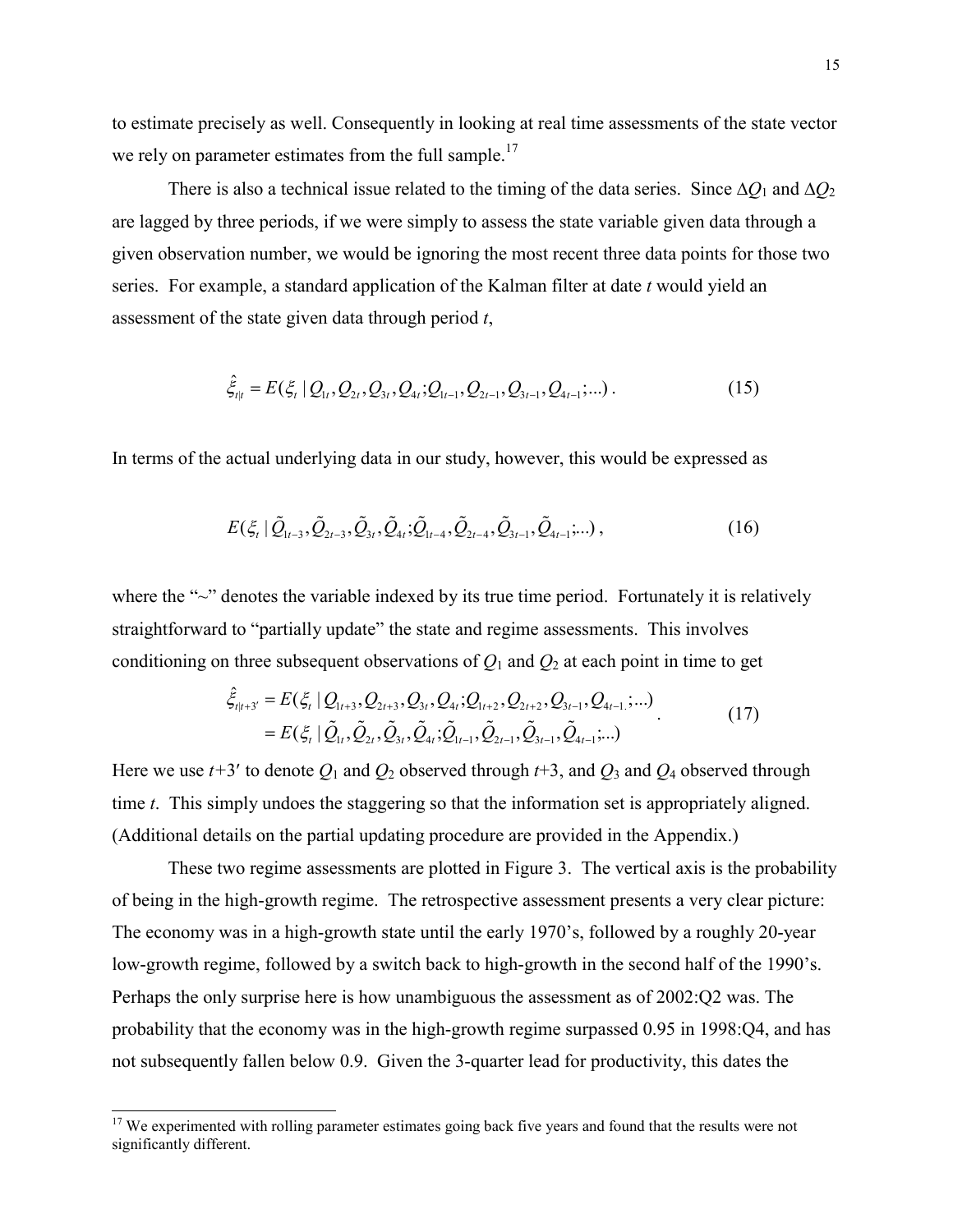acceleration of productivity growth at 1998:Q1. If we use a more lenient 0.5 threshold, we get the high-growth regime probability first exceeding this level in 1998:Q2, we would date the acceleration of productivity at 1997:Q3.

As the previous discussion makes clear, however, the retrospective estimates do not mean that as of 1998:Q2 we actually could have made such an optimistic assessment. With data only through 1998:Q2 the high-growth probability assessment would have been 0.45 rather than 0.65. But in fact the "real time" assessment lags the retrospective one by only about one quarter: by 1998:Q3 it is 0.63. Thus hindsight provides us in this instance with only a small advantage in dating the shift. On the other hand, Figure 3 makes clear that in earlier episodes there were a number of "false positives," post-1973 episodes when it appeared that productivity growth might shift into high gear but the higher growth was not sustained. Notwithstanding our attempt to control for the business cycle, these tended to occur during recoveries, when productivity growth did in fact increase, and when it was too soon to tell whether the higher growth rate would be sustained.<sup>18</sup>

Nonetheless, even in real time it would have been clear from these techniques with data through 1999:Q1 (when the probability assessment first topped 0.9) that there had been a change in regime back to stronger productivity growth beginning in 1998:Q2. While certainly the idea of a "new economy" with strong productivity growth had gained many adherents well before 1999, there were also plenty of nay-sayers, and few of the optimists would have ventured to base their views on objective statistical analysis.<sup>19</sup>

It is worth noting that the partial updating methodology described earlier can make a substantial difference in assessing current conditions. For example, without it (that is, ignoring the last three observations of output and labor compensation per hour), the estimated probability that the economy is in the high-growth regime falls from 0.997 in 2001:Q4 to 0.9057 in 2002:Q2. Adding back the information contained in those observations results in a 2002:Q2 estimate of 0.9740.

 $\overline{\phantom{a}}$ 

 $18$  Of course a truly real-time analysis would probably not have produced such strong false positives. The parameters from the full sample reflect the reemergence of high growth in the last five years of the sample. This would have been viewed as much less likely from the perspective of 1986 or 1992.

<sup>&</sup>lt;sup>19</sup> Indeed, optimistic views go back as early as 1997 (see, for example, *The New York Times*, August 2, 1997, "Measuring Productivity in the 90's: Optimists vs. Skeptics," by Louis Uchitelle). The optimism appears, however, to have been based on something other than the productivity data themselves, about which there was much skepticism (see Corrado and Slifman, 1999). Of course, pessimists have also based their views on skepticism about the data, e.g. Roach (1998).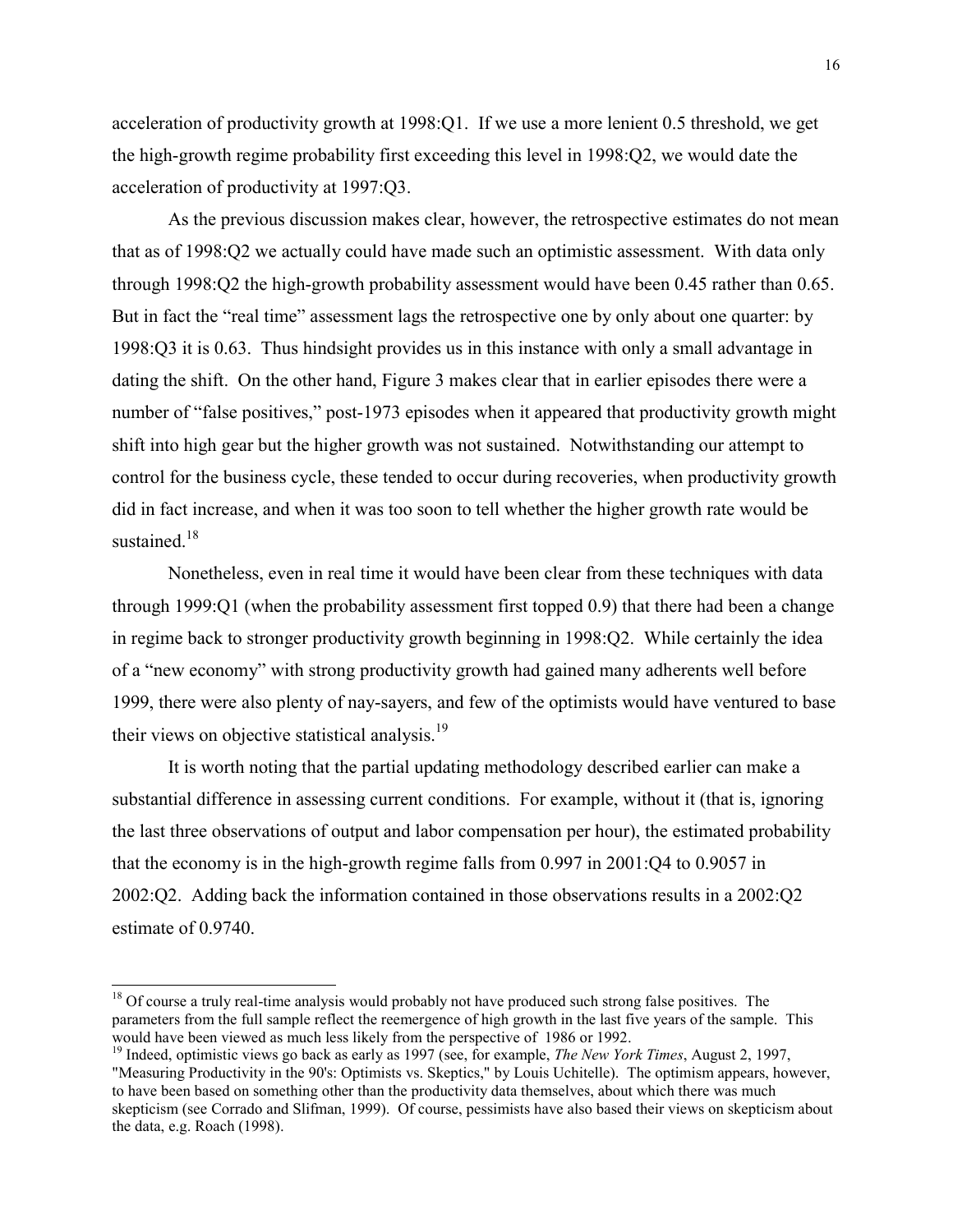We can also examine the assessment of the transitory regimes. The probability of being in the "plucked down" state is plotted in Figure 4. Here the probability assessments are a little more ambiguous. While the more prominent spikes all coincide with NBER-defined recessions, in only two cases does the probability of a negative pluck exceed 0.5. Moreover, several recessions (most notably the 1990-91 recession) are missed entirely. It is perhaps instructive that the 1990-91 recession does not register in this picture. The idea of a pluck is a sharp downturn followed by an equally sharp recovery sufficient to get the economy back to trend. The 1990-91 recession was characterized by a relatively mild downturn followed by an unusually slow and gradual recovery.

# *4.3. Do Business Cycles Have Permanent Effects?*

If we examine the common permanent component, in comparison to labor productivity, for example (Figure 5), we see it clearly indicates changes in trend in the early 1970's and mid-1990's, with little apparent cyclical residue. This contrasts with many recent estimates of the permanent component of output. For example, Kim and Murray's (2002) estimated permanent aggregate component shows substantial downward movement during recessions. Kim and Piger (2002) equate the permanent component of output to consumption of nondurables and services, which is much more cyclical and volatile than our permanent component. Kim, Piger, and Startz (2002) estimate a common permanent component for output and consumption, with regime-switching, and argue that the permanent component contributes meaningfully to business cycle fluctuations.

Other work, notably Beaudry and Koop (1993), has argued that if asymmetries in business cycles are properly taken into account, the permanent impact of business cycles (and recessions in particular) is greatly diminished. Our Figure 4, however, suggests that asymmetries may not be very important, at least in data that are detrended by hours of work. To examine this further, we estimated our model without the transitory regime-switching component, and obtained results that are virtually indistinguishable from our first set of estimates, particularly with regard to the estimated permanent component. The parameter estimates from this specification are given in second column of Table 2.

If, on the other hand, we estimate the model with output, compensation, and consumption on a per capita (instead of per hour) basis, we get very different results, as indicated in the third column of Table 2. Under this specification, the growth regime shift disappears (note that the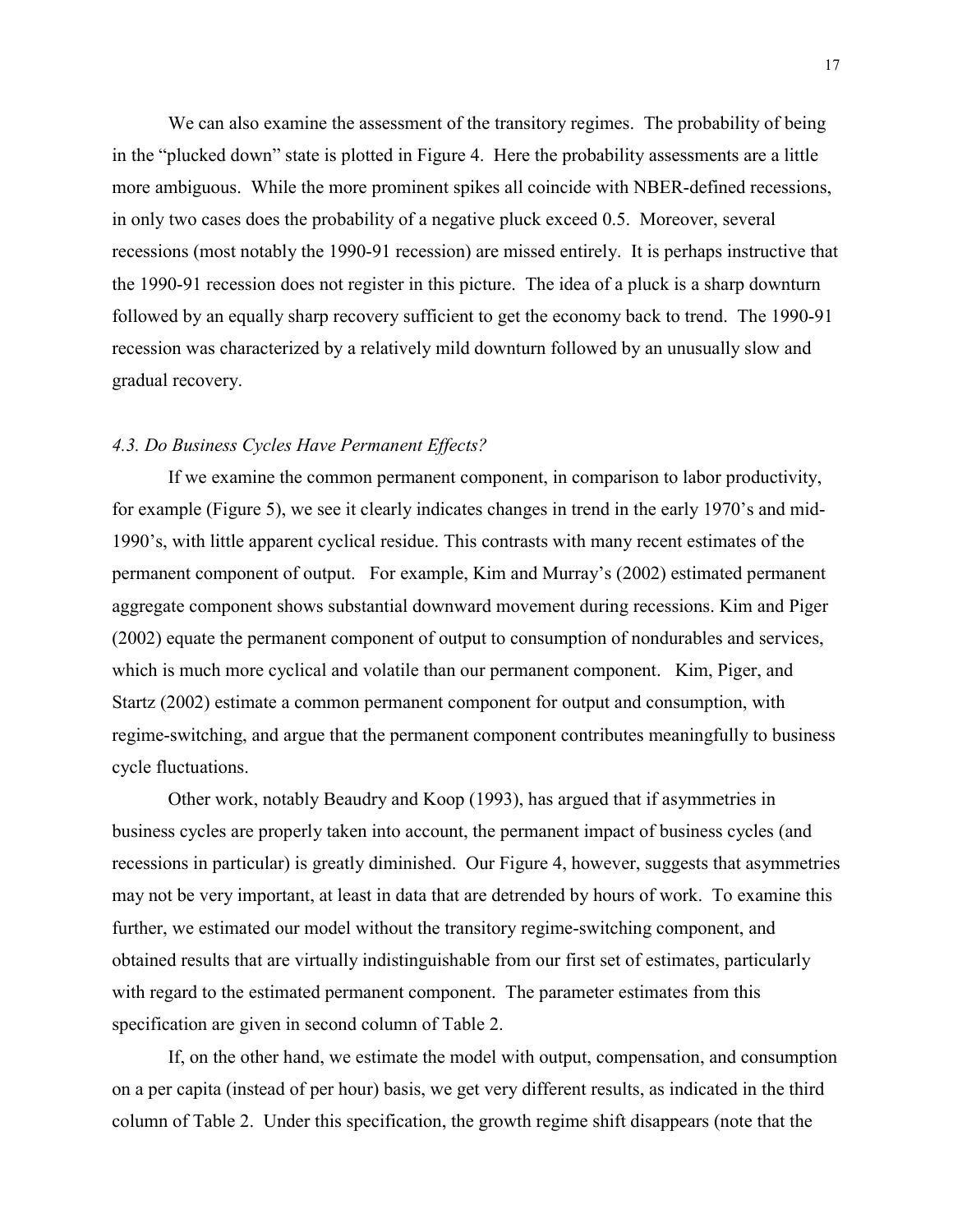estimated values of  $\mu_0$  and  $\mu_1$  are identical, so the transition probabilities are indeterminate). To understand where this result is coming from, note that the dependent variables in the per capita specification differ by the logarithm of hours per capita. We can see how the models are related if we begin with the equation for output per hour from the per hour specification, and then add the equation for detrended hours:

$$
Y_t - L_t = \gamma X_t + \lambda_1 x_t + z_{1t} \tag{18}
$$

$$
\hat{L}_t = \lambda_4 x_t + z_{4t} \tag{19}
$$

$$
Y_{t} - (L_{t} - \hat{L}_{t}) = \gamma X_{t} + (\lambda_{1} + \lambda_{4}) x_{t} + z_{1t} + z_{4t}
$$
 (20)

The resulting dependent variable is output relative to the trend in hours. That trend in turn can be divided into population growth and the low-frequency movement in  $\Lambda$  (i.e. the trend in  $L/N$ ) depicted earlier in Figure 1, which we will denote by  $\overline{\Lambda}_{i}$ . Consequently output per capita should be

$$
Y_{t} - N_{t} = \overline{\Lambda}_{t} + \gamma X_{t} + (\lambda_{1} + \lambda_{4})X_{t} + z_{1t} + z_{4t}
$$
 (21)

where  $\overline{\Lambda}_t$  is just  $L_t - \hat{L}_t - N_t$ . And just as  $W_t - L_t$  and  $C_t - L_t$  have the same form as (18),  $W_t - N_t$  and  $C_t - N_t$  have the same form as (21).

Thus the permanent component in the per capita specification is  $\overline{\Lambda}_t + \gamma X_t$  rather than just  $\gamma X_t$ , i.e. it is the sum of the labor supply and technology trends. While there are other differences between the two specifications, a plausible explanation for the absence of a detectable regime shift in the permanent component of the per capita specification is simply that movements in  $\overline{\Lambda}$ , obscure the regime shifts in  $X_t$ . That in itself is not a problem if the estimated permanent component is similar to the one obtained from combining the separate labor supply trend  $\overline{\Lambda}_t$  (i.e. the HP filter of hours of work less population depicted in Figure 1) and permanent component  $\gamma X_t$  from the per hour specification. This does not turn out to be the case, however, as Figure 6 illustrates. The estimated trends in per capita output from the two specifications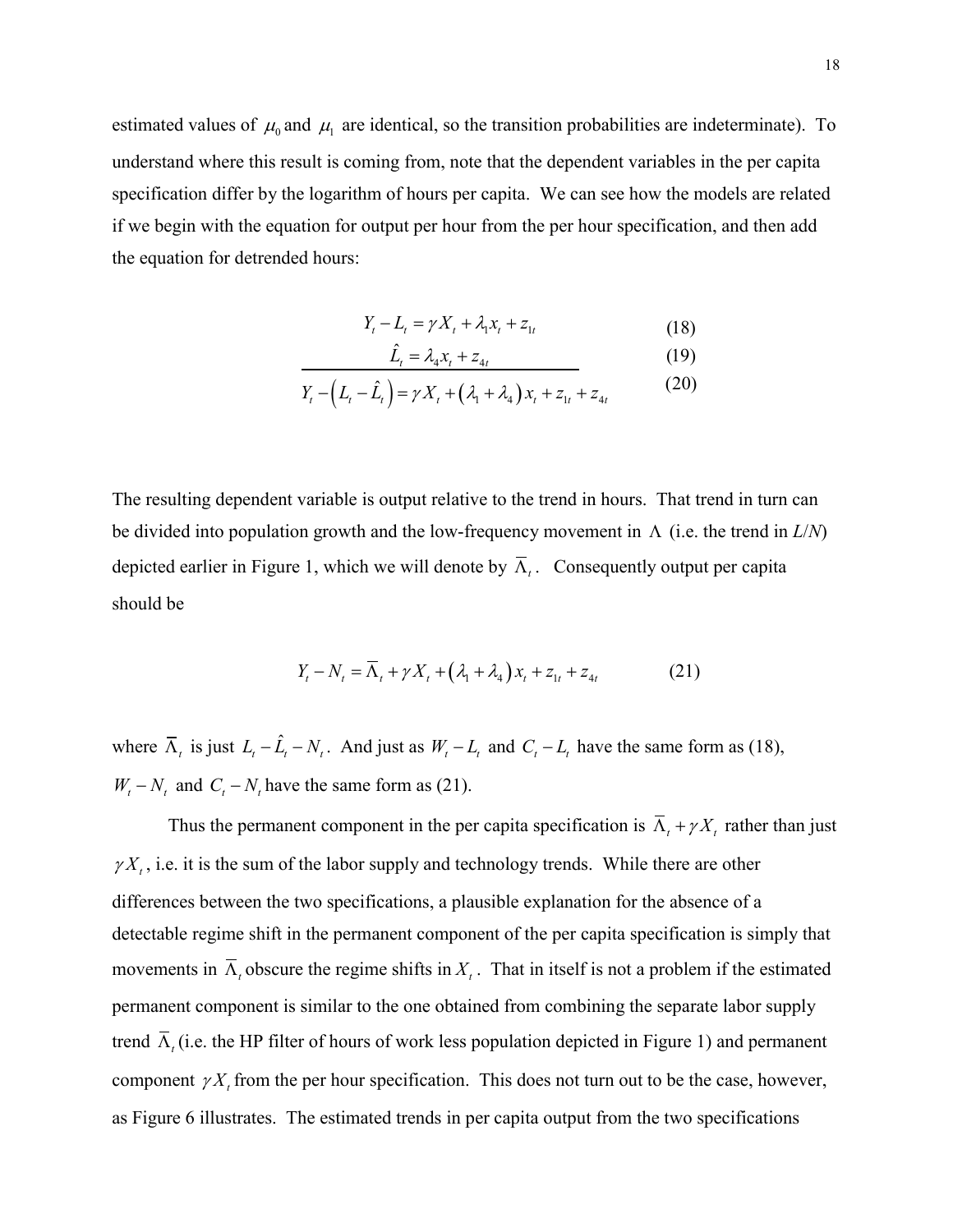clearly differ qualitatively, with the trend from the per capita specification showing much greater cyclical movement.

Our findings also relate to Perron's (1989) argument that failures to reject unit roots can be a consequence of series with occasional structural breaks. The idea is that if your estimation procedure misses a structural break in a linear trend, for example, then deviations from a linear trend may be so persistent as to suggest unit root behavior. In the present example, the per capita specification fails to find a regime switch in its permanent component. Our conjecture is that the resulting linear trend gives rise to greater persistence, and results in some transitory movements being labeled as permanent by the Kalman filter. In support of this it is worth noting that the estimate of the AR(1) parameter  $\phi_1$  goes from –0.440 from the per hour specification to 0.577 with the per capita model. The persistence of the idiosyncratic components is higher as well.

These findings also suggest an explanation for Hamilton's (1989) finding that growth regime shifts characterize business cycles rather than longer-term trends. Our results suggest that the treatment of hours of work is crucial. When we filter the data so to remove the influence of any stochastic trend in hours, growth regime shifts are no longer cyclical phenomena, but instead reflect changes in long-term trends. This finding is strengthened by looking at common trends in a multivariate analysis.

Of course none of this proves that the per hour specification results in "better" estimates of the permanent component. Certainly the per capita model explains more of the variance of per capita output in terms of the two common factors, as the transitory components are similar across the specifications. We would argue that this is because it overfits the data, i.e. it attributes too much of the variation to the permanent component. Of course the ultimate test would be out-of-sample performance, which is beyond the scope of this paper. But the growth model implies that low frequency variation in *L*/*N* on the one hand, and in *Y/L*, *W/L*, and *C/L* on the other, are driven by completely different fundamentals. We would argue that using the theory to estimate the two permanent components separately leads to better results than estimating a hodgepodge of two completely different concepts.

We should also note the reasons for the asymmetric treatment in our approach of the technology trend, which we estimate using a Kalman filter, versus the labor supply component, for which we simply fit an H-P trend to hours of work and adjust for population. As previously noted, there is no obvious analog to the cointegrating relationships for the technology trend that would provide additional information about the labor supply trend. That is, there are no other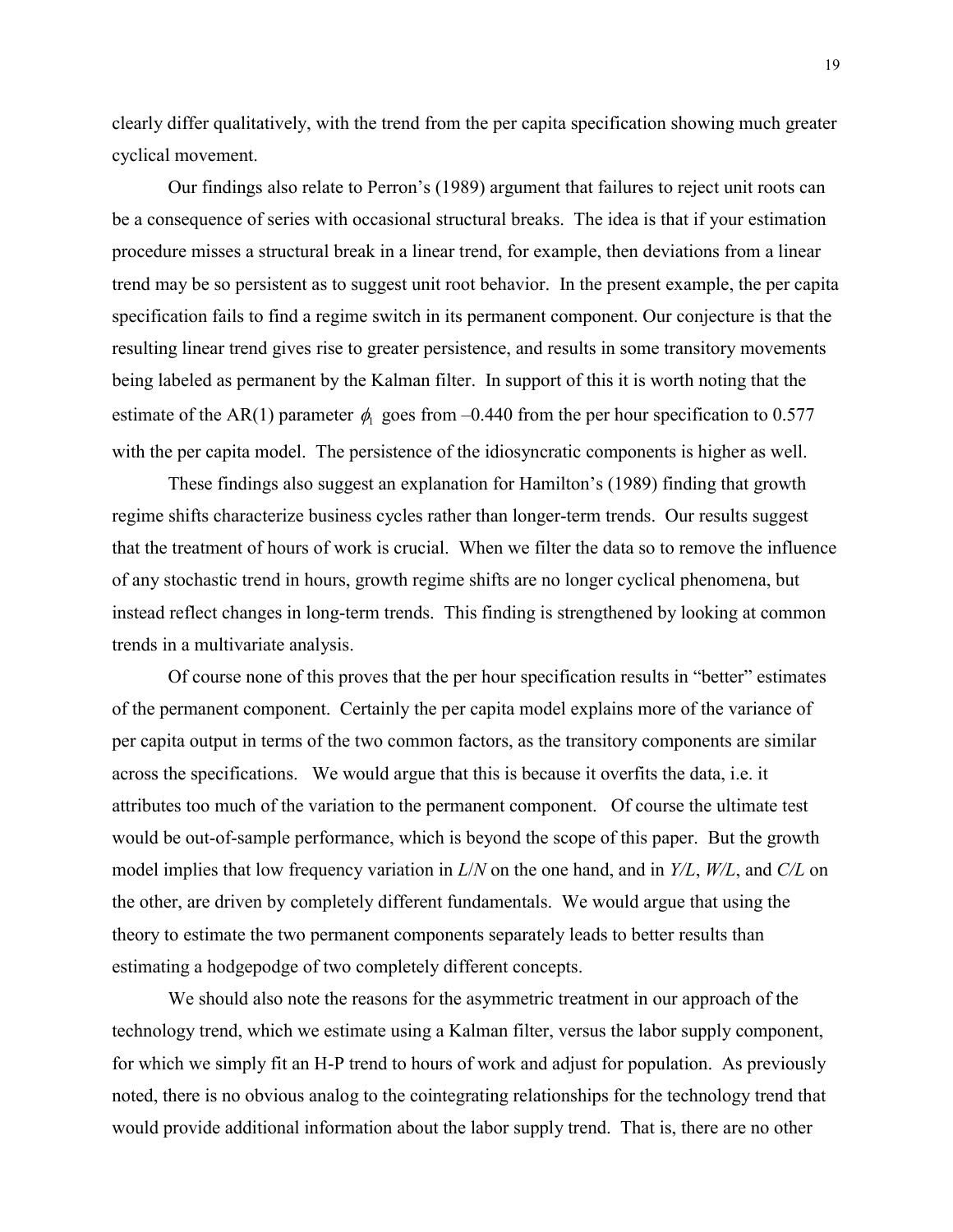quantities that the neoclassical growth model suggests should share a common trend with *L*/*N*. Hence there is no particular advantage to estimating the labor supply trend as part of the system.<sup>20</sup>

Thus using the per hour specification we are able to characterize aggregate output as made up of three distinct and more or less independent components: a transitory and essentially symmetric "business cycle" component, a permanent "technology trend" component and a low frequency "labor supply" component. The business cycle component exhibits the standard hump-shaped behavior emphasized by Blanchard (1982). The technology component is close to piecewise linear, with two breaks, one in around 1973, and the other around 1996. The labor supply component is J-shaped, declining in the post-war era until the early 1960s and then rising from the mid-1960s till the present. This itself actually reflects the sum of three underlying trends: a decline in male labor force participation, an increase in female participation, and a decline in average weekly hours of employed workers. Naturally the same argument we have made in favor of examining the technology and labor supply trends separately applies to the labor supply trend itself, namely that a more reliable assessment of that trend (particularly for extrapolation) might emerge from examining its components separately.

# *4.4. The Relative Importance of Additional Variables*

 $\overline{\phantom{a}}$ 

 Finally, we have also stressed the importance of information gleaned from several series in identifying the common permanent component. It is reasonable to ask how important this consideration actually is. To answer this question, we estimated the same econometric model, but with only two series, nonfarm output per hour and detrended hours (variables 1 and 4 from the previous analysis). Thus we are looking to estimate trend growth with productivity data alone, using the detrended hours series to control for the business cycle. The result of this exercise is the final set of estimates in Table 2. Note first that the estimates of the transition probabilities are very similar to the earlier estimates, suggesting that the fundamental properties of the regime-switching dimension of the model are similar.

 $20$  There are undoubtedly deeper explanations for the trend depicted in Figure 1, related to separate treatment of men's and women's labor supply, the return to schooling, the structure of retirement benefits, and so on. These are obviously beyond the scope of this paper.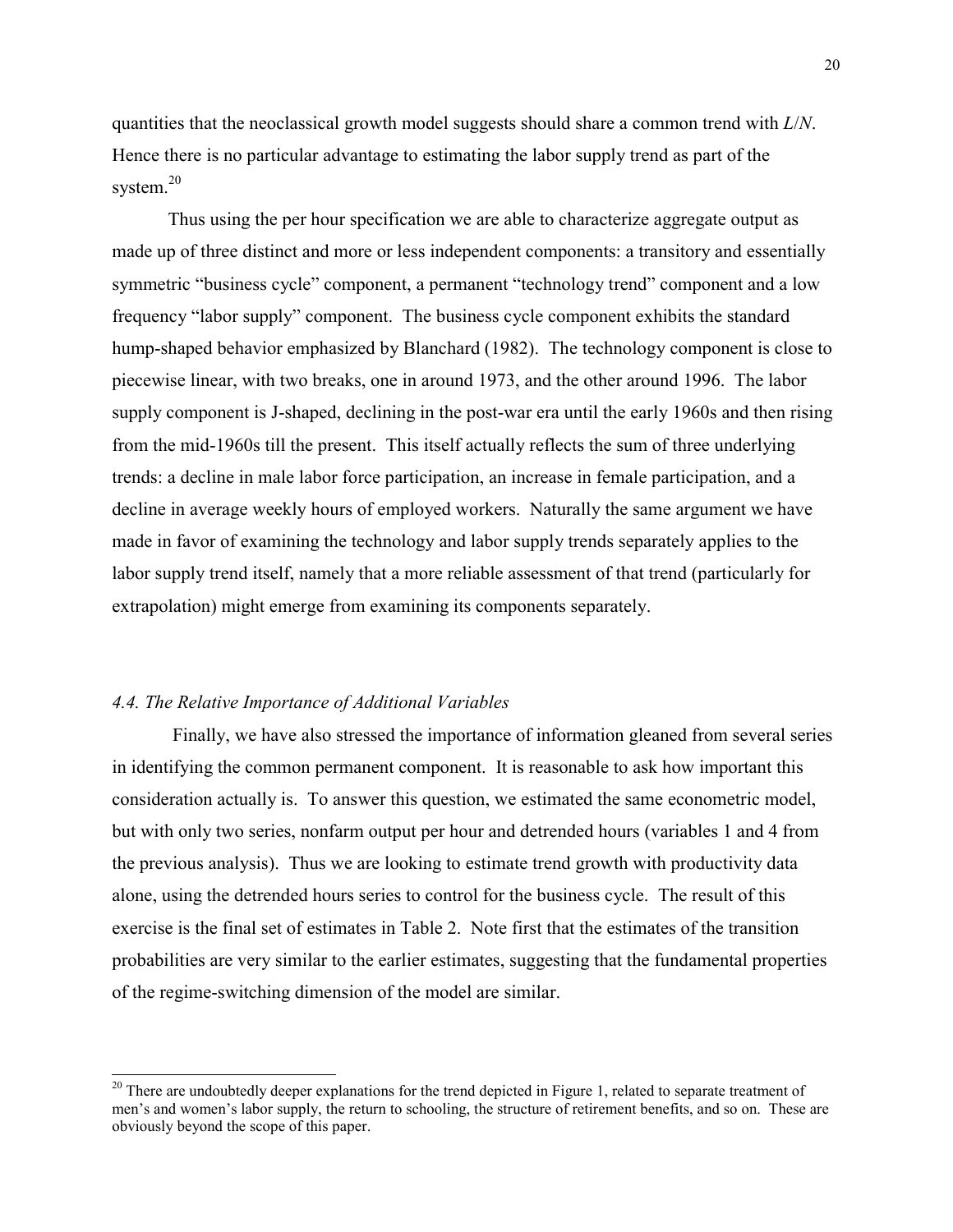We also estimated two additional specifications, adding back alternately either  $C/L$  or  $W/L$  to the 2-equation system. The results are illustrated in Figure 7, in which all four specifications' retrospective regime assessments are plotted against each other. There appears to be a big impact from adding either variable to the system, with the labor compensation variable clearly outperforming consumption/hours in terms of approaching the 4-equation results. The change in going from three to four equations is relatively modest, especially if the fourth variable is consumption/hours. Note, however, that in the more recent data it is the consumption/hours variable that is giving the stronger indication that the economy is in the high-growth regime, and comes closest to matching the assessment based on all four series.

The value of the multivariate approach is easiest to see in relation to a univariate analysis, which would suggest that productivity growth is close to i.i.d., especially in data since the early 1980s. (Earlier data suggests some negative autocorrelation.) By itself this would imply that productivity innovations have largely permanent effects. The multivariate results are saying, in contrast, that productivity movements associated with business cycles are largely transitory, insofar as the common trend with consumption and labor compensation appears to exhibit little cyclical variation. $21$ 

On the other hand, real time probability assessments for the 2-equation model exhibit fewer and smaller false positives—episodes where the probability that a regime shift has occurred jumps up, only to quickly reverse itself as more data come in. Perhaps the four-variable system is "overfitting" the data, i.e. it does better than the two-variable system in avoiding "type 2" errors (the error of failing to detect a regime change), but it makes more "type 1" errors (detecting a regime change that in fact never took place).

To address this question we use the 4-equation and 2-equation models to forecast productivity growth at one- and four-quarter horizons. The idea here is that if the four-equation system were overfitting the data, the root mean square error of its forecasts would be larger than that of the two-variable system. We constructed forecasts beginning in 1972:Q1 using the formulas outlined in Hamilton (1994). Consequently, the sample for the one-quarter forecast horizon covers the period  $1971:Q2 - 2002:Q2$ , while the sample for the four-quarter forecast horizon covers the period 1972:Q1-2002:Q2. Table 3 provides the results of this exercise. For both forecast horizons, the root mean square error of the two-variable system is slightly larger,

 $\overline{\phantom{a}}$ 

<sup>&</sup>lt;sup>21</sup> Of course, to assess the contribution of technology shocks to business cycle fluctuations really requires a structural model such as an identified structural VAR. We are pursuing this in another paper, Kahn and Rich (2003).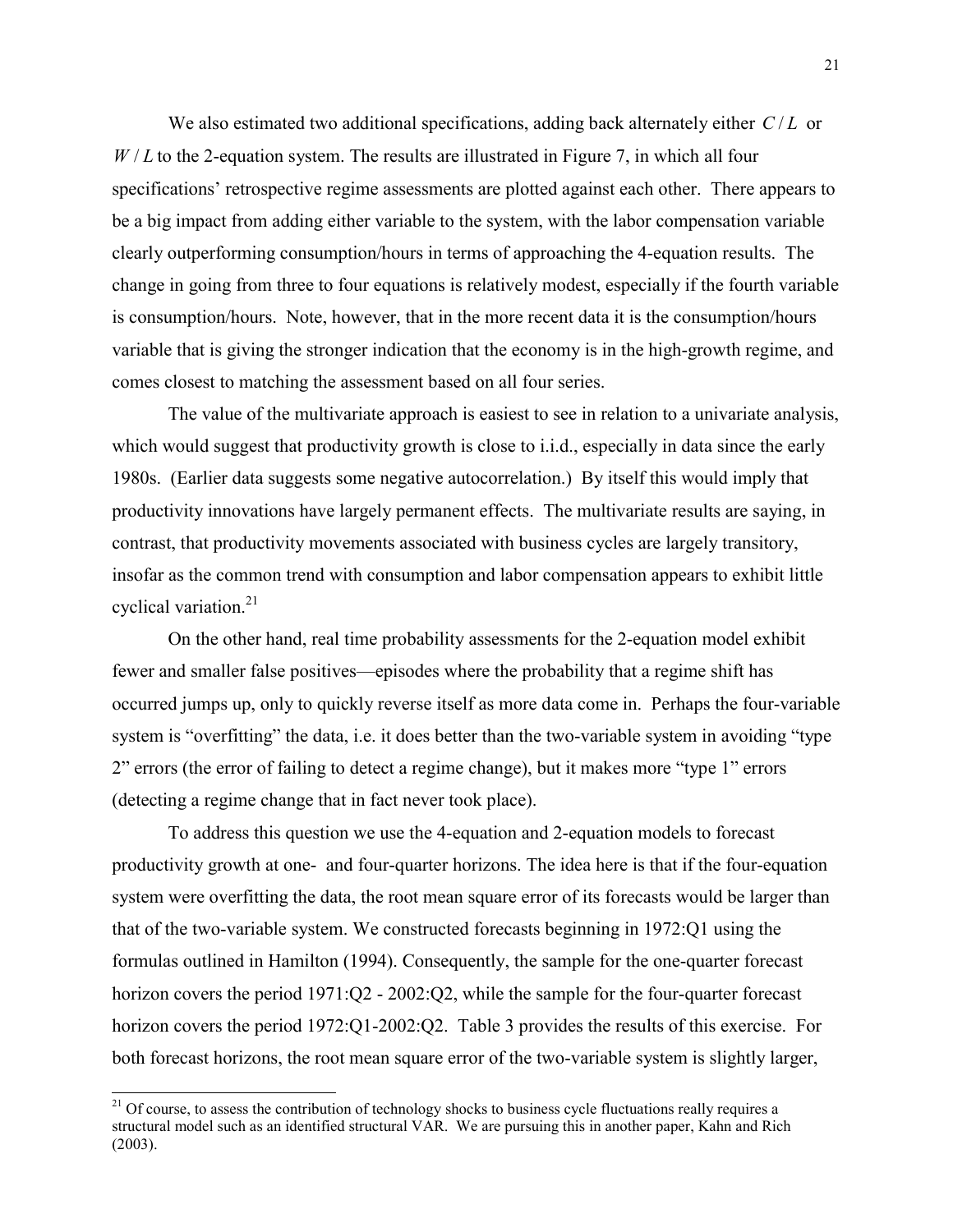suggesting that the four-variable system is doing a better job, notwithstanding the fact that its primary intention is not short-term forecasting.

Table 3 also provides the model's forecasts of productivity growth for 2002:Q3-2003:Q2. The four-variable system predicts substantially stronger productivity growth for all four quarters, primarily because of its assessment of a relatively high probability of currently being in a highgrowth regime. Even four quarters out, the model forecasts growth substantially above the sample mean of 2.16 percent, notwithstanding its built-in (albeit slow) mean reversion. In fact, just the possibility of a switch back to a lower-growth regime builds in approximately a 0.08 percent per quarter decline in growth. Thus conditional on no regime change, the forecasted growth rates would be about 4.1, 3.2, 3.2, and 3.1 percent for the four quarters. The long-run growth rate conditional on remaining in the high-growth regime is roughly 2.9 percent.

Of course productivity growth is a very noisy series, so a forecast for any given quarter cannot be made with much confidence. But the difference between the two sets of forecasts largely reflects different assessments of current underlying trends, and provides some idea of the potential usefulness of the approach adopted in this paper. In fact, as the table indicates, over the subsequent four quarters our model's relatively optimistic out-of-sample forecast of 3.2 percent productivity growth turned out to be unduly pessimistic, although much closer to the mark than the forecast based on the 2-equation model.

# **5. Conclusions**

The view that higher productivity growth is likely to be sustained has only really gained something approaching a consensus with the recent recession. Prior to 2001, one could more easily argue that the increased growth rates experienced since 1995 were merely cyclical or otherwise ephemeral. That lack of agreement not only reflects the difficulty of separating a time series into its trend and cycle, but also the sensitivity of the results to various assumptions used in the decomposition. In the case of productivity, the problematic nature of the decomposition is only likely to be exacerbated by the inherent volatility of the series. Policymakers faced the same difficulty (albeit in the opposite direction) in the mid-1970's when the dramatic slowing of productivity growth coincided with a severe recession.

We explore the issue of the long-term trend in productivity by adopting a modeling strategy that integrates both theoretical considerations and recently developed statistical methods. We undertake a multivariate analysis in which we exploit information from additional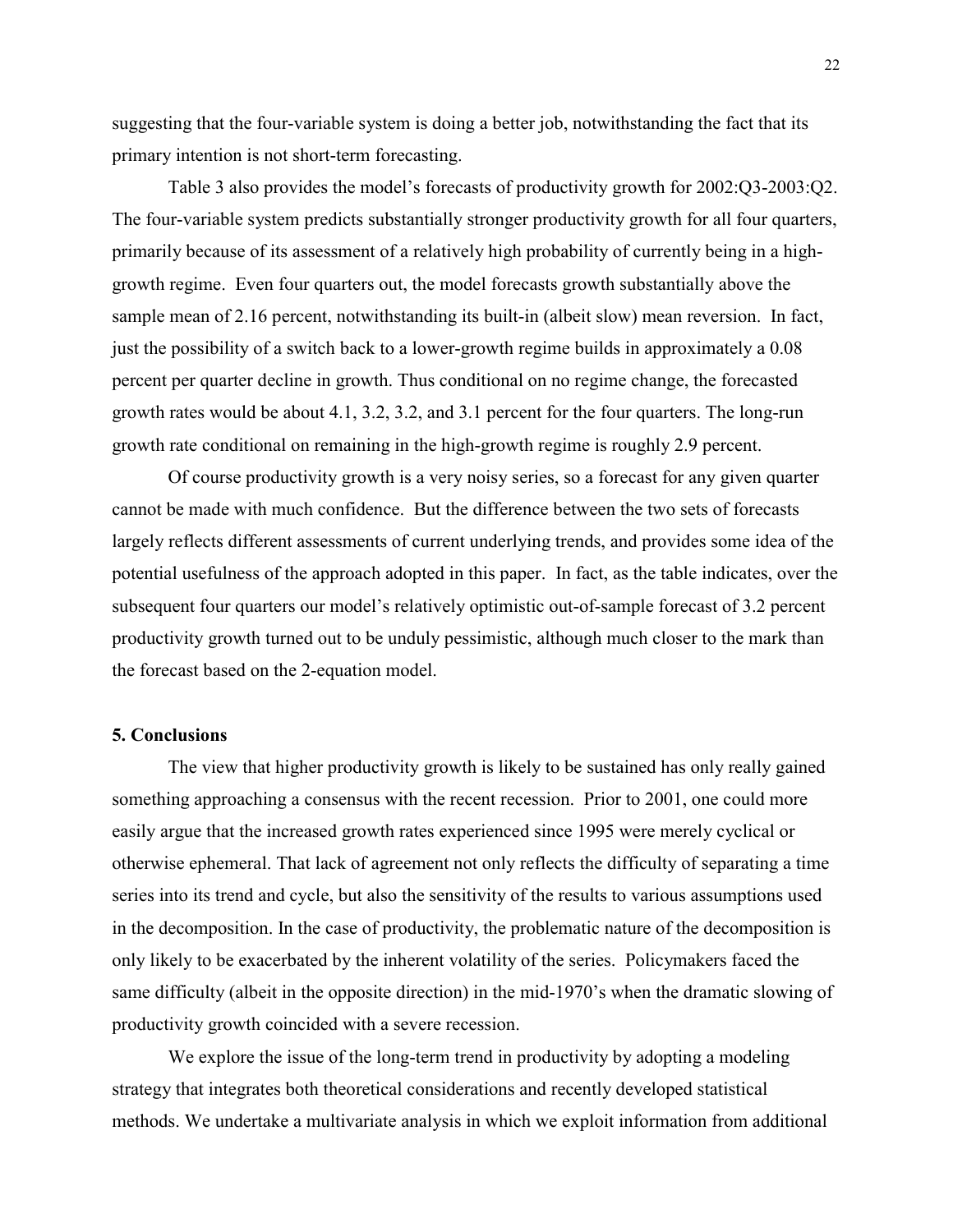variables that growth theory implies should be helpful in the identification of the trend and cycle in productivity. Specifically, we extend the data set to include consumption and labor compensation as well as detrended hours of employment.

For our empirical framework we adopt the regime-switching dynamic factor model recently proposed by Kim and Murray (2002). This approach has a number of attractive features. First, it allows for the estimation of a common permanent component and a common transitory component, consistent with our interest in the trend and cycle in the productivity data. Second, the model allows for rich dynamics and can account for periodic changes in the underlying processes generating the common components. This latter consideration is not only important for providing a better characterization of the data, but is central to any discussion about a possible shift in the secular growth rate of productivity. Last, the nature and timing of the regime changes is determined as an outcome of the estimation procedure rather than imposed *a priori*. In fact, one could view the implied regime changes and their reasonableness as an additional metric by which to judge the adequacy of our approach.

We find strong support in the data for the notion that the economy (and productivity growth in particular) switched from a relatively low-growth to a high-growth regime in the mid-1990's. The annualized difference between the mean growth rates in the two regimes is estimated to be approximately 1.5 percent. We also show that these techniques could have provided conclusive signals of the regime shift by early 1999. Finally, from a methodological standpoint we argue that the incorporation of additional information from other time series is crucial to the strength of our conclusions.

We also find that taking account of low-frequency movements in labor supply is crucial for detecting the regime shift in the permanent "technology" component, as an alternative specification based on the assumption that hours of work per capita is stationary fails to find any regime shift in the permanent component. Thus in the end we characterize aggregate output as made up of three distinct and more or less independent components: a transitory and essentially symmetric "business cycle" component, a permanent "technology trend" component and a low frequency "labor supply" component. The business cycle component exhibits the standard hump-shaped behavior emphasized by Blanchard (1982). The technology component is close to piecewise linear, with two breaks, one in around 1973, and the other around 1996.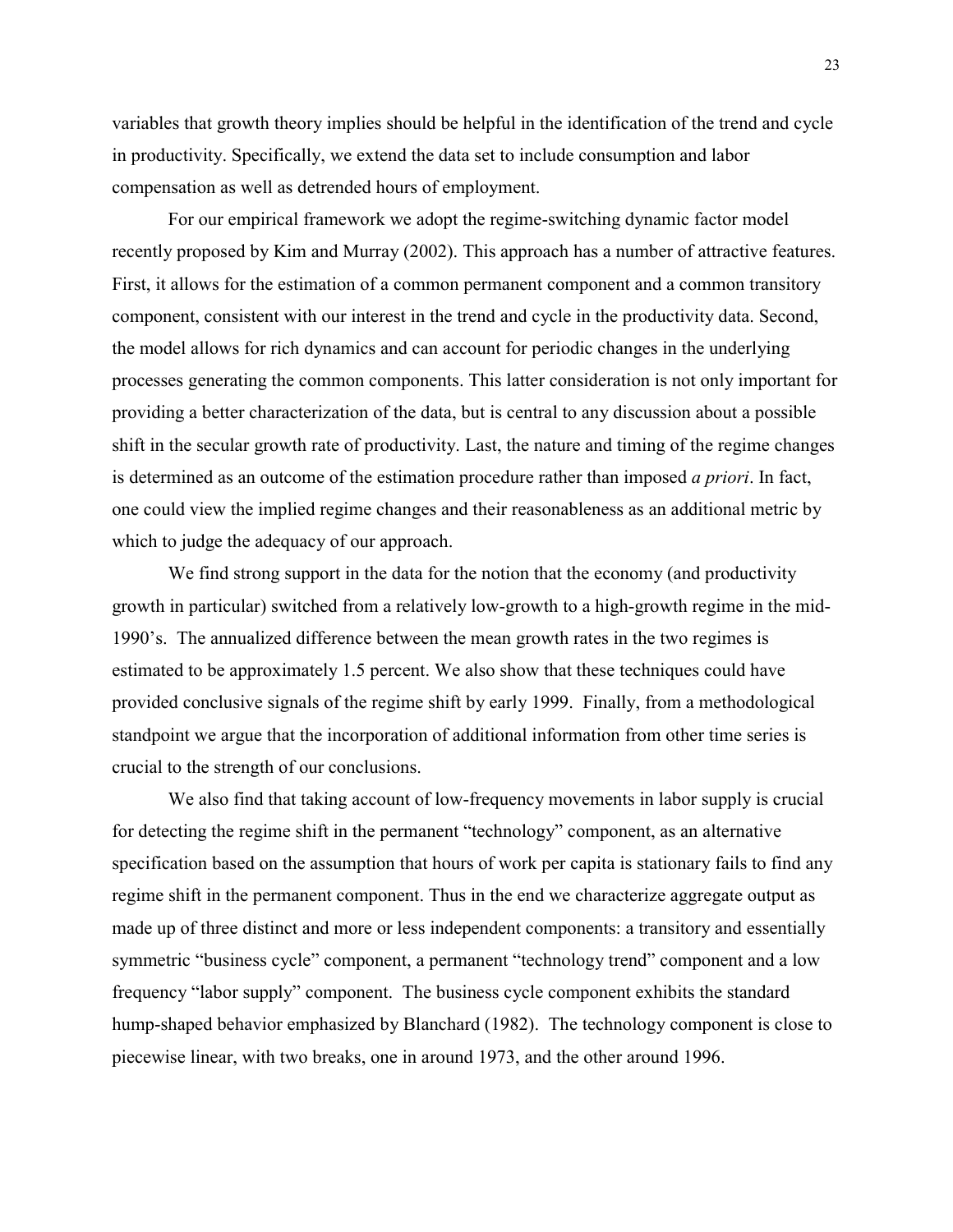# **References**

- Bai, Jushan, Robin Lumsdaine and James Stock, "Testing for and Dating Common Breaks in Multivariate Time Series" *Review of Economic Studies* 65 (1998), 395-432.
- Beaudry, Paul, and Gary Koop, "Do Recessions Permanently Change Output?" *Journal of Monetary Economics* 31 (1993), 149-163.
- Blanchard, Olivier, "What is Left of the Multiplier Accelerator?" *American Economic Review* 71 (Papers and Proceedings), 150-154.
- Campbell, J.Y., and N. G. Mankiw, "Are Output Fluctuations Transitory?" *Quarterly Journal of Economics* 102 (1987), 857-880.
- Chari, V.V., Patrick Kehoe, and Ellen McGrattan, "Business Cycle Accounting," Federal Reserve Bank of Minneapolis Working Paper No. 625 (October 2002).
- Corrado, Carol, and Lawrence Slifman, "Decomposition of Productivity and Unit Costs." *American Economic Review* (*Papers and Proceedings*) 89 (May 1999), 328-332.
- Friedman, Milton. "Monetary Studies of the National Bureau." *The National Bureau Enters Its 45th Year,* 44th Annual Report, 1964, pp.7-25; reprinted in *The Optimum Quantity of Money and Other Essays,* by Milton Friedman, ch. 12, pp. 261-84. Chicago: Aldine, 1969.
- \_\_\_\_\_\_\_\_\_\_\_\_. "The 'Plucking Model' of Business Fluctuations Revisited." *Economic Inquiry* (April 1993), 171-77.
- Gordon, Robert, "Does the 'New Economy' Measure up to the Great Inventions of the Past?" *Journal of Economic Perspectives*, Vol.4, No.14 (Fall 2000), pp. 49-74.
- Greenwood, Jeremy, Zvi Hercowitz, and Per Krusell, "Long Run Implications of Investment-Specific Technological Change," *American Economic Review* 87 (1997), 342-362.
- Hamilton, James D. "A New Approach to the Economic Analysis of Nonstationary Time Series and the Business Cycle." *Econometrica* 57 (1989), 357-84.
	- \_\_\_\_\_\_\_\_\_\_\_\_. *Time Series Econometrics.* Princeton: Princeton University Press, 1994.
- Hodrick, Robert and Edward Prescott. "Post-War U.S. Business Cycles: An Empirical Investigation." Carnegie-Mellon University working paper (1980).
- Johansen, S., "Estimation and Hypothesis Testing of Cointegration Vectors in Gaussian Vector Autoregressive Models," *Econometrica* 59 (1991), 1551-1580.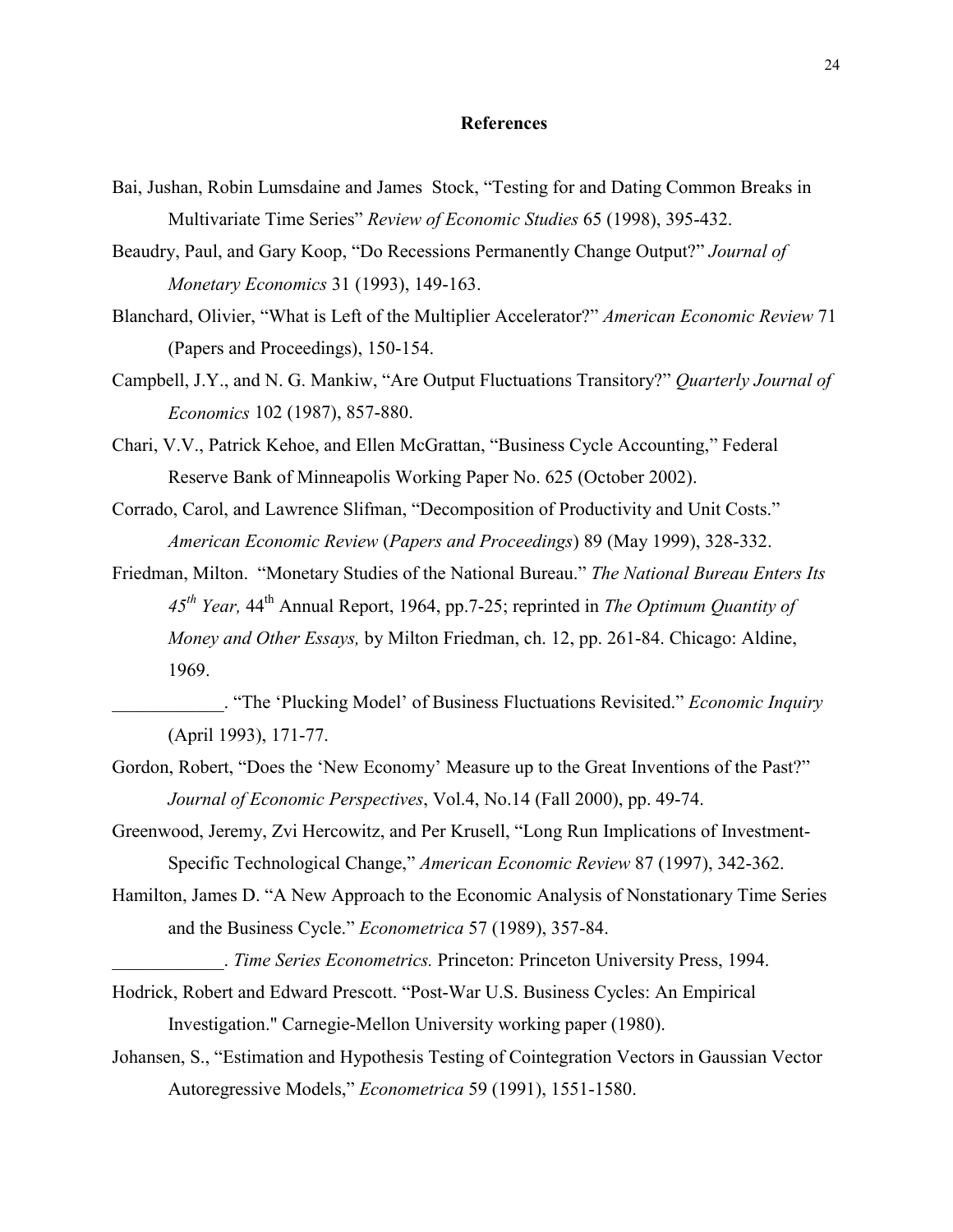- Johansen, S., *Likelihood-Based Inference in Cointegrated Vector Autoregression Models.* Oxford University Press, Oxford (1995).
- Kahn, James, and Robert Rich, "How Important Are Technology Shocks for Business Cycles?" unpublished manuscript, Federal Reserve Bank of New York (2003).
- Kaldor, Nicholas, "Capital Accumulation and Economic Growth," in F. Lutz and D.C. Hague, eds., *The Theory of Capital*, New York: St. Martin's Press, pp. 177-222 (1961).
- Kim, Chang-Jin and Christian Murray. "Permanent and Transitory Components of Recessions." *Empirical Economics* 27 (2002), 163-184.

and Charles R. Nelson. "Friedman's Plucking Model of Business Fluctuations: Tests and Estimates of Permanent and Transitory Components." *Journal of Money, Credit and Banking* 31:Part 1 (1999), 317-34.

and Jeremy Piger. "Common Stochastic Trends, Common Cycles, and Asymmetry in Economic Fluctuations." *Journal of Monetary Economics* 49 (2002), 1189-1211.

\_\_\_\_\_\_\_\_\_\_\_\_\_\_, Jeremy Piger, and Richard Startz, "Permanent and Transitory Components of Business Cycles: Their Relative Importance and Dynamic Relationship," Federal Reserve Bank of St. Louis Working Paper No. 2001-017B (September 2002).

\_\_\_\_\_\_\_\_\_\_\_\_\_\_, James Morley, and Jeremy Piger, "Nonlinearity and the Permanent Effects of Recessions," Federal Reserve Bank of St. Louis Working Paper No. 2002-014C (October 2002).

- King, Robert, Charles Plosser, James Stock, and Mark Watson, "Stochastic Trends and Economic Fluctuations," *American Economic Review* 81 (September 1991), 819-840.
- Mulligan, Casey B., "A Century of Labor-Leisure Distortions," National Bureau of Economic Research Working Paper No. 8774 (February 2002).
- Nelson, Charles R. and Charles I. Plosser. "Trends and Random Walks in Macroeconomic Time Series: Some Evidence and Implications," *Journal of Monetary Economics* 10 (1982), 139-162.
- Perron, Pierre, "The Great Crash, the Oil Price Shock, and the Unit Root Hypothesis," *Econometrica* 57 (1989), 1361-1401.
- Roach, Stephen S. "No Productivity Boom for Workers." *Issues in Science and Technology* (Summer 1998).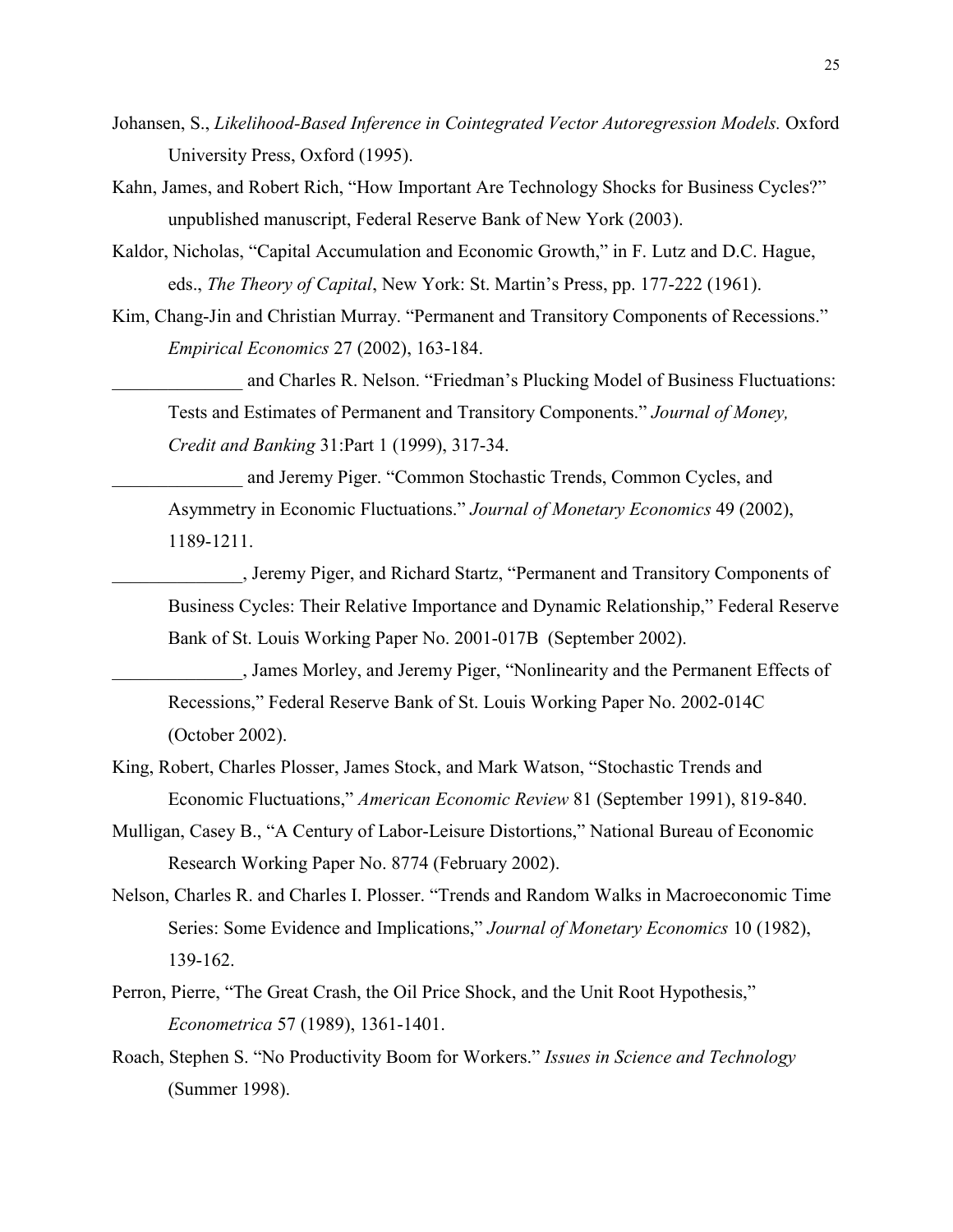- Shapiro, Matthew. and Mark Watson, "Sources of Business Cycle Fluctuations," in *NBER Macroeconomics Annual*, Stanley Fischer, ed. (1988), 111-148.
- Sims, Christopher A. Comment on "Evolving Post-World War II U.S. Inflation Dynamics," in *NBER Macroeconomics Annual 2001,* Ben S. Bernanke and Kenneth Rogoff, eds., Cambridge: MIT Press.
- Solow, Robert M. "A Contribution to the Theory of Economic Growth," *Quarterly Journal of Economics* 70 (1956), 65-94.
- Stiroh, Kevin, "Information Technology and the U.S. Productivity Revival: What Do the Industry Data Say?" *American Economic Review*, (December 2002), pp. 1559-1576.
- Stock, James H. and Mark W. Watson. "New Indexes of Coincident and Leading Economic Indicators." *NBER Macroeconomics Annual 1989*, 351-393.

\_\_\_\_\_\_\_\_\_\_\_\_\_\_\_\_\_\_\_\_. "Macroeconomic Forecasting Using Diffusion Indexes" *Journal of Business and Economic Statistics*, forthcoming.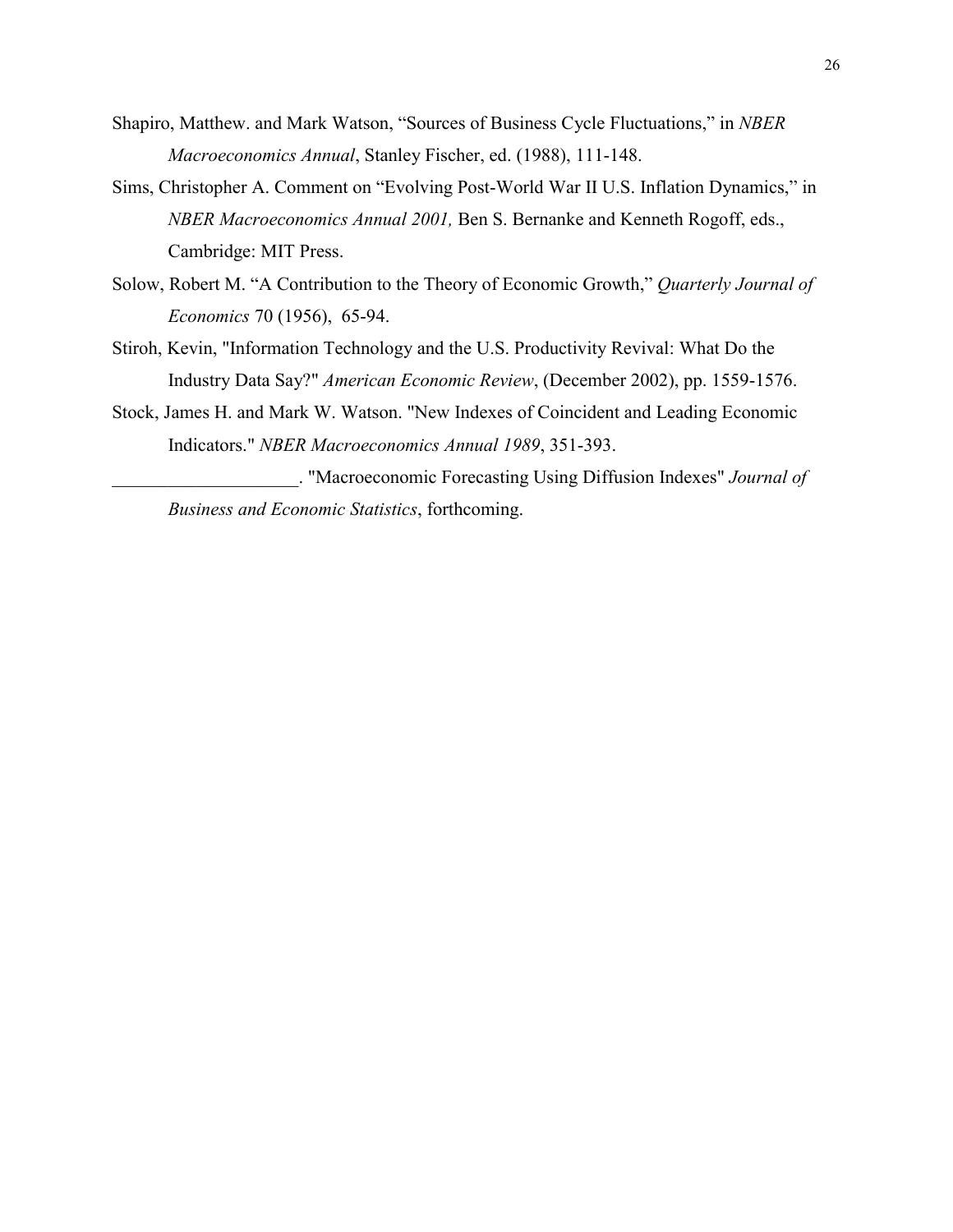# **Appendix**

# **A1. State Space Model**

We employ the following state-space representation for our model:

| <b>Measurement Equation:</b> | $\Delta Q_t = H'\xi_t$ , $\Delta Q_t = (\Delta Q_1, , \Delta Q_{4t})$ |
|------------------------------|-----------------------------------------------------------------------|
| <b>Transition Equation:</b>  | $\xi_t = \alpha(S_t) + F\xi_{t-1} + V_t$ ,                            |
| with                         | $E(V,V'_t)=\Sigma$ ,                                                  |

and where (after we restrict  $\gamma_1 = \gamma_2 = \gamma_3 \equiv \gamma$ , and set  $\gamma_4 = 0$ )

$$
H' = \begin{bmatrix} \gamma & \lambda_1 & -\lambda_1 & 1 & -1 & 0 & 0 & 0 & 0 & 0 & 0 \\ \gamma & \lambda_2 & -\lambda_2 & 0 & 0 & 1 & -1 & 0 & 0 & 0 & 0 \\ \gamma & \lambda_3 & -\lambda_3 & 0 & 0 & 0 & 0 & 1 & -1 & 0 & 0 \\ 0 & \lambda_4 & -\lambda_4 & 0 & 0 & 0 & 0 & 0 & 0 & 1 & -1 \end{bmatrix}
$$

$$
\xi_{t} = \begin{bmatrix} \Delta X_{t} \\ x_{t} \\ x_{t-1} \\ z_{1t} \\ z_{1t} \\ z_{2t-1} \\ z_{3t} \\ z_{4t} \\ z_{4t-1} \end{bmatrix}, \qquad \alpha(S_{t}) = \alpha(S_{1t}, S_{2t}) = \begin{bmatrix} \mu_{0}(1-S_{1t}) + \mu_{1}(S_{1t}) \\ \tau S_{2t} \\ 0 \\ 0 \\ 0 \\ 0 \\ 0 \\ 0 \\ 0 \end{bmatrix}, \qquad V_{t} = \begin{bmatrix} \nu_{t} \\ \varepsilon_{t} \\ 0 \\ 0 \\ 0 \\ 0 \\ 0 \\ 0 \\ 0 \\ 0 \\ 0 \\ 0 \end{bmatrix}
$$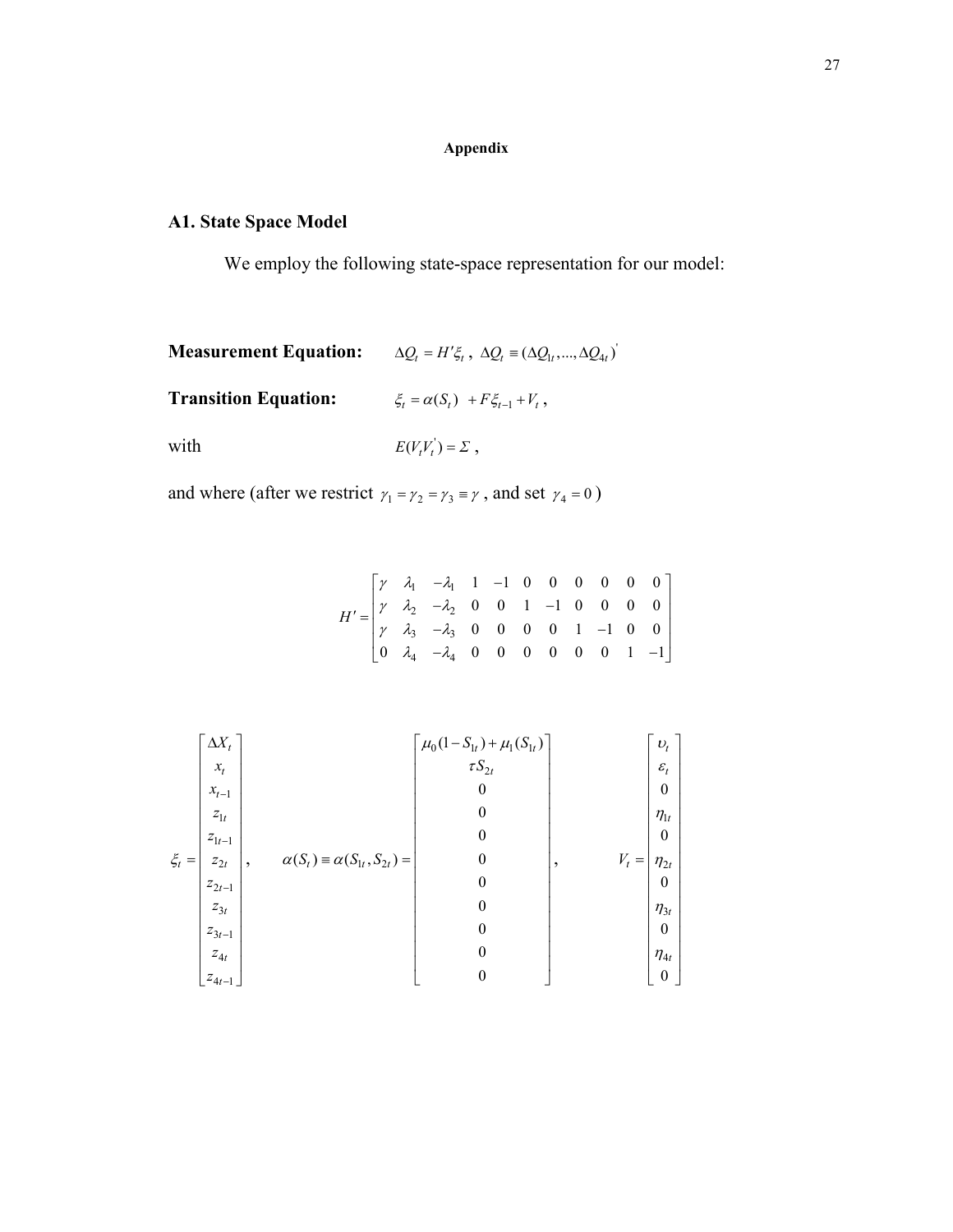|       | $\phi$         | - 0            | $\bf{0}$                 | $\mathbf{0}$            | $\mathbf{0}$   | $\mathbf{0}$                | $\begin{array}{c} \hline \end{array}$ | $\mathbf{0}$            | $\overline{0}$   | $\overline{\phantom{0}}$ | $\Omega$     |                 |          |            | 100000                                                                 |            | $\mathbf{0}$            | $\mathbf{0}$             | $\overline{0}$                        | $\bf{0}$                |          |
|-------|----------------|----------------|--------------------------|-------------------------|----------------|-----------------------------|---------------------------------------|-------------------------|------------------|--------------------------|--------------|-----------------|----------|------------|------------------------------------------------------------------------|------------|-------------------------|--------------------------|---------------------------------------|-------------------------|----------|
|       | $\overline{0}$ | $\phi_1^*$     | $\phi^*$                 | $0\quad 0\quad 0$       |                |                             | $\mathbf{0}$                          | $\overline{\mathbf{0}}$ | $\overline{0}$   | $\overline{0}$           | $\theta$     |                 |          |            | 0 1 0 0 0 0 0                                                          |            |                         | $\overline{0}$           | $\overline{0}$                        | $\overline{0}$          |          |
|       | $\theta$       | $\overline{1}$ | $\overline{0}$           | $\overline{0}$          | $\mathbf{0}$   | $\mathbf{0}$                | $\overline{0}$                        | $\overline{0}$          | $\overline{0}$   | $\overline{0}$           |              |                 |          |            | $0 \t0 \t0 \t0 \t0 \t0$                                                |            | $\overline{\mathbf{0}}$ | $\overline{0}$           | $\overline{0}$                        | $\bf{0}$                |          |
|       | $\mathbf{0}$   | $0 \quad 0$    |                          | $\psi_{11}$ 0 0         |                |                             | $\overline{\mathbf{0}}$               | $\bf{0}$                | $\boldsymbol{0}$ | $\overline{0}$           | $\theta$     |                 |          |            | $0 \t 0 \t 0 \t \sigma_1^2 \t 0 \t 0 \t 0$                             |            |                         | $\overline{\phantom{0}}$ | $\overline{0}$                        | $\overline{0}$          | -0       |
|       | $\theta$       | $\overline{0}$ | $\overline{0}$           | $\frac{1}{2}$           | $\overline{0}$ | $\mathbf{0}$                | $\overline{0}$                        | $\overline{0}$          | $\overline{0}$   | $\overline{0}$           | $\theta$     |                 |          |            | $0 \t0 \t0 \t0 \t0 \t0$                                                |            | $\mathbf{0}$            | $\overline{\mathbf{0}}$  | $\bf{0}$                              | $\bf{0}$                | $\theta$ |
| $F =$ |                |                |                          |                         |                | 0 0 0 0 0 $\psi_{21}$ 0 0 0 |                                       |                         |                  | $\overline{\mathbf{0}}$  | $\theta$     | $\mathcal{L} =$ |          |            | $\begin{pmatrix} 0 & 0 & 0 & 0 & 0 & \sigma_2^2 & 0 & 0 \end{pmatrix}$ |            |                         |                          | $\begin{array}{c} \hline \end{array}$ | $\overline{\mathbf{0}}$ | $\theta$ |
|       | $\Omega$       | $0 \quad 0$    |                          | $\overline{0}$          |                | $0 \quad 1$                 | $\bf{0}$                              | $\overline{0}$          | $\overline{0}$   | $\overline{0}$           | $\theta$     |                 |          |            | $0\quad 0\quad 0\quad 0\quad 0\quad 0$                                 |            | $\overline{\mathbf{0}}$ | $\overline{0}$           | $\bf{0}$                              | $\bf{0}$                | -0       |
|       | $\theta$       | $0\quad 0$     |                          |                         |                | 0 0 0 0 $\psi_{31}$ 0       |                                       |                         |                  | $\overline{\phantom{0}}$ | $\theta$     |                 |          |            | $0 \t0 \t0 \t0 \t0 \t0 \t0 \t0 \t\sigma_3^2 \t0 \t0$                   |            |                         |                          |                                       |                         |          |
|       | $\theta$       | $\theta$       | $\overline{\mathbf{0}}$  | $0\quad 0$              |                | $\overline{\mathbf{0}}$     | $\overline{0}$                        | $\frac{1}{2}$           | $\bf{0}$         | $\overline{0}$           | $\theta$     |                 |          |            | $0 \t0 \t0 \t0 \t0 \t0 \t0$                                            |            |                         | $\overline{\phantom{0}}$ | $\bf{0}$                              | $\bf{0}$                | -0       |
|       | $\overline{0}$ | $0\quad 0$     |                          | $\overline{\mathbf{0}}$ | $\mathbf{0}$   | $\mathbf{0}$                | $\overline{\mathbf{0}}$               | $0\qquad 0$             |                  | $W_{411}$                | $\Psi_{412}$ |                 |          |            | $0 \t0 \t0 \t0 \t0 \t0 \t0$                                            |            |                         | 0 0 $\sigma^2$           |                                       |                         | $\theta$ |
|       | $\overline{0}$ | $\overline{0}$ | $\overline{\phantom{0}}$ | $\overline{0}$          | $\bf{0}$       | $\mathbf{0}$                | $\overline{0}$                        | $\bf{0}$                | $\overline{0}$   | - 1                      | $\theta$     |                 | $\theta$ | $0\quad 0$ | $\overline{0}$                                                         | $0\quad 0$ | $\bf{0}$                | $\bf{0}$                 | $\bf{0}$                              | $\bf{0}$                |          |

We next provide a brief overview of a filter developed by Kim (1994) that can be used for approximate maximum likelihood estimation of the state-space model with Markov switching. We focus our attention on the issue of drawing inferences about the unobserved regimes. For further details, interested readers are referred to Kim and Murray (2002).

To facilitate the discussion, we will represent the two unobserved Markov-switching variables  $S_{1t}$  and  $S_{2t}$  by a single Markov-switching variable defined such that:

> $S_t = 1$  if  $S_{1t} = 0$  and  $S_{2t} = 0$  $S_t = 2$  if  $S_{1t} = 0$  and  $S_{2t} = 1$  $S_t = 3$  if  $S_{1t} = 1$  and  $S_{2t} = 0$  $S_t = 4$  if  $S_{1t} = 1$  and  $S_{2t} = 1$

with

 $Pr[S_t = j | S_{t-1} = i] = p_{ii}$ 

and

$$
\sum_{j=1}^4 p_{ij} = 1
$$

Conditional on  $S_t = j$  and  $S_{t-1} = i$ , the Kalman filter equations are given by:

$$
\xi_{t|t-1}^{(i,j)} = \alpha(S_j) + F \xi_{t-1|t-1}^i + V_t
$$
\n
$$
P_{t|t-1}^{(i,j)} = FP_{t-1|t-1}^i F' + \Sigma
$$
\n
$$
\eta_{t|t-1}^{(i,j)} = \Delta Q_t - H' \xi_{t|t-1}^{(i,j)}
$$
\n
$$
f_{t|t-1}^{(i,j)} = HP_{t|t-1}^{(i,j)} H'
$$
\n
$$
\xi_{t|t}^{(i,j)} = \xi_{t|t-1}^{(i,j)} + P_{t|t-1}^{(i,j)} H' [f_{t|t-1}^{(i,j)}]^{-1} \eta_{t|t-1}^{(i,j)}
$$
\n
$$
P_{t|t}^{(i,j)} = (I - P_{t|t-1}^{(i,j)} H' [f_{t|t-1}^{(i,j)}]^{-1}) H P_{t|t-1}^{(i,j)}
$$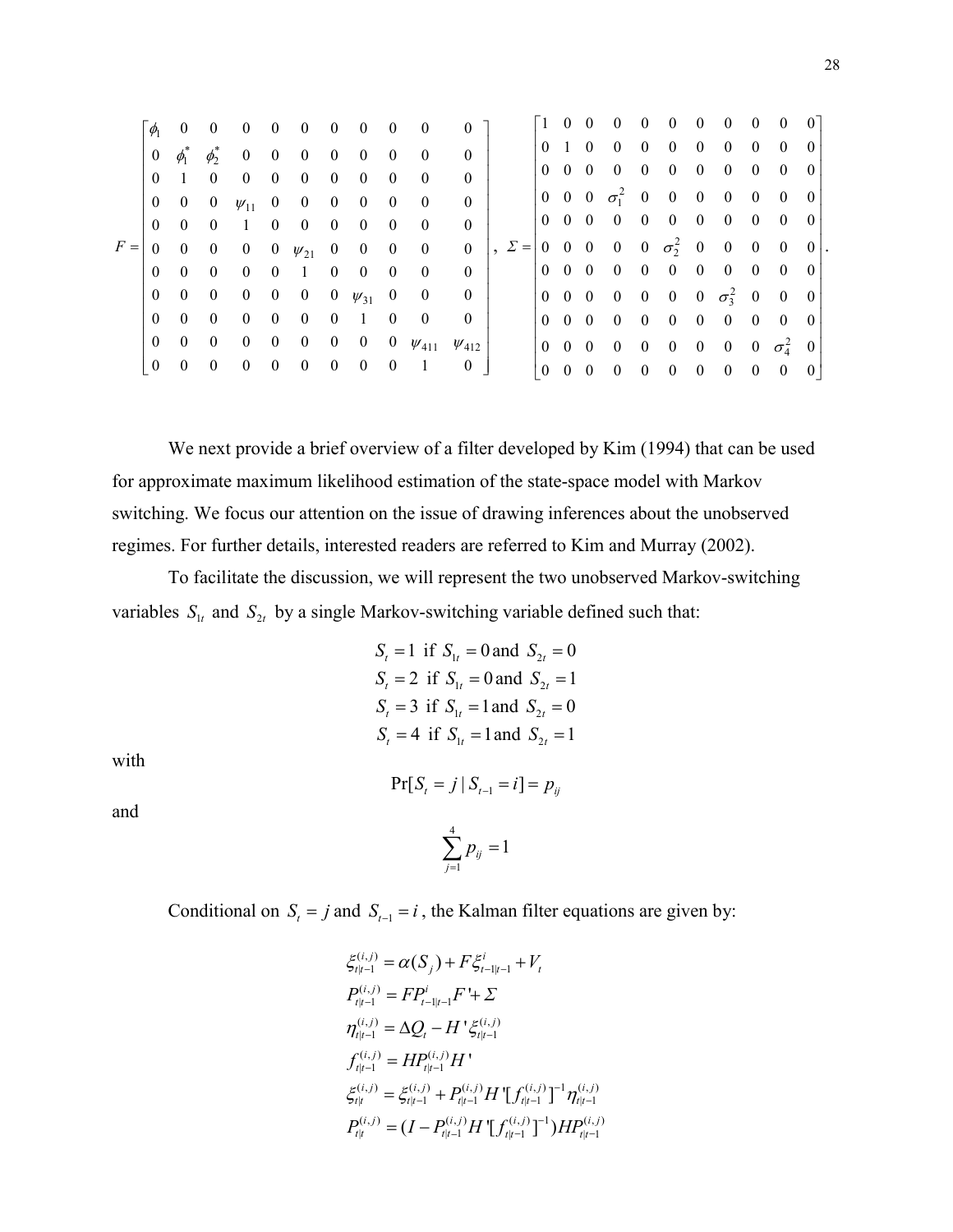where  $\xi_{t|t}^{(i,j)}$  and  $\xi_{t|t-1}^{((i,j))}$ |  $\xi_{t|t-1}^{(i,j)}$  are, respectively, an inference on  $\xi_t$  based on information through time period t  $(\Omega_t)$  and t-1  $(\Omega_{t-1})$ , given  $S_t = j$  and  $S_{t-1} = i$ ;  $P_{t|t}^{(i,j)}$  and  $P_{t|t-1}^{(i,j)}$  are, respectively, the mean squared error matrix of  $\xi_{t|t}^{(i,j)}$  $\xi_{t|t}^{(i,j)}$  and  $\xi_{t|t-1}^{(i,j)}$  $\xi_{t|t-1}^{(i,j)}$ , given  $S_t = j$  and  $S_{t-1} = i$ ;  $\eta_{t|t-1}^{(i,j)}$  is the conditional forecast error of  $\Delta Q_i$  based on information through time period t-1, given  $S_i = j$  and  $S_{i-1} = i$ ; and  $f_{t|t-1}$  is the conditional variance of the forecast error  $\eta_{t|t-1}^{(i,j)}$ .

To keep the Kalman filter from becoming computationally infeasible, the following approximations are introduced to collapse the posteriors terms  $\xi_{t|t}^{(i,j)}$  $\xi_{t|t}^{(i,j)}$  and  $P_{t|t}^{(i,j)}$  into the posterior terms  $\xi_{t|t}^j$  and  $P_{t|t}^j$ :

$$
\xi_{t|t}^{j} = \frac{\sum_{i=1}^{4} \Pr[S_{t-1} = i, S_{t} = j | \Omega_{t}] \xi_{t|t}^{(i,j)}}{\Pr[S_{t} = j | \Omega_{t}]}
$$

and

$$
P_{t|t}^{j} = \frac{\sum \Pr[S_{t-1} = i, S_{t} = j | \Omega_{t}] \{ P_{t|t}^{(i,j)} + (\xi_{t|t}^{j} - \xi_{t|t}^{(i,j)}) (\xi_{t|t}^{j} - \xi_{t|t}^{j})' \}}{\Pr[S_{t} = j | \Omega_{t}]}
$$

The approximations result from the fact that  $\xi_{t|t}^{(i,j)}$  $\zeta_{t|t}^{(i,j)}$  does not calculate  $E[\zeta_t | S_{t-1} = i, S_t = j, \Omega_t]$  and  $(i, j)$  $P_{t|t}^{(i,j)}$  does not calculate  $E[(\xi_t - \xi_{t|t}^{(i,j)})(\xi_t - \xi_{t|t}^{(i,j)})^{\dagger} | S_{t-1} = i, S_t = j, \Omega_t]$  exactly. This is because  $\xi_t$  conditional on  $\Omega_{t-1}$ ,  $S_t = j$ , and  $S_{t-1} = i$  is a mixture of normals for  $t > 2$ .

To obtain the probability terms necessary to construct the approximations, the following three-step procedure is employed.

# **Step 1:**

At the beginning of the t<sup>th</sup> iteration, given  $Pr[S_{t-1} = i | \Omega_{t-1}]$ , we can calculate:

$$
Pr[S_{t} = j, S_{t-1} = i | \Omega_{t-1}] = Pr[S_{t} = j | S_{t-1} = i] \times Pr[S_{t-1} = i | \Omega_{t-1}]
$$

where  $Pr[S_t = j | S_{t-1} = i]$  is a transition probability.

#### **Step 2:**

We can then consider the joint density of  $\Delta Q_i$ ,  $S_i$  and  $S_{i-1}$ :

$$
f(\Delta Q_{t}, S_{t} = j, S_{t-1} = i | \Omega_{t-1}) = f(\Delta Q_{t} | S_{t} = j, S_{t-1} = i, \Omega_{t-1}) \times \Pr[S_{t} = j, S_{t-1} = i | \Omega_{t-1}]
$$

and then obtain the marginal density of  $\Delta Q_t$  as:

$$
f(\Delta Q_t | \Omega_{t-1}) = \sum_{i=1}^4 \sum_{i=1}^4 f(\Delta Q_t, S_t = j, S_{t-1} = i | \Omega_{t-1})
$$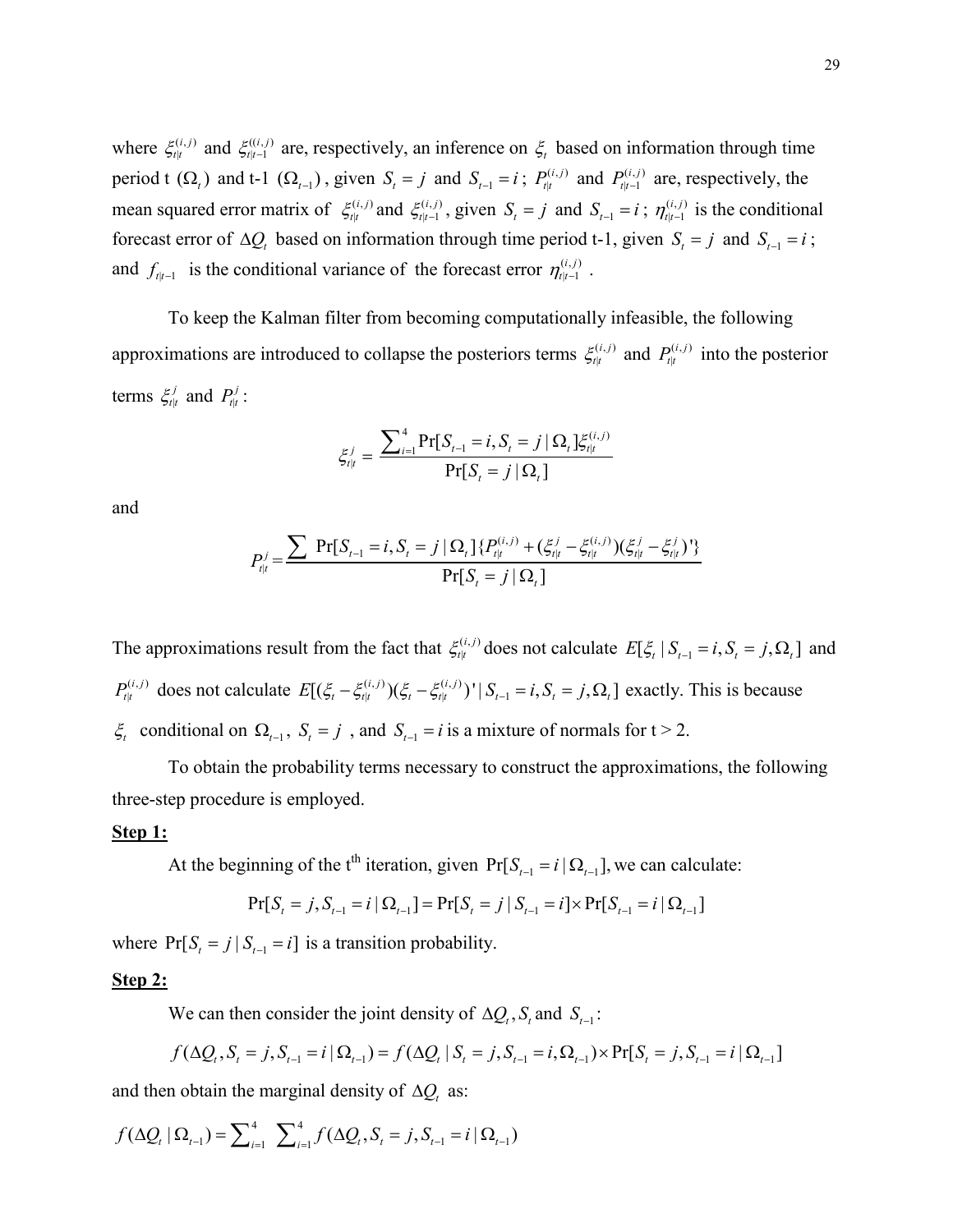$$
= \sum_{i=1}^{4} \sum_{i=1}^{4} f(\Delta Q_{t} | S_{t} = j, S_{t-1} = i, \Omega_{t-1}) \times \Pr[S_{t} = j, S_{t-1} = i | \Omega_{t-1}]
$$

where the conditional density  $f(\Delta Q_i | S_i = j, S_{i-1} = i, \Omega_{i-1})$  is obtained using the prediction error decomposition:

$$
f(\Delta Q_t | S_t = j, S_{t-1} = i, \Omega_{t-1}) = (2\pi)^{\frac{T}{2}} |f_{t|t-1}^{(i,j)}|^{\frac{-1}{2}} \exp\{-\frac{1}{2}\eta_{t|t-1}^{(i,j)} f_{t|t-1}^{(i,j)-1}\eta_{t|t-1}^{(i,j)}\}
$$

A byproduct of this step is that we can obtain the log likelihood function:

$$
\ln L = \sum_{t=1}^{T} \ln(f(\Delta Q_t | \Omega_{t-1}))
$$

which can be maximized with respect to the parameters of the model.

# **Step 3:**

We can then update the probability terms after observing  $\Delta Q_t$  and the end of period t:

$$
Pr[S_{t} = j, S_{t-1} = i | \Omega_{t}] = Pr[S_{t} = j, S_{t-1} = i | \Delta Q_{t}, \Omega_{t-1}]
$$
  
= 
$$
\frac{f(S_{t} = j, S_{t-1} = i, \Delta Q_{t} | \Omega_{t-1})}{f(\Delta Q_{t} | \Omega_{t-1})}
$$
  
= 
$$
\frac{f(\Delta Q_{t} | S_{t} = j, S_{t-1} = i, \Omega_{t-1}) \times Pr[S_{t} = j, S_{t-1} = i | \Omega_{t-1}]}{f(\Delta Q_{t} | \Omega_{t-1})}
$$

with

$$
Pr[S_{t} = j | \Omega_{t}] = \sum_{i=1}^{4} Pr[S_{t} = j, S_{t-1} = i | \Omega_{t}]
$$

The last term provides the "real-time" inference about the unobserved regimes conditional on only contemporaneously available information.

We can also derive smoothed values of  $\xi$  and  $S$  using all available information through period T. That is, we can construct  $\zeta_{tT}$  as well as  $Pr[S_t = j | \Omega_T]$  which represent the "retrospective" assessments of the state vector and unobserved regimes. Because the inferences about the unobserved regimes do not depend on the state vector, we can first calculate smoothed probabilities. The smoothed probabilities can then be used to generate the smoothed estimates of the state vector.

The smoothing algorithm for the probabilities will involve the application of approximations similar to those introduced in the basic filtering. The procedure can be understood by considering the following derivation of the joint probability that  $S_{t+1} = k$  and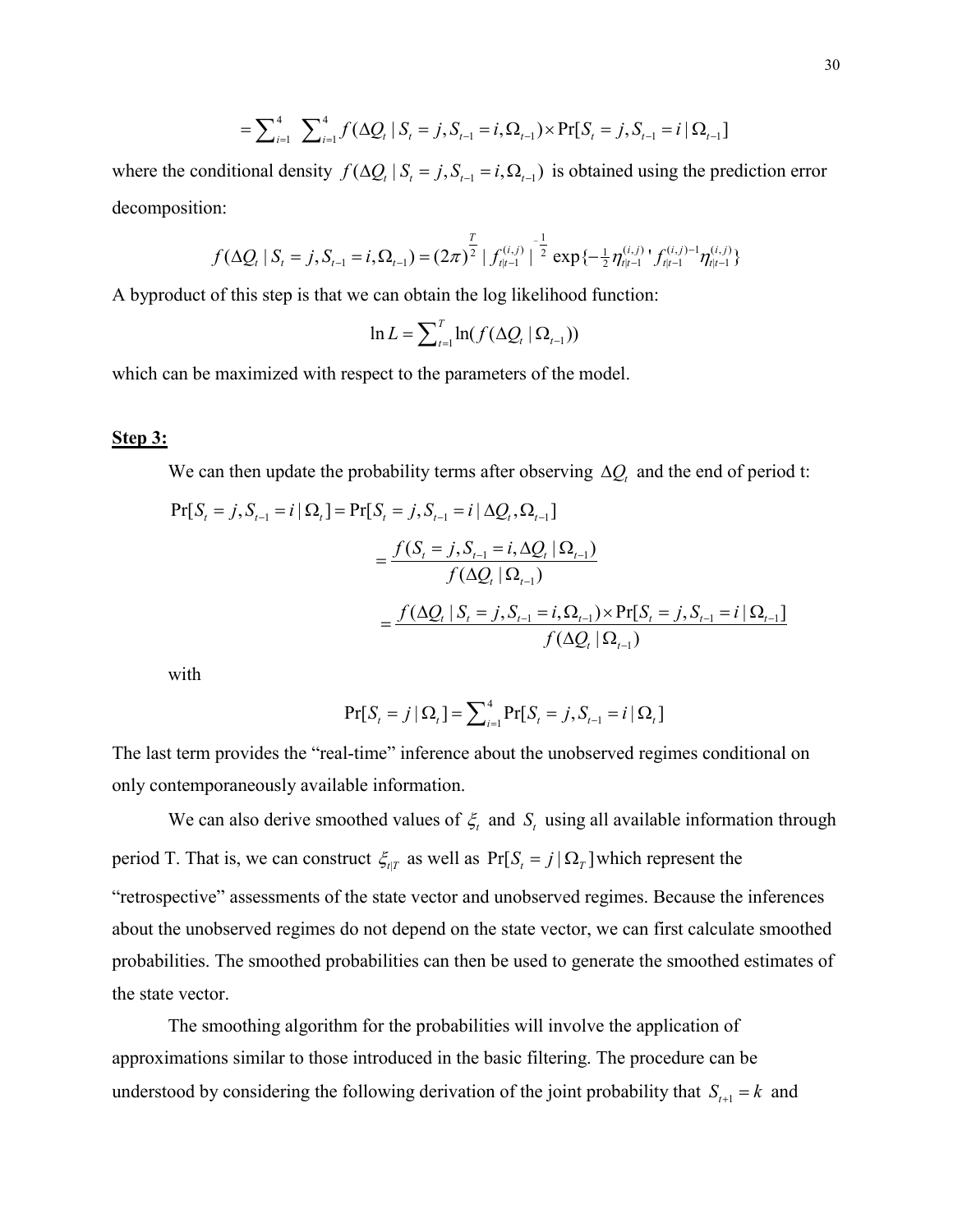$S_t = j$  conditional on full information:

$$
\Pr[S_{t+1} = k, S_t = j | \Omega_T] = \Pr[S_{t+1} = k | \Omega_T] \times \Pr[S_t = j | S_{t+1} = k, \Omega_T]
$$
  
\n
$$
\approx \Pr[S_{t+1} = k | \Omega_T] \times \Pr[S_t = j | S_{t+1} = k, \Omega_t]
$$
  
\n
$$
= \frac{\Pr[S_{t+1} = k | \Omega_T] \times \Pr[S_{t+1} = k, S_t = j | \Omega_t]}{\Pr[S_{t+1} = k | \Omega_t]}
$$
  
\n
$$
= \frac{\Pr[S_{t+1} = k | \Omega_T] \times \Pr[S_t = j | \Omega_t] \times \Pr[S_{t+1} = k | S_t = j]}{\Pr[S_{t+1} = k | \Omega_t]}
$$

and

 $Pr[S_t = j | \Omega_T] = \sum_{i=1}^{4} Pr[S_{t+1} = k, S_t = j | \Omega_T]$ 

The actual construction of the smoothed probabilities requires running through the basic filter and then storing the sequences  $P_{t|t-1}^{(i,j)}, P_{t|t}^{j}, Pr[S_t = j | \Omega_{t-1}]$  and  $Pr[S_t = j | \Omega_t]$ . For  $t = T - 1$ , *T* - 2, . . . , 1, the above formulas define a backwards recursion that can be used to derive the fullsample smoothed probabilities. It should be noted that the starting value for the smoothing algorithm is  $Pr[S_t = j | \Omega_T]$ , which is given by the final iteration of the basic filter.

#### **A2. Partial Updating**

Suppose that additional observations become available, but only for some subset of the four data series represented by Q. Specifically, suppose that for the subset  $Q<sup>1</sup>$ , data are available for periods 1 through  $T+3$ , whereas for  $Q^2$ , observations are only available through *T*. Let  $T+1$ ' denote the augmented information available through  $T + 1$ , i.e. including  $Q_{T+1}^1$  but not  $Q_{T+1}^2$ .

Through *T* the standard Kalman updating algorithm applies (ignoring the regime-related term  $\alpha(S_i)$  for brevity's sake), i.e.

$$
\hat{\xi}_{t+1|t} = F \hat{\xi}_{t|t-1} + FP_{t|t-1} H (H' P_{t|t-1} H)^{-1} (\Delta Q_t - H' \hat{\xi}_{t|t-1})
$$
  

$$
P_{t+1|t} = F[P_{t|t-1} - P_{t|t-1} H (H' P_{t|t-1} H)^{-1} H' P_{t|t-1}] F' + \Sigma
$$

for  $t \leq T$ .

To update further, we simply recognize that

$$
\Delta Q_t^i = H^i \, {}^t \xi_t, \qquad i = 1, 2
$$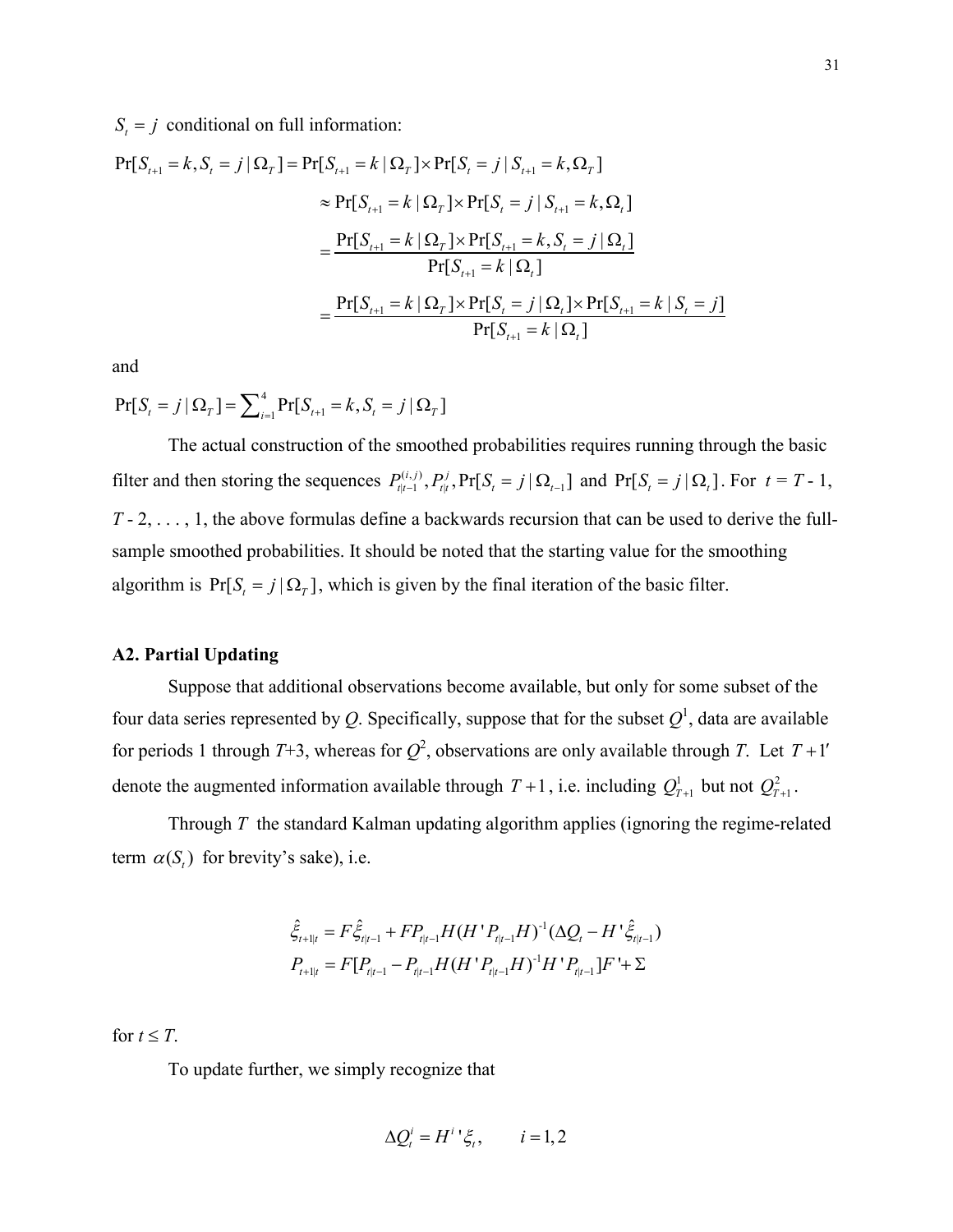where  $H^i$  is the appropriate submatrix of *H*. We then iterate beginning at  $T+1$  according to

$$
\hat{\xi}_{T+1|T+1'} = \hat{\xi}_{T|T-1} + P_{T|T-1}H^{1}(H^{1} P_{T+1|T} H^{1})^{-1} (\Delta Q_{T+1}^{1} - H^{1} P_{T+1|T}^{2})
$$
  

$$
P_{T+1|T+1'} = P_{T+1|T} - P_{T+1|T}H^{1}(H^{1} P_{T+1|T} H^{1})^{-1} H^{1} P_{T+1|T}
$$

and then

$$
\hat{\xi}_{T+2|T+1'} = F \hat{\xi}_{T+1|T+1'}
$$

$$
P_{T+2|T+1'} = FP_{T+1|T+1'}F' + \Sigma
$$

The iteration can then proceed forward if subsequent observations on  $Q<sup>1</sup>$  become available.

In our case we essentially have three additional observations on two of the variables, since they appear lagged by three quarters. To take them into account at any point in time t, we can compute  $\hat{\xi}_{t|t+3'}$ , that is, the assessment of the state vector given the three additional observations of the two series that would otherwise be ignored because they are lagged by three quarters. To obtain  $\hat{\xi}_{t|t+3}$ , we iterate forward to get  $\hat{\xi}_{t+3|t+3}$  and  $P_{t+3|t+3}$ , and then iteratively "smooth" backwards using, e.g.

$$
\hat{\xi}_{t+2|t+3'} = \hat{\xi}_{t+2|t+2'} + P_{t+2|t+2'} H^1 (H^{1} P_{t+3|t+2'} H^1)^{-1} (\hat{\xi}_{t+3|t+3'} - \hat{\xi}_{t+3|t+2'}).
$$

The result is an improved estimate of the state vector, one that incorporates the most recent values of all of the variables.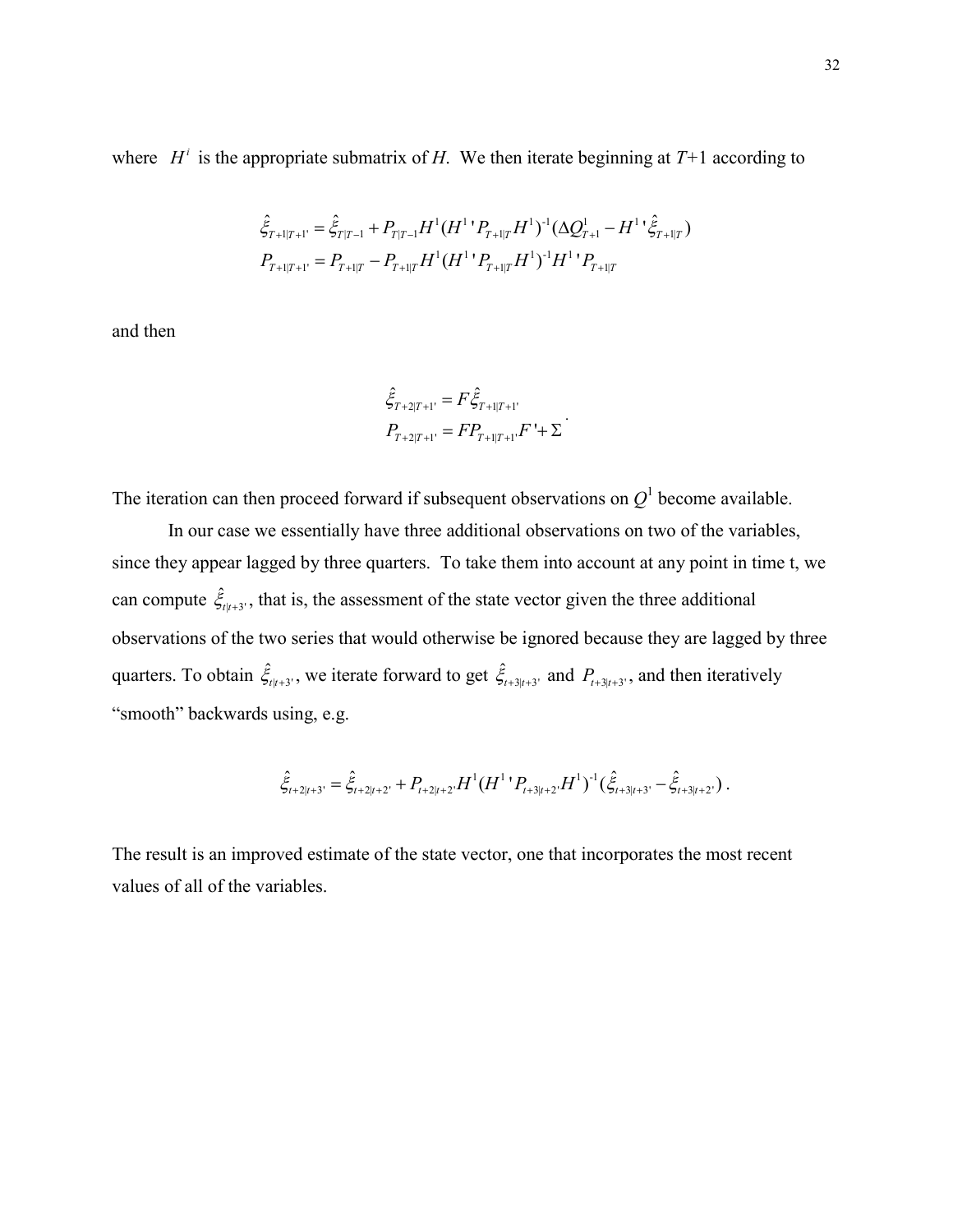| Hypothesized<br>Number of                               |                              |                                                  |                             |                             |
|---------------------------------------------------------|------------------------------|--------------------------------------------------|-----------------------------|-----------------------------|
| Cointegrating                                           |                              |                                                  | 5 Percent                   | 1 Percent                   |
| Equations                                               | Eigenvalue                   | Trace Statistic <sup>+</sup>                     | Critical value              | Critical value              |
| None**                                                  | $\lambda_1 = 0.172154$       | 70.85945                                         | 29.68                       | 35.65                       |
| At most 1**                                             | $\hat{\lambda}_2 = 0.109881$ | 29.10624                                         | 15.41                       | 20.04                       |
| At most 2                                               | $\hat{\lambda}_1 = 0.015186$ | 3.381938                                         | 3.76                        | 6.65                        |
| Hypothesized<br>Number of<br>Cointegrating<br>Equations | Eigenvalue                   | Maximal<br>Eigenvalue<br>Statistic <sup>++</sup> | 5 Percent<br>Critical value | 1 Percent<br>Critical value |
| None**                                                  | $\lambda_1 = 0.172154$       | 41.75320                                         | 20.97                       | 25.52                       |
| At most 1**                                             | $\hat{\lambda}_2 = 0.109881$ | 25.72431                                         | 14.07                       | 18.63                       |
| At most 2                                               | $\hat{\lambda}_3 = 0.015186$ | 3.381938                                         | 3.76                        | 6.65                        |
| $=-T \sum \ln(1 - \lambda)$<br>$+ \lambda$              |                              |                                                  |                             |                             |

# **Table 1: Unrestricted Cointegration Rank Test**

 † <sup>ˆ</sup> *<sup>T</sup>* ln(1 ) *trace i* - $\tilde{i}$ 

$$
+ \lambda_{\text{max}} = -T \sum \ln(1 - \hat{\lambda}_{r+1})
$$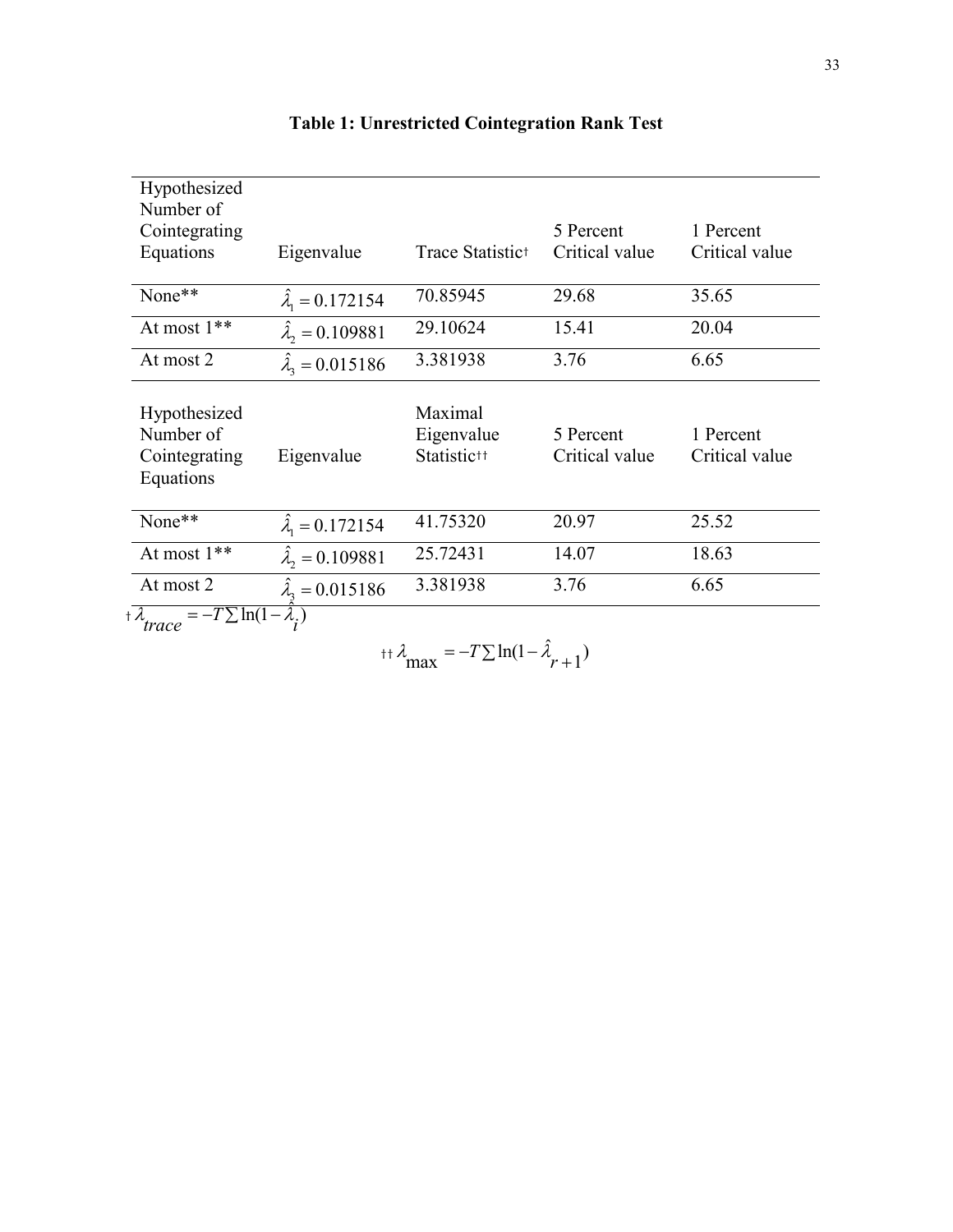| Coefficient                      | 4 equation       | No pluck         | Per capita       | 2 equation       |
|----------------------------------|------------------|------------------|------------------|------------------|
|                                  | system           | system           | system           | system           |
| $p_1$                            | 0.990            | 0.991            | ***              | 0.994            |
|                                  | (0.011)          | (0.010)          |                  | (0.007)          |
| $q_1$                            | 0.986            | 0.985            | ***              | 0.994            |
|                                  | (0.013)          | (0.013)          |                  | (0.008)          |
| $p_2$                            | 0.985            |                  | 0.976            | 0.953            |
|                                  | (0.012)          |                  | (0.017)          | (0.026)          |
| $q_2$                            | 0.573            |                  | 0.579            | 0.621            |
|                                  | (0.227)          |                  | (0.236)          | (0.130)          |
| $\phi$                           | $-0.440$         | $-0.450$         | 0.577            | $-0.746$         |
|                                  | (0.132)          | (0.151)          | (0.097)          | (0.133)          |
|                                  | 1.416            | 1.488            | 1.400            | 1.253            |
| $\phi_{\scriptscriptstyle\!1}^*$ | (0.089)          | (0.067)          | (0.077)          | (0.097)          |
|                                  | $-0.552$         | $-0.605$         | $-0.538$         | $-0.443$         |
| $\phi_2^*$                       | (0.080)          | (0.066)          | (0.068)          | (0.085)          |
| $\psi_{11}$                      | 0.879            | 0.871            | 0.922            | $-0.905$         |
|                                  | (0.042)          | (0.046)          | (0.040)          | (0.045)          |
| $\psi_{21}$                      | 0.876            | 0.891            | 0.897            |                  |
|                                  | (0.055)          | (0.055)          | (0.043)          |                  |
|                                  | $-0.562$         | $-0.565$         | $-0.242$         |                  |
| $\psi_{31}$                      | (0.087)          | (0.109)          | (0.144)          |                  |
|                                  | 1.454            | 1.461            | 1.705            | 1.585            |
| $\psi_{41}$                      | (0.055)          | (0.055)          | (0.174)          | (0.140)          |
|                                  | $-0.528$         | $-0.533$         | $-0.726$         | $-0.628$         |
| $\psi_{42}$                      | (0.040)          | (0.040)          | (0.148)          | (0.111)          |
|                                  |                  |                  |                  |                  |
| γ                                | 0.262<br>(0.042) | 0.260<br>(0.044) | 0.416<br>(0.045) | 0.314<br>(0.122) |
|                                  |                  |                  |                  |                  |
| $\lambda_1$                      | 0.207            | 0.235            | 0.662            | 0.128            |
|                                  | (0.046)          | (0.051)          | (0.058)          | (0.041)          |
| $\lambda_2$                      | 0.121            | 0.133            | 0.240            |                  |
|                                  | (0.030)          | (0.034)          | (0.037)          |                  |
| $\lambda_3$                      | $-0.483$         | $-0.547$         | 0.596            |                  |
|                                  | (0.042)          | (0.043)          | (0.045)          |                  |
| $\lambda_4$                      | 0.443            | 0.497            | 0.770            | 0.429            |
|                                  | (0.044)          | (0.047)          | (0.046)          | (0.120)          |
| $\mu_0$                          | 0.906            | 0.889            | 0.0002           | 0.851            |
|                                  | (0.218)          | (0.226)          | (0.359)          | (0.417)          |
| $\mu_1$                          | $-1.099$         | -1.117           | 0.0002           | $-0.873$         |
|                                  | (0.254)          | (0.270)          | (0.911)          | (0.441)          |
| $\tau$                           | $-2.883$         |                  | $-2.539$         | $-3.507$         |
|                                  | (0.749)          |                  | (0.578)          | (1.099)          |
|                                  |                  |                  |                  |                  |

Note: The estimation also produces estimates of the variances of the idiosyncratic errors, not reported here. \*\*\* indicates parameters that could not be estimated because they are not identified.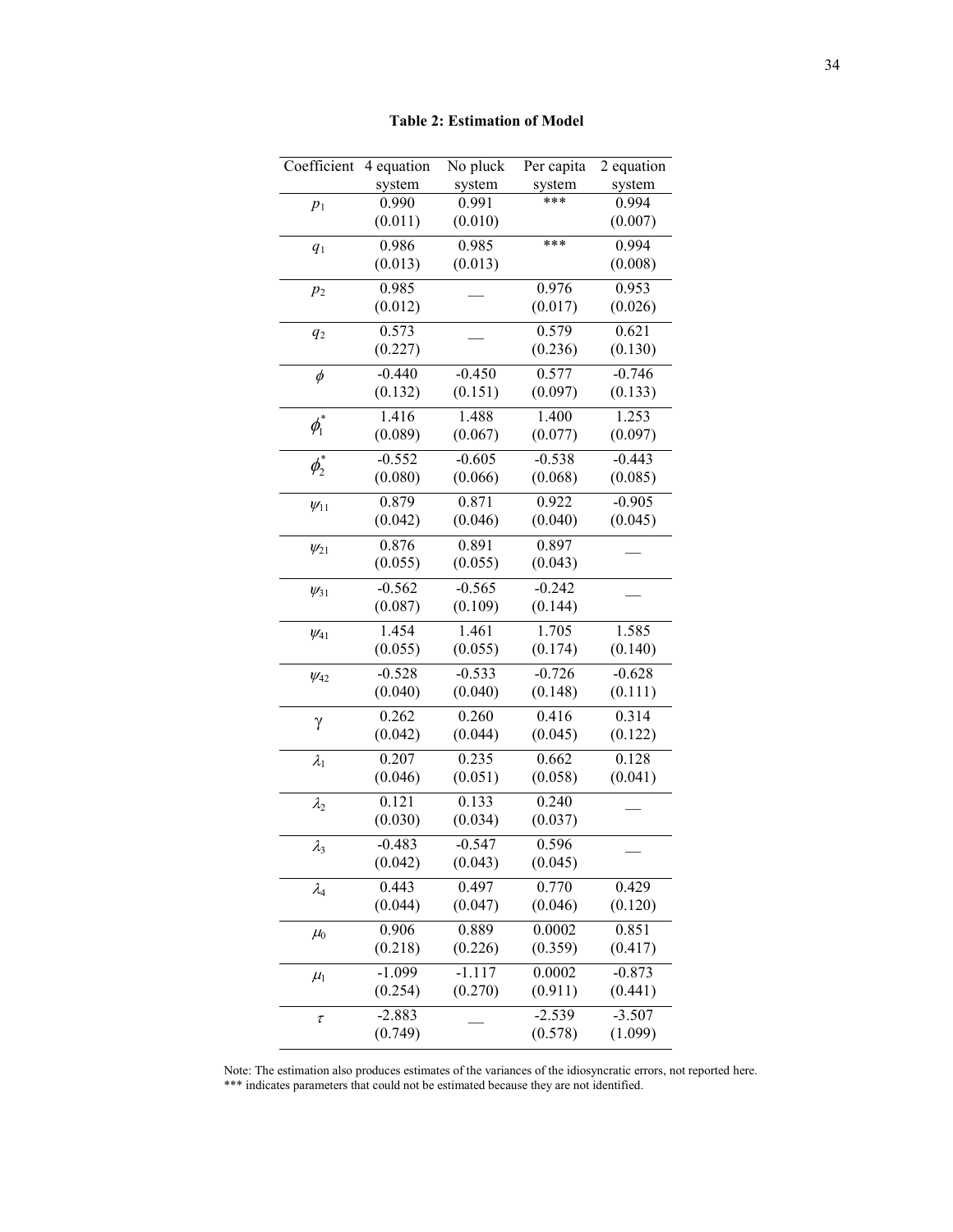|                   | 2-variable system       | 4-variable system |
|-------------------|-------------------------|-------------------|
|                   | Root Mean Square Errors |                   |
| 1-quarter horizon | 3.024                   | 2.966             |

# **Table 3: Forecast Performance**

|                   | Forecast (data through 2002:Q2) |       | Actual |
|-------------------|---------------------------------|-------|--------|
| 2002:Q3           | 3.14%                           | 4.03% | 5.78%  |
| 2002:Q4           | 2.28                            | 3.04  | 1.59   |
| 2003:Q1           | 2.58                            | 299   | 2.22   |
| 2003:Q2           | 2.16                            | 2.75  | 6.58   |
| 4-quarter average | 2.54                            | 3.20  | 4.04   |

1-year horizon 3.000 2.992

Note: All figures are at annualized percentage rates. The average annualized growth rate of productivity (log differences) over the full sample is 2.16 percent, with a standard deviation of 3.61.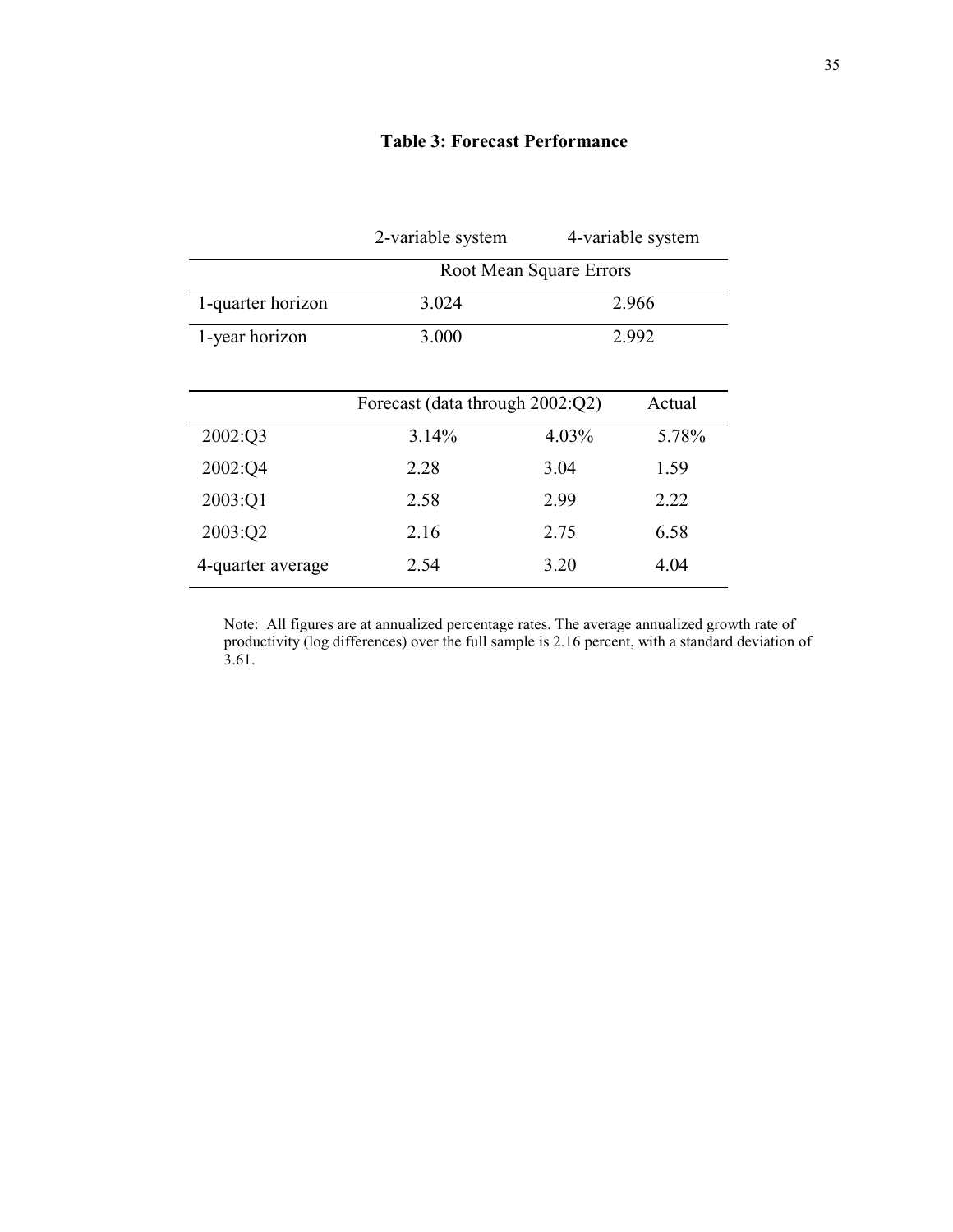

Figure 1: Hours of Work Per Capita in the Postwar U.S.

\*obtained from log(hours) using a parameter of 9600, then subtracting log(population)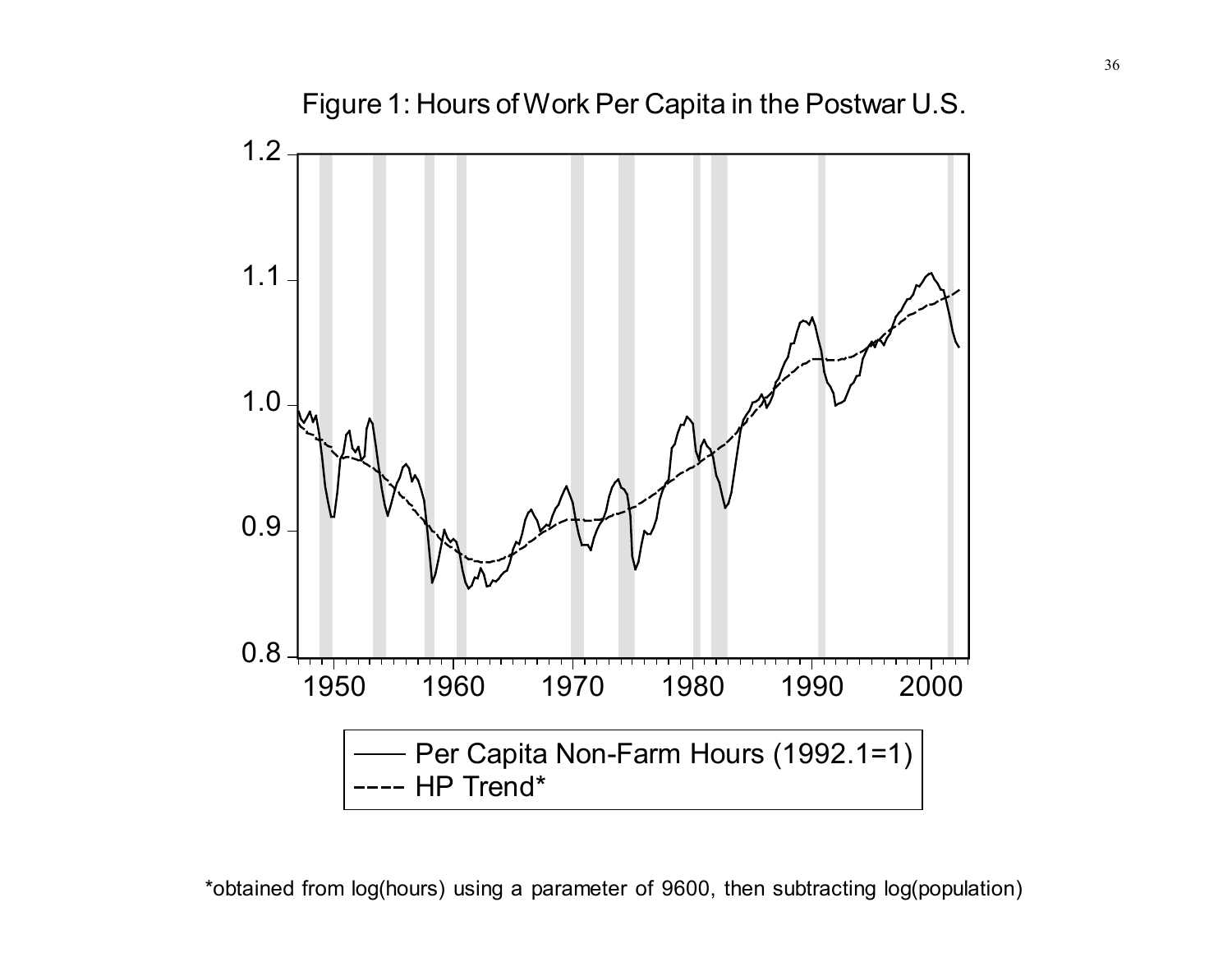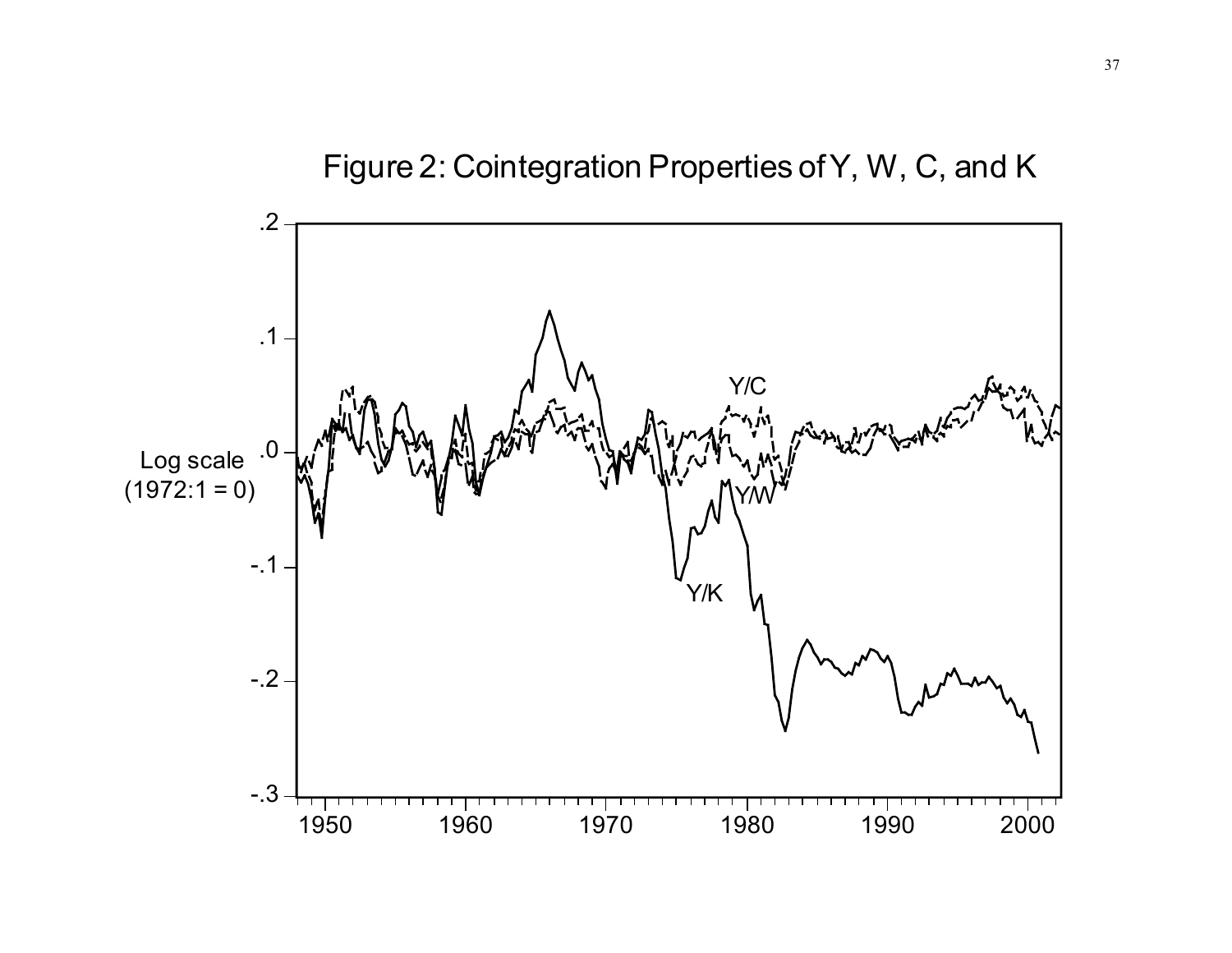Figure 3: Regime Assesments

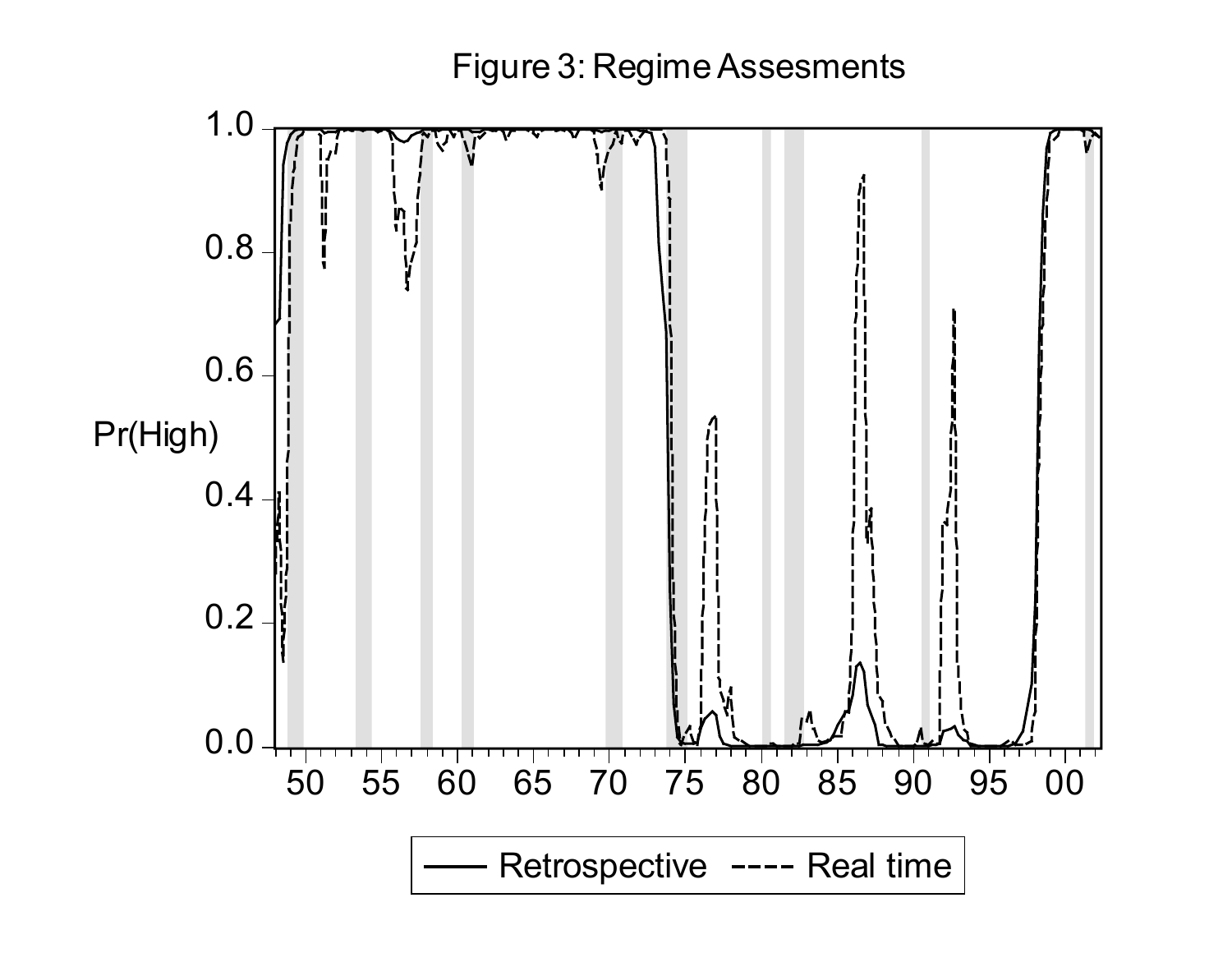

Figure 4: Full-Sample Assessments of Transitory Regimes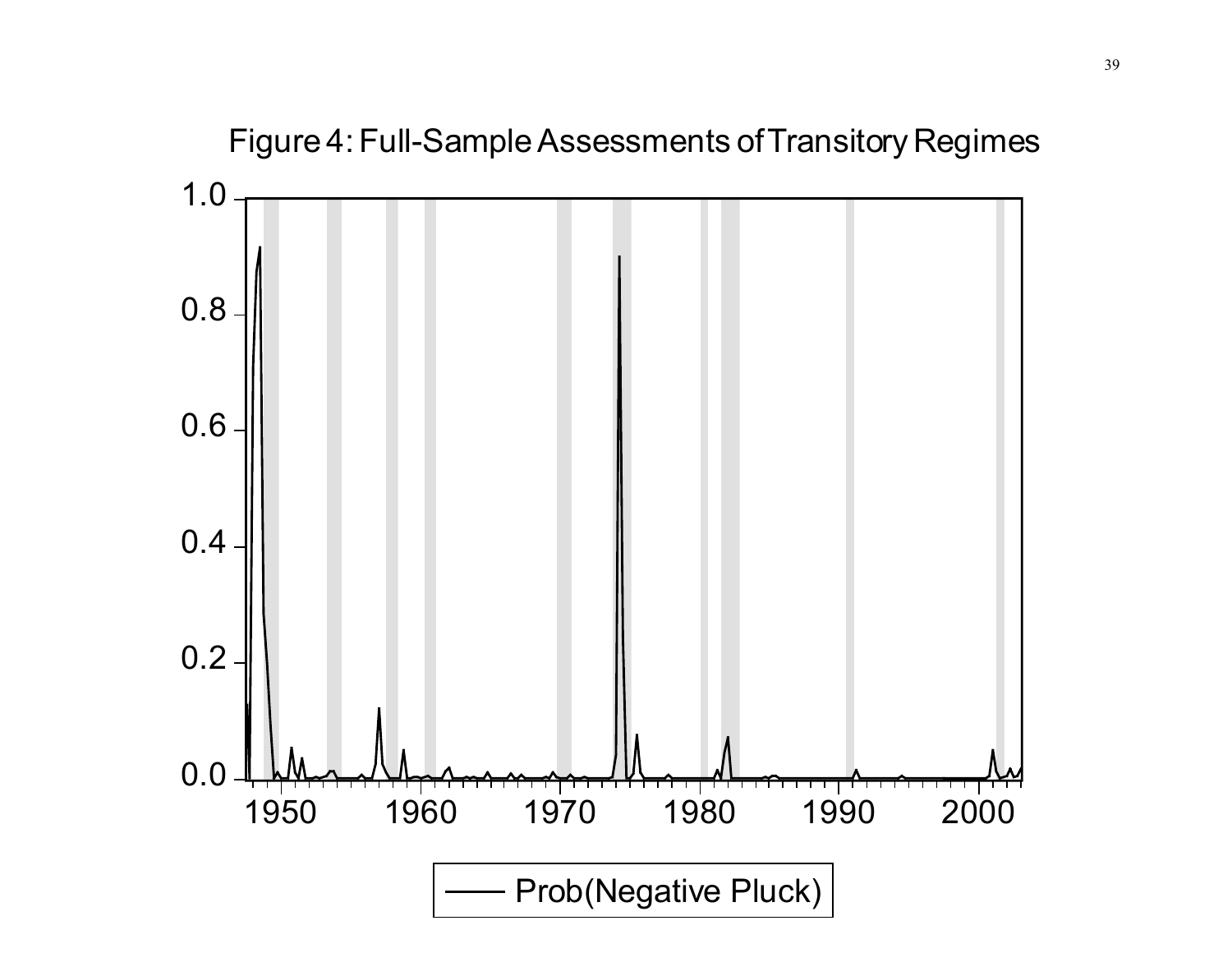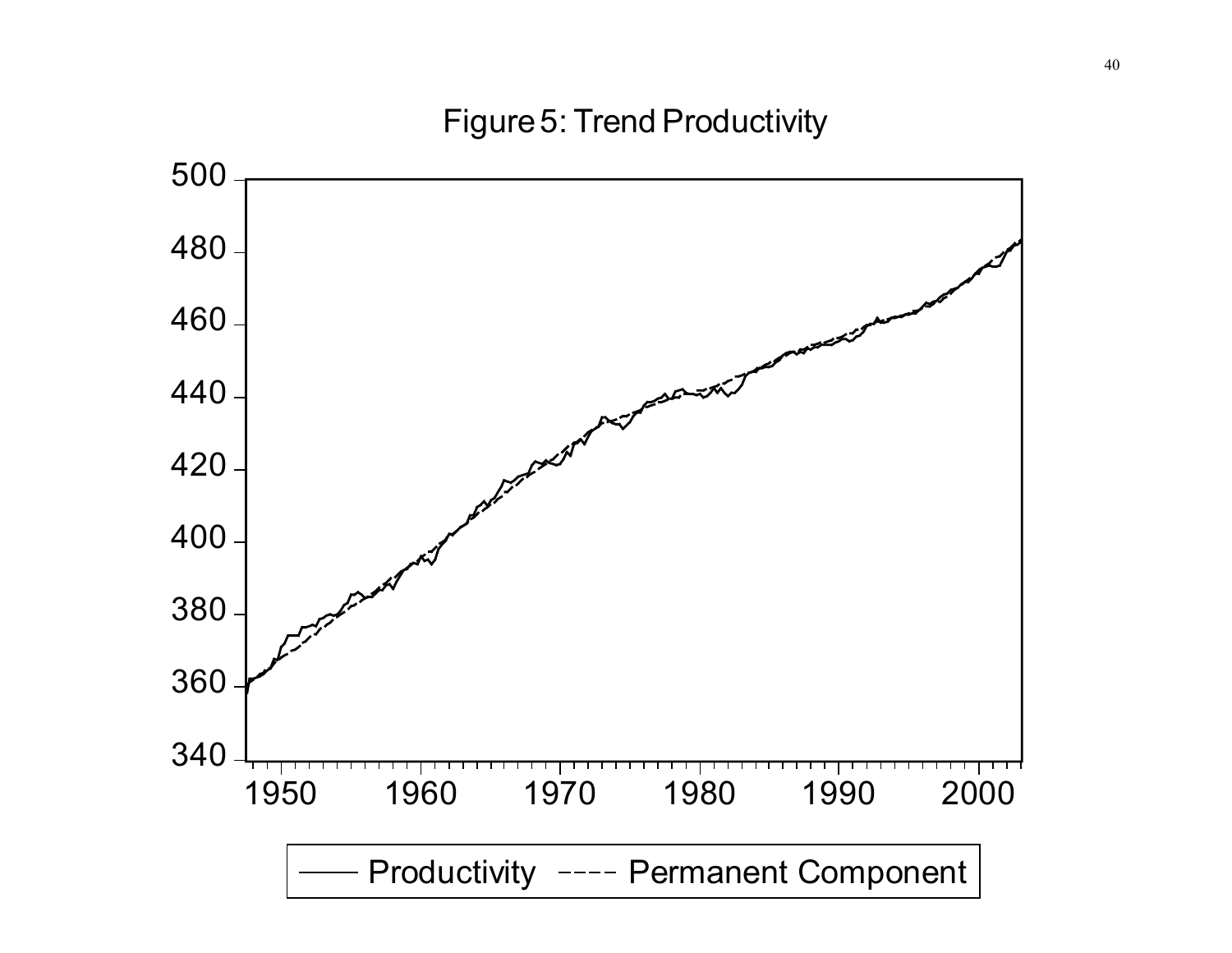

Figure 6: Comparing the Estimated Trends in Nonfarm Output per Capita